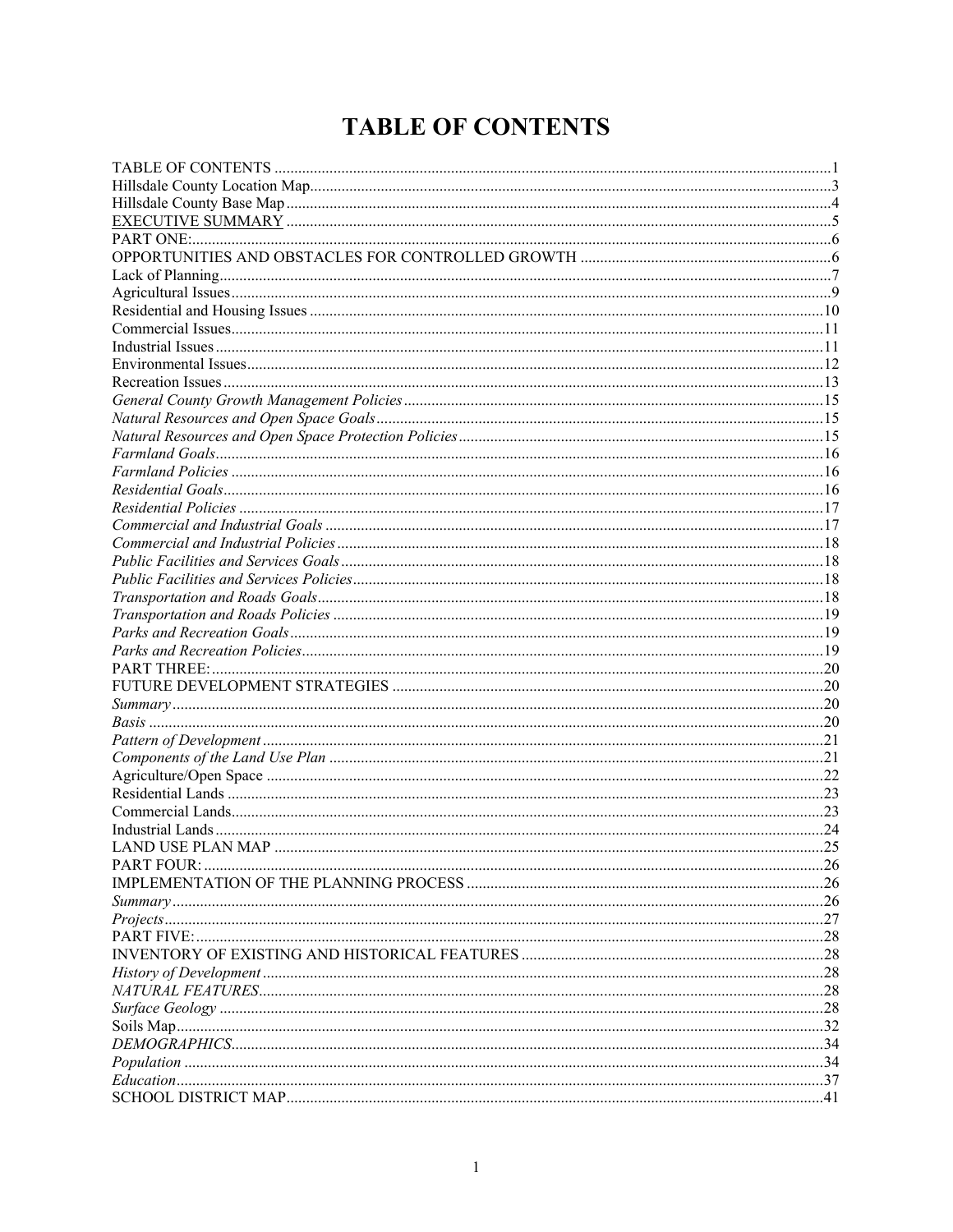| Health |  |
|--------|--|
|        |  |
|        |  |
|        |  |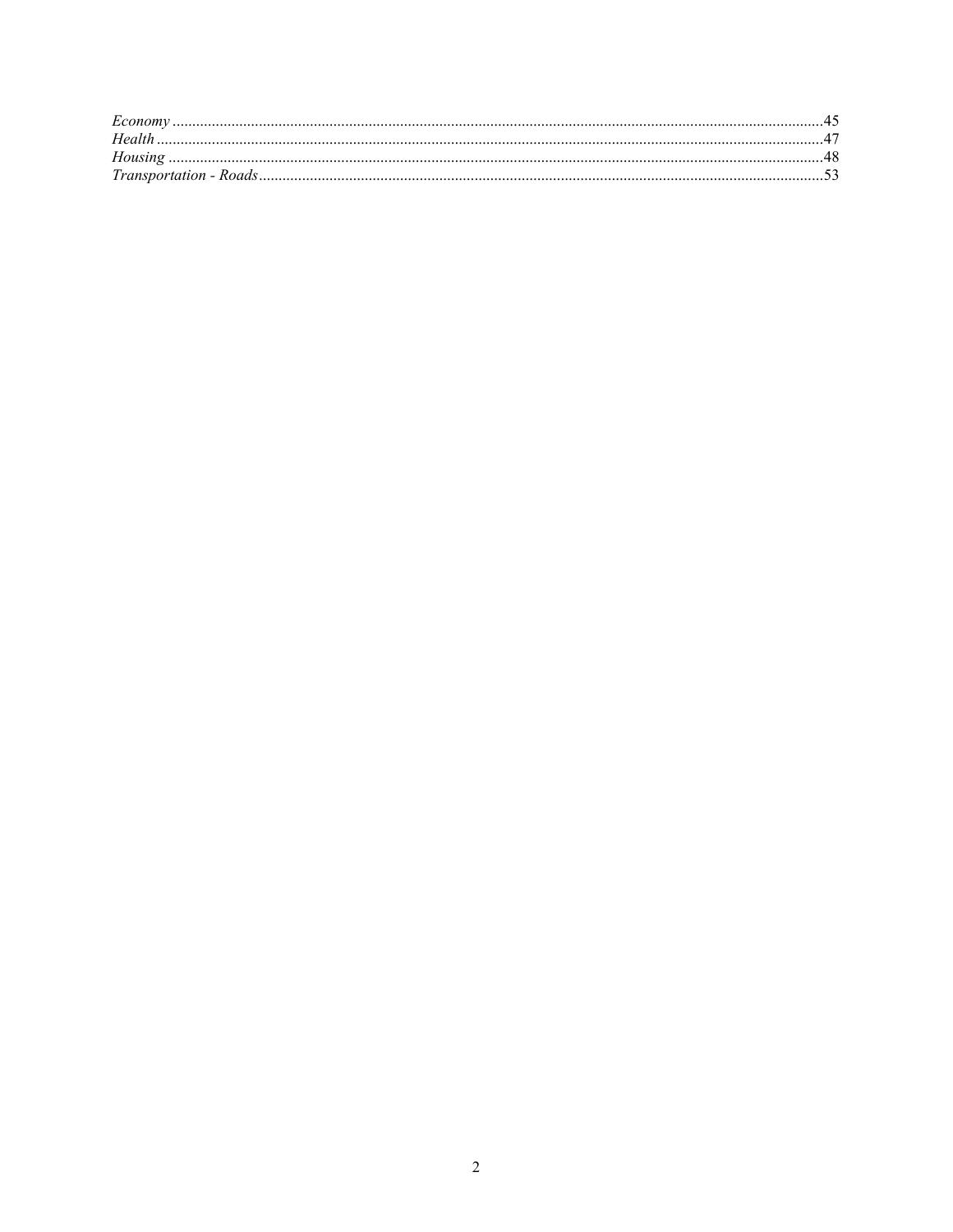<span id="page-2-0"></span>**Hillsdale County Location Map**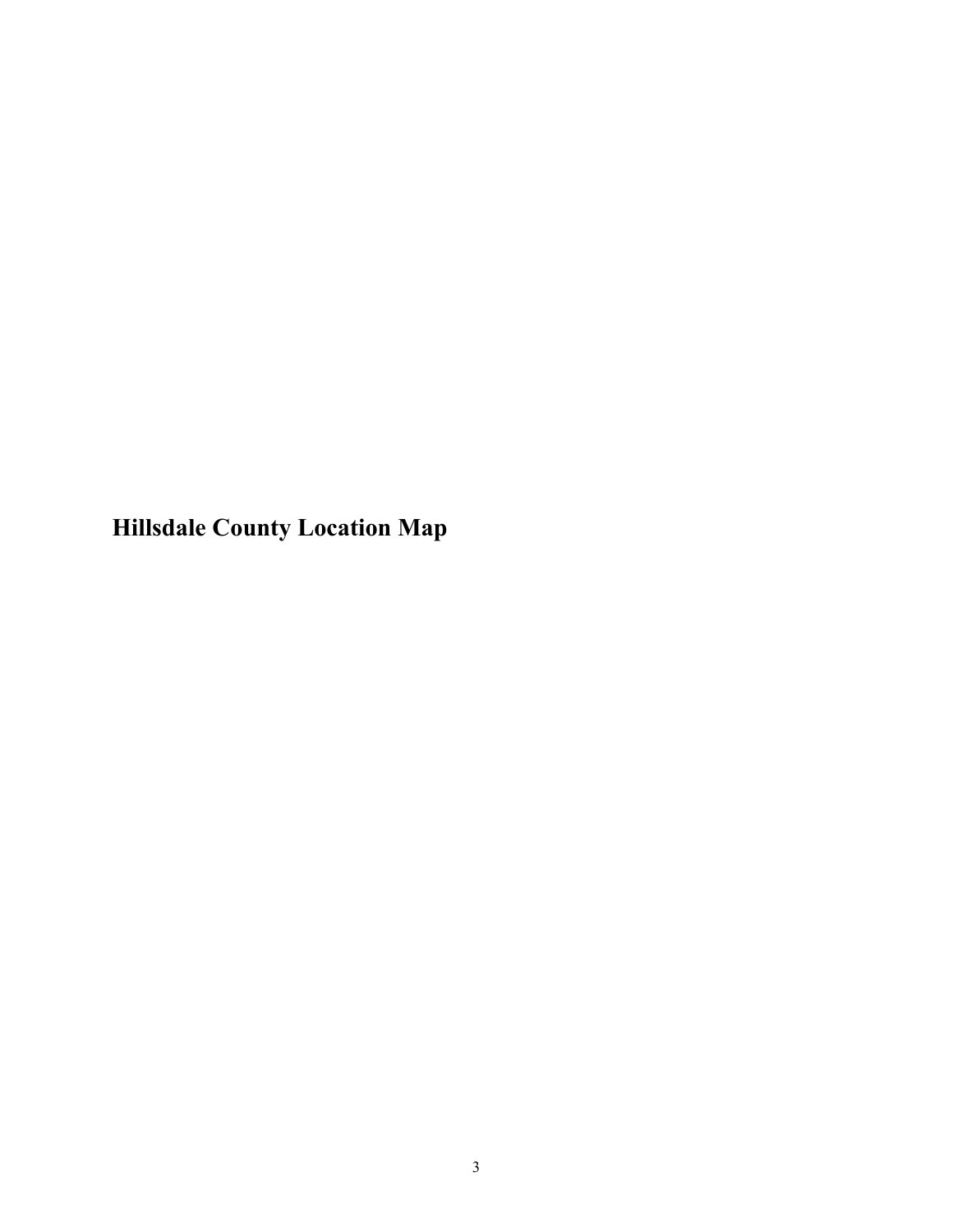<span id="page-3-0"></span>**Hillsdale County Base Map**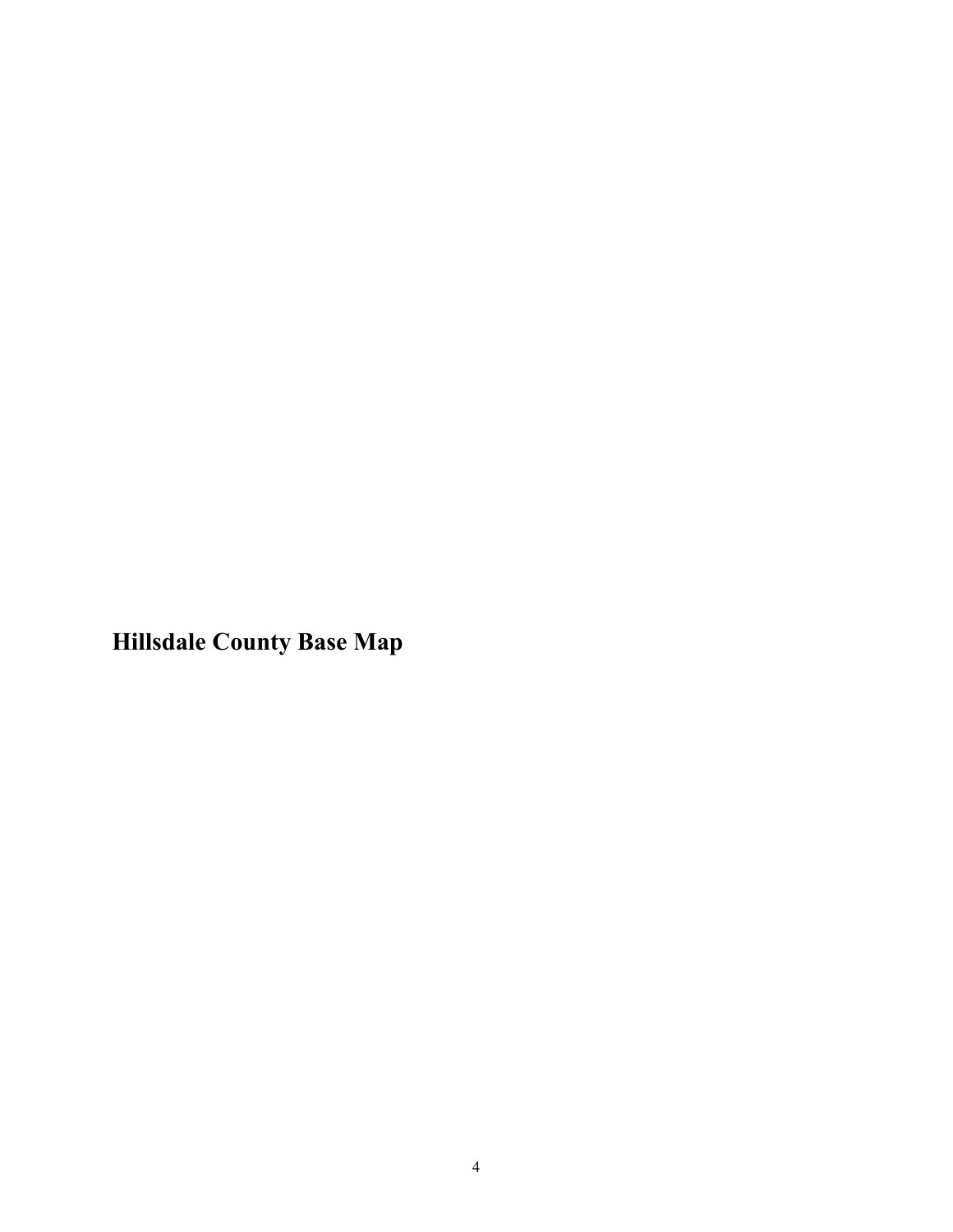# <span id="page-4-0"></span>**EXECUTIVE SUMMARY**

This Plan has been prepared and adopted by the Hillsdale County Planning Commission at a public hearing held on December 12, 2002. The Region 2 Planning Commission at the request of the Hillsdale County Board of Commissioners provided assistance with the Plan. The purpose of the Plan is to serve as a guide and rationale for decision-making regarding the growth and development of Hillsdale County over the coming 20 years.

The County's Plan was prepared after review and careful consideration of existing local plans already adopted by local units of government in Hillsdale County. Every attempt was made to incorporate local plans into the County's Plan wherever possible. **It is not the intent or purpose of the County's Plan to preempt or replace local plans or planning efforts.** Rather, it is the intent of the County's Plan to coordinate local plans and planning efforts and to encourage intergovernmental cooperation on common issues and problems that face the entire community on a day-to-day basis. The Plan also encourages the sharing of knowledge, information, and resources among and between all units of government whenever possible. The data contained in this Plan represents the most current data that was available at the time the Plan was prepared.

The preparation of this Plan has included a broad public involvement process that was the basis for visioning, formulating goals and policies, and implementing a strategy. It also addresses some of the action items the Planning Commission hopes to accomplish in the coming years. Consequently, this Plan represents to a large degree a statement of the County's citizen's own vision of its future.

After considerable study by the Planning Commission and input from a variety of community leaders during the public meetings, two fundamental concepts emerged that are the basis for this Plan. First, as development occurs in the coming twenty years, the inherently attractive rural character of the County should be retained and protected wherever possible. Second, development should be arranged to minimize the costs associated with the delivery of public services and capital investment in infrastructure, thereby protecting the interest of the taxpayer and the fiscal health of the County.

As discussed in more detail in the Land Use section of this document, development densities and intensity should be encouraged in those areas where public services and other infrastructure already exists. Typically, these areas have preexisting development patterns that are currently relatively dense. Lower density development and intensity should be reduced as distance from the current urbanized areas increases and where services and infrastructure are either not available or are insufficient to accommodate more intensive use of the land.

It must be emphasized that no plan can be effective if it remains a static document. Circumstances and trends change in unforeseen ways over time. For that reason, this Plan should at a minimum be reviewed at least every five years with a significant update occurring within 10 years.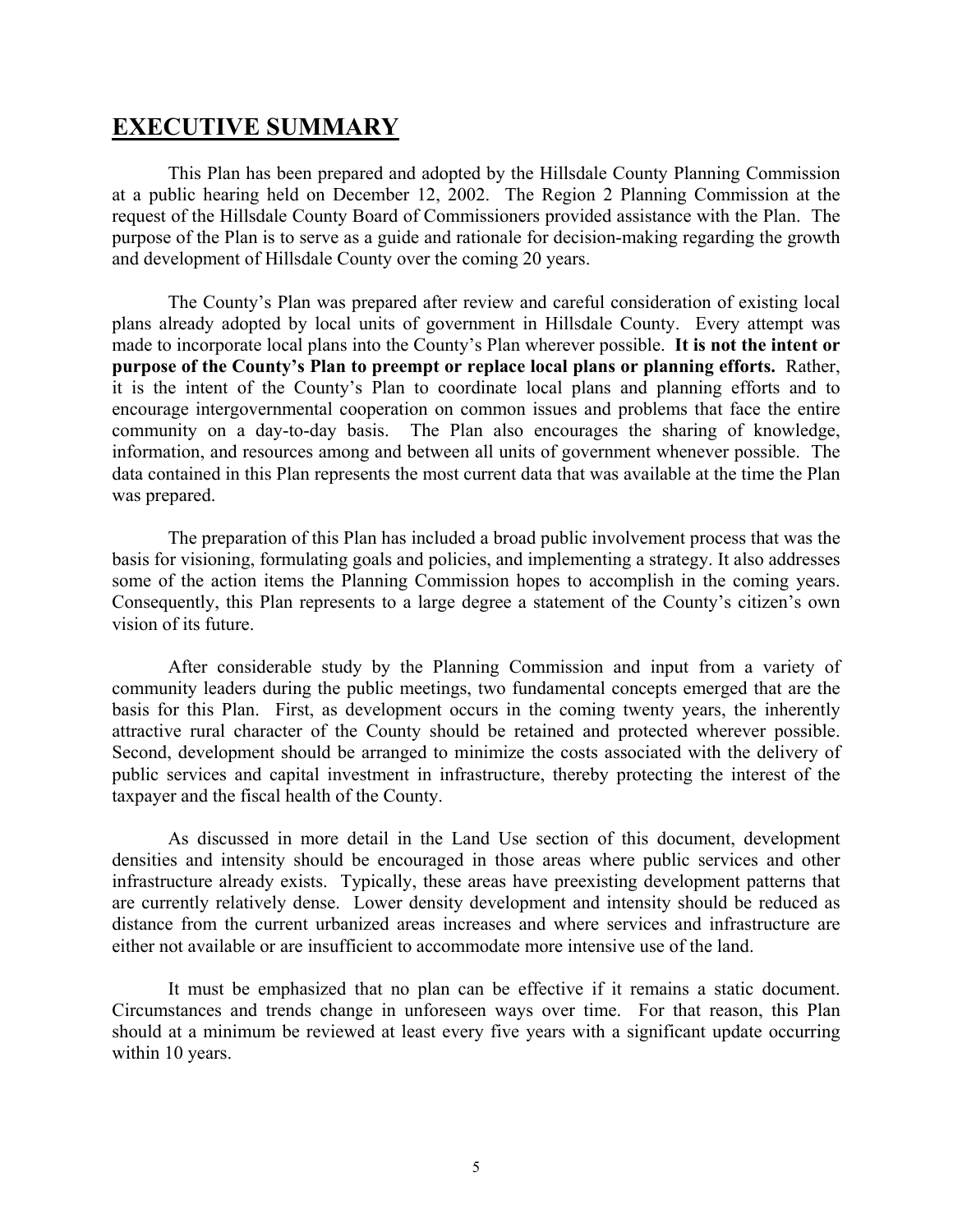# <span id="page-5-1"></span><span id="page-5-0"></span>**PART ONE: OPPORTUNITIES AND OBSTACLES FOR CONTROLLED GROWTH**

## *SUMMARY*

The development of a useful comprehensive plan involves an understanding of the many factors that inhibit and/or encourage growth. By understanding these factors, it helps the Planning Commission and the community at large, understand why some areas seem to develop naturally, while other areas almost seem immune from development. Understanding these factors also allows us to utilize certain factors to improve the planning process.

Early in the planning process, it is important to consider those issues that are perceived to be obstacles to rational land development so that a methodology can be created to address the problem and ultimately a means of implementing some identifiable solutions. Planning at the countywide basis is a difficult task. The land area that must be considered is much greater than the area local plans must deal with. In addition, there are many more intergovernmental and multi-jurisdictional concerns that must be considered during this process.

Since the task of identifying opportunities and obstacles can be a large one, the Hillsdale County Planning Commission explored a number of options that it could use to help identify some of the concerns that have seemingly impeded development or those issues that are associated with conflicting land uses. This exercise was designed and intended to develop an understanding of the many factors that tend to impede or encourage development of the countryside.

Rather than "re-inventing the wheel", the Planning Commission looked to various studies or reports to begin its collection of information. In 1998, an extensive study was completed and published identifying a general list of challenges and opportunities. That document was titled *"Hillsdale County - A Look At Challenges And Opportunities Facing Hillsdale County"*. It is a report prepared by "stakeholders". These stakeholders assembled in several meetings and created focus groups for the purpose of discussing and identifying problems and opportunities. The stakeholders consisted of almost 70 people representing a cross section of people and agencies in Hillsdale County. They included leaders from government at all levels and interested citizens of Hillsdale County. It is not the intent of the Hillsdale County Comprehensive Plan to incorporate all issues and recommendations that were identified in the stakeholders plan. It is the purpose of this Comprehensive Plan to build upon some of the issues identified as well as other issues raised by the Planning Commission during the planning process as they relate to the use and development of land in Hillsdale County.

The Planning Commission was given a comprehensive list of issues and concerns identified in the stakeholders report and were asked to rank each problem from 1-3 with a 1 signifying a problem of highest concern or priority and a 3 having the least concern or priority. The information was then collected and tabulated with an average ranking assigned to each issue or concern.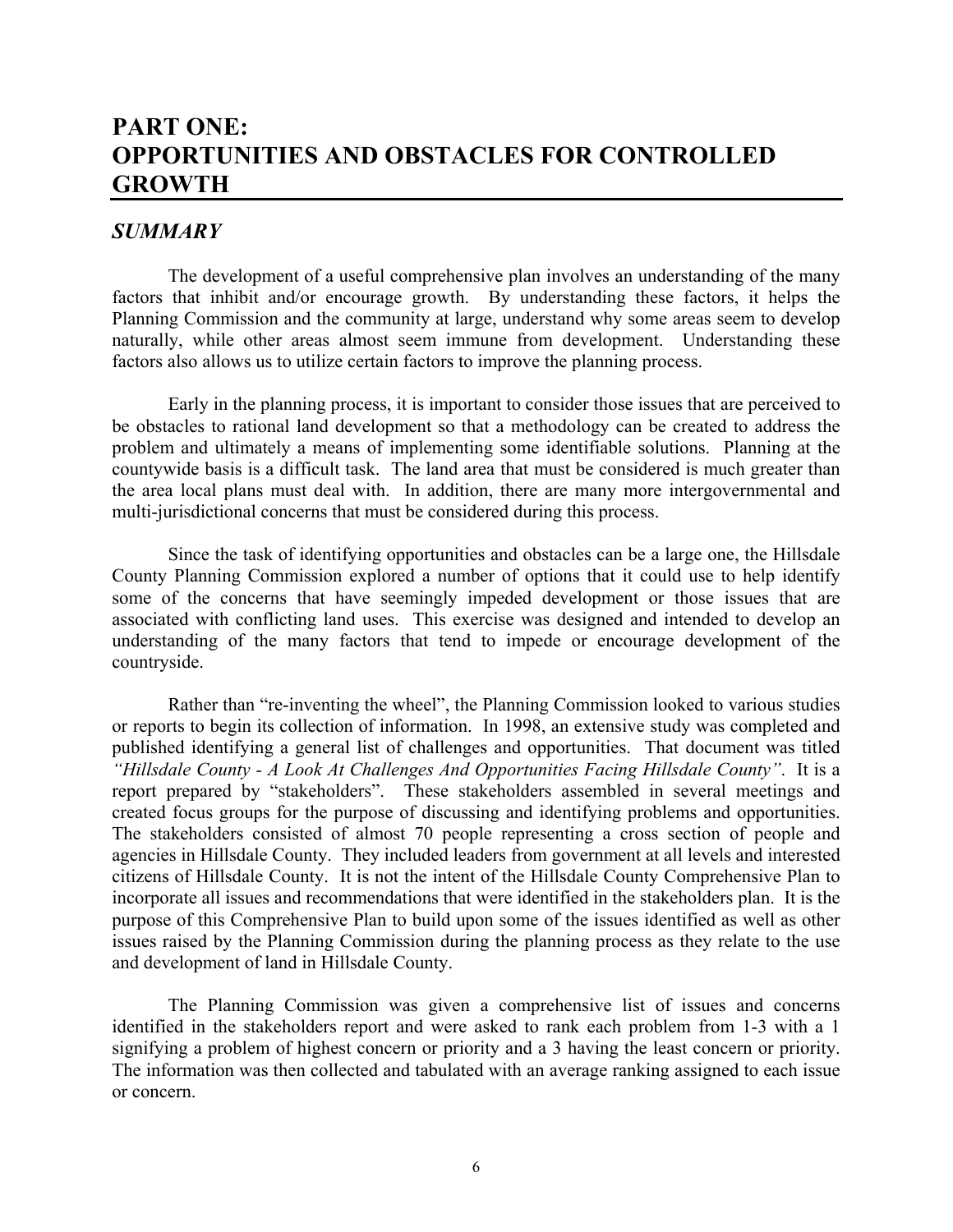Four issues of the 35 identified emerged as having a very high priority for the purpose of this Plan. All four received an average score of 1.0, which means that every Planning Commissioner independently ranked the issue as one of highest concern. The following four issues are listed in no particular order:

- 1. The number of farms has decreased 25% between 1982-1992. There were 1,354 farms in 1982. By 1992, that number had dropped to 1,018 farms (a loss of 366 acres). However, the total number of acres in farms dropped from 264,630 acres in 1982 to 231,557 acres in 1992, a loss of 33,073 acres or a loss of 12%.
- 2. Approximately 54% (203,117 of 378,515 total acres) of soils in Hillsdale County are classified as Class II soils. Capability Class II soils are classified as prime farmlands although they do require careful soil management to prevent deterioration. These soils should be identified and encouraged to be preserved.
- 3. A land use plan is needed to assure that development is orderly and does not adversely impact the land resource base.
- 4. There are 29 contaminated sites with any one or a combination of hazardous substances.

A listing of the remaining issues and concerns as they were identified and the average ranking are listed in the Appendix.

Upon completing an assessment and ranking of problems identified in the stakeholders report, the Planning Commission continued discussion and refinement of issues associated with planning and development in Hillsdale County. The purpose of this problem identification process was to not only identify issues, but also to begin to develop policies and strategies that will assist in the development of tools designed to address some of the concerns later in the implementation portion of the plan. A comprehensive list of issues and concerns is summarized in the remainder of this section. Discussion of each issue follows the identified concern displayed in italics.

# <span id="page-6-0"></span>**Lack of Planning**

## • *Hillsdale County is in need of a Comprehensive Development Plan.*

Several decades ago, Hillsdale County completed a comprehensive land use plan map for the County. However, without an appointed planning commission to carry out the objectives of the plan, the map that was generated was not an effective tool to assist in coordinating land development in the County. In fact, few commissioners of the County or Planning Commission appointed by the County Board were aware of its existence. Adoption of this plan will address and resolve this first problem identified.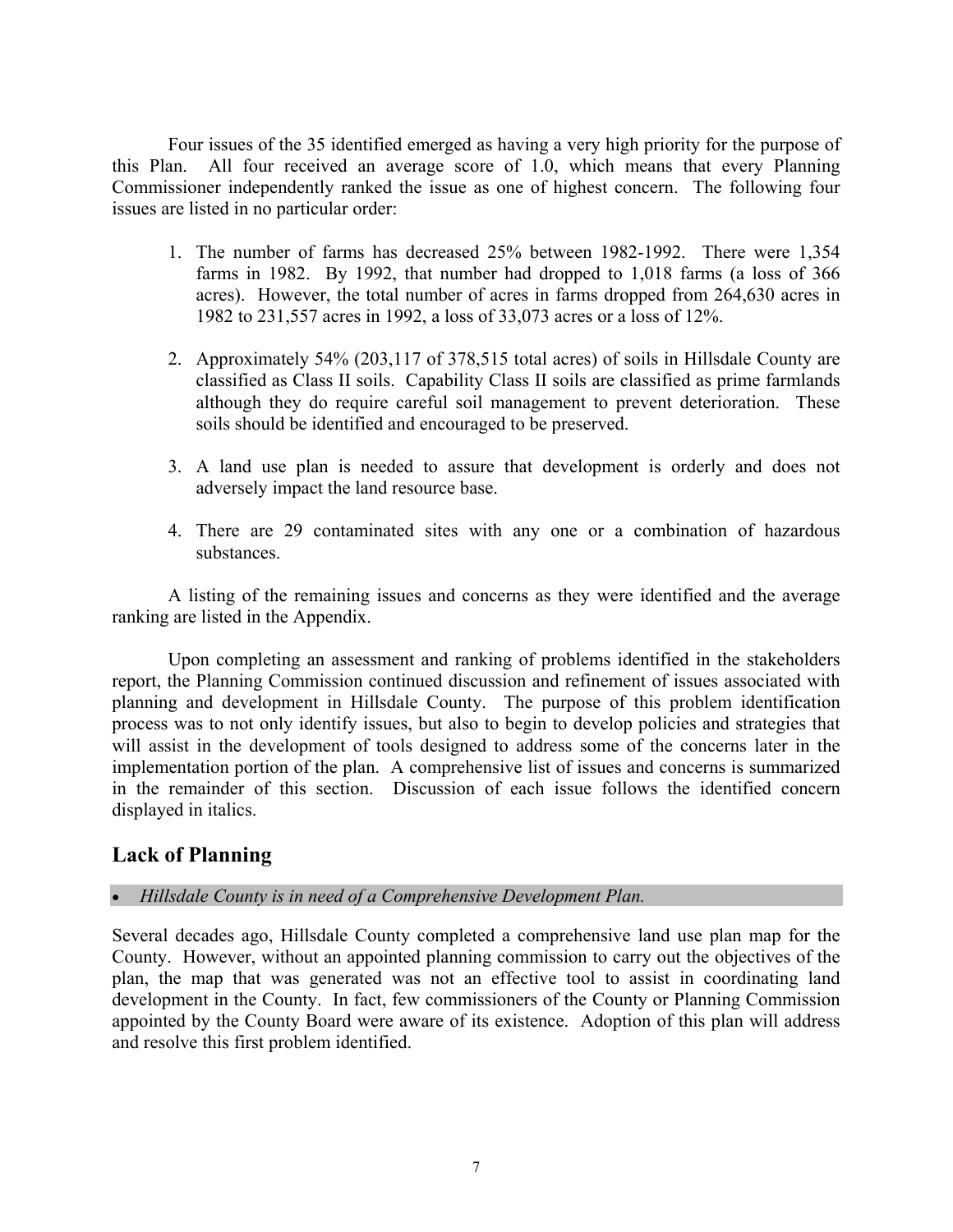## • *Less than half of the townships in the County have land use plans or zoning ordinances.*

The most effective tool for managing and controlling growth and development is local zoning ordinances. The Rural Township Zoning Act and the City or Village Zoning Act specifically authorizes townships, cities, and villages to implement zoning ordinances. The purpose of these zoning ordinances is to divide the areas of a local unit of government into zoning districts and within these districts, provisions may be adopted designating the location, the size, and the uses that may be made of these predetermined areas.

In certain cases, a county may administer a local unit of government's zoning ordinance. While this may be an alternative for those local units of government in the County that do not have zoning ordinances, **it is not the intent of this plan or county government to initiate county administration of local zoning.**

Less than half of the townships in Hillsdale County have master/land use plans or zoning ordinances. This will ultimately reduce the effectiveness of the County's planning efforts. The lack of local control may also result in the continued sprawl of residential uses and other conflicting land uses into the countryside with no means of controlling sprawl and associated problems that unplanned development can cause.

• *A coordinated plan for development is needed on a countywide basis.*

The County Board of Commissioners established the Hillsdale County Planning Commission in 1999. Prior to this, planning was done on a sporadic, as-needed basis to address specific issues such as solid waste planning.

While several local communities have prepared and adopted land use plans, planning efforts at the County level has been non-existent until this Plan was adopted.

No single agency, group, committee, commission or board has been designated the authority for coordinating infrastructure so that the proper infrastructure is in place in appropriate locations at the right time to meet the community needs.

• *Intergovernmental cooperation needs to be improved particularly with the outlying communities.*

There is a need to strengthen ties between governmental units. One of the purposes of this plan is to bridge the gap between County and local governments, but it is also the intent to encourage intergovernmental cooperation between local units of government.

• *Education on planning related topics should be coordinated between all political jurisdictions.*

Slow growing communities do not feel the growing pains that rapidly growing communities experience. However, the long-term results are the same. One way to minimize the negative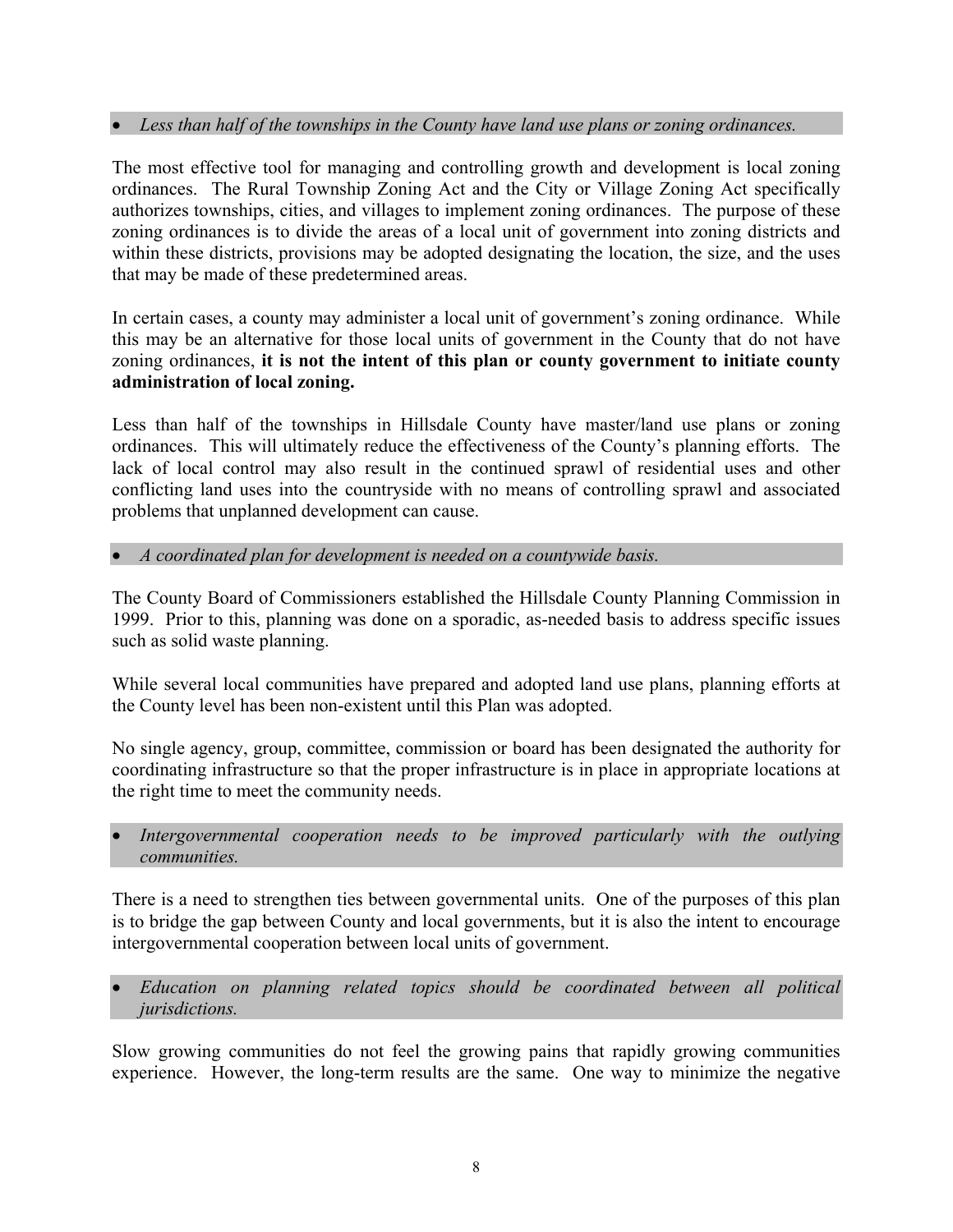effects of future growth is to plan for it at all levels of government. No single agency has taken a lead role in the education process until now.

# <span id="page-8-0"></span>**Agricultural Issues**

• *Until recently, prime farmlands were not identified.*

Before a program can be implemented in an attempt to preserve prime farmlands, those areas with soil characteristics that can be classified as "prime" soils now have been classified and mapped.

• *Between 1982-1992, the number of farms in the County decreased by 25%.*

Since the County has been identified as a rural, agricultural community, it is alarming that the County has lost a quarter of its farms in a single decade.

• *The total number of acres devoted to farming has dropped from 264,630 acres in 1982 to 231,557 acres in 1992, a loss of 33,073 acres (-12%).*

Equally alarming to the loss of total farms is the loss of total acreage once devoted to farming. The one-decade loss of 12% of land once used for active farming suggests that at least a portion of the loss is land being converted for uses other than agriculture, although some land may simply be fallow.

## • *A countywide plan is needed to encourage the protection and preservation of farmland.*

Until recently, there has been little effort to attempt to preserve farmland, which would protect the rural character of Hillsdale County.

- *Residential sprawl into the countryside is contributing to:* 
	- $\checkmark$  A loss of farmland
	- $\checkmark$  A loss of rural character of the County.
	- $\checkmark$  An increase in demand for municipal services.
	- $\checkmark$  Future increases in the expenditure of public funds to meet the demand of sprawling development.
	- $\checkmark$  The rapid increase of lot splits contributes to the fragmentation of the rural countryside.

Local units of government, without County input, frequently approve lot splits. However, the problems associated with a population widely distributed have a negative impact on County government by increasing demand for various community services and facilities provided by the county.

• *The suburbanizations of the County's agricultural areas contribute to conflicts between agricultural and residential uses. Agricultural noise, dust, and odors are often times objectionable to adjacent suburbanites.*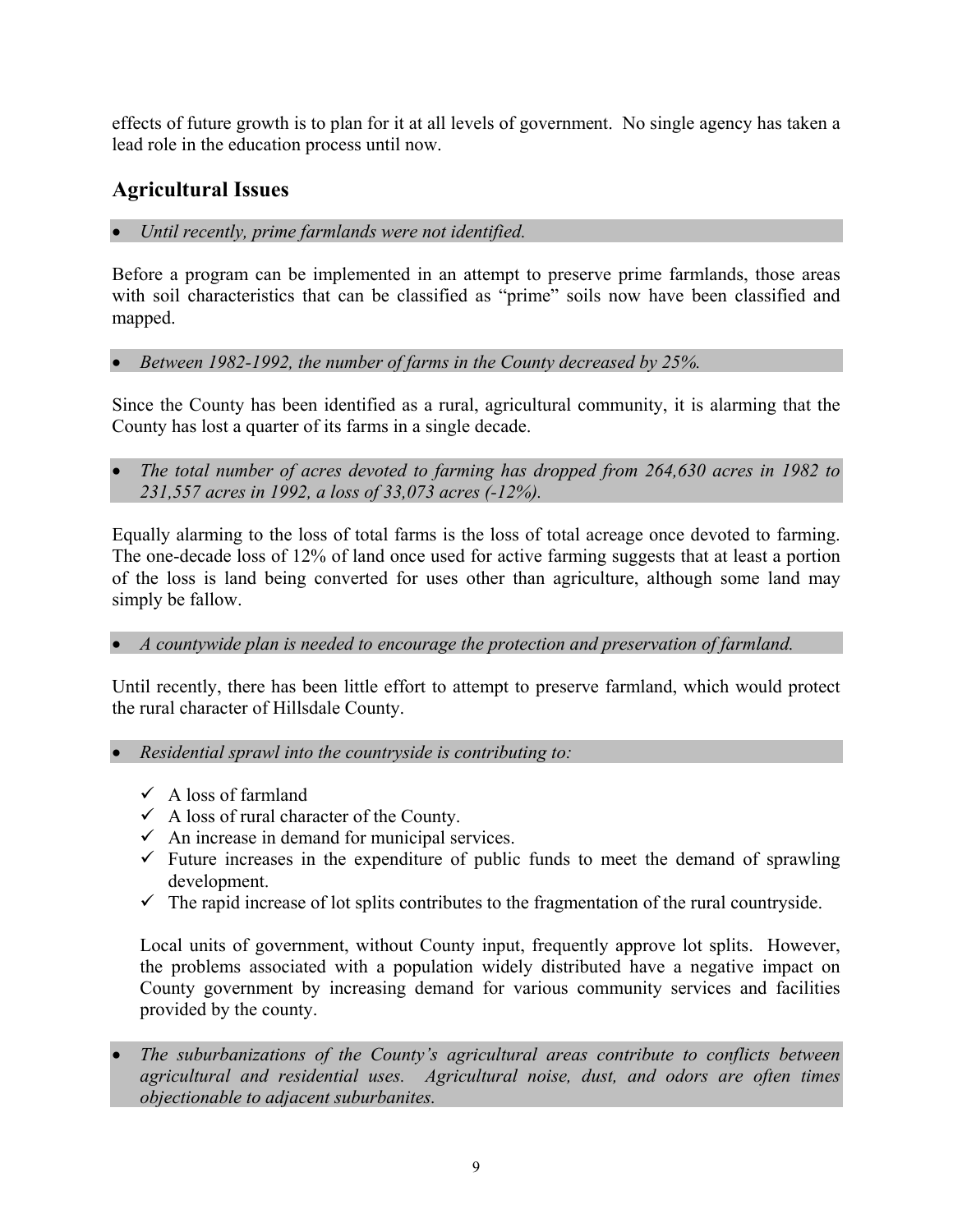Mega-farming in Hillsdale County has created awareness of how certain agricultural activities can cause conflicting land use problems. However, it doesn't necessarily take a mega-farm operation to increase the odor and dust problems that frequently irritate some adjacent residential uses. Higher density and concentrations of people nearest to the farm operations are frequently the people most often associated with making complaints to local and county government.

# <span id="page-9-0"></span>**Residential and Housing Issues**

• *There is a need for additional single-family residential subdivisions that might help attract and meet the housing needs of future labor pools of skilled workers.*

Very few subdivision housing developments have been constructed recently in Hillsdale County. Instead, most of the housing outside the urbanized areas is single-family dwelling built in the countryside. This contributes to a fragmented and dispersed population and makes it more difficult to provide community and public services in the future.

• *There has been an increase in lot splits to help satisfy the demand for suburban residential uses leading to the fragmentation of the countryside.*

The seemingly unregulated splitting of land and the associated problems it can cause may suggest that some type of plan including policies and regulations needs to be explored to control the number of splits that threaten the rural character of Hillsdale County.

## • *There is an unmet demand for a variety of alternate and affordable housing.*

With the demand for subsidized housing so high, the needs of certain groups of people, including the elderly and low to moderate-income families are not being met. The urbanized areas are best equipped with public services to provide for this type of alternative and/or affordable housing. There appears to be an unmet need for alternative and affordable housing in Hillsdale County even though there is sometimes a perception that there is no demand for this type of housing.

Perceptions are often difficult to change and a major obstacle in exploring how this type of housing can be accepted across the County. The challenge will first be to get communities to understand that there is a need for all types of housing. This assumes these alternative forms of housing can be provided in areas that can minimize conflicts with adjacent land uses.

## • *A portion of the County's housing stock is older and in need of repair.*

An older housing stock that has not been maintained properly can result in a significant number of demolitions in the future. When this occurs, there is a need for additional land to meet the housing needs of an expanding population, which in turn, compounds the problem of suburbanization.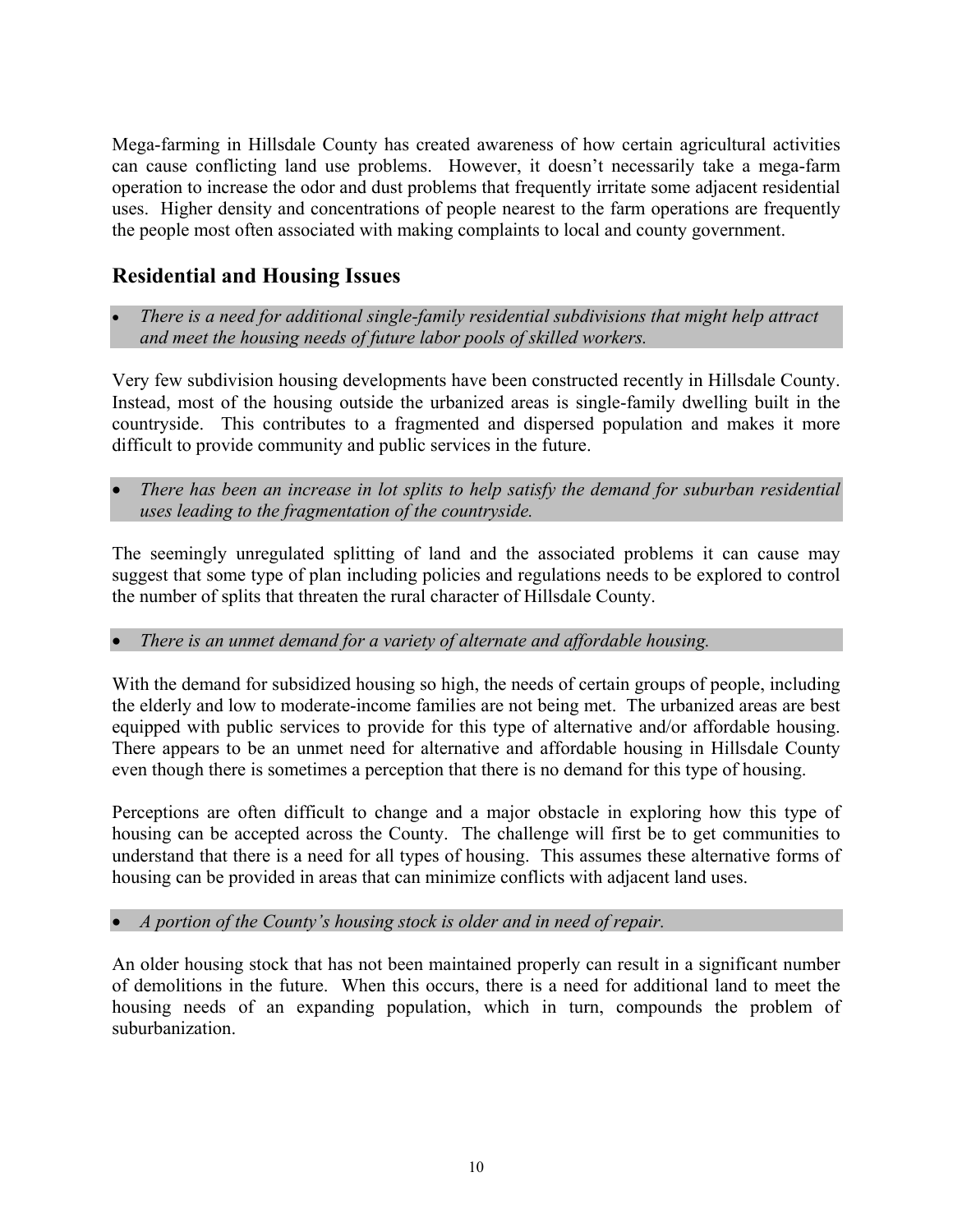# <span id="page-10-0"></span>**Commercial Issues**

## • *The population of the County is insufficient to attract certain retail chains.*

It is desirable to have a wide variety of shopping alternatives for a growing population. This allows the community's population to spend dollars locally and significantly reduces the miles driven to satisfy a demand for specific goods or services.

Although the City of Hillsdale and the Village of Jonesville are the largest urban areas, the two incorporated areas still only comprise approximately a quarter of the total population. The remainder of the population is distributed roughly evenly with smaller satellite hubs distributed across Hillsdale County.

## • *There is a need for a coordinated commercial development plan.*

An agency responsible for attracting and promoting commercial development in the County could prepare a commercial plan.

Several agencies have a role in promoting Hillsdale. However, a single agency designed to meet the needs of prospective developers might be able to provide "one stop shopping" and attract new commercial businesses into the area.

# <span id="page-10-1"></span>**Industrial Issues**

## • *Future industries will require workforce skills and training not currently available.*

This can be a complex problem with its impact similar to a double edge sword. On one hand, the existing population is not large and is compounded by the issue of a younger population that is either not receiving or completing advanced technical training in fields that would be attractive to new industry, or they are often times not completing their basic education. Without an inmigration of a skilled labor pool, the County will have a difficult time attracting the amount and type of industry it would like to.

• *There is no four-lane road running through the County connecting with one of the freeway systems.*

This challenge of the lack of a major road network will not be an easy issue to solve.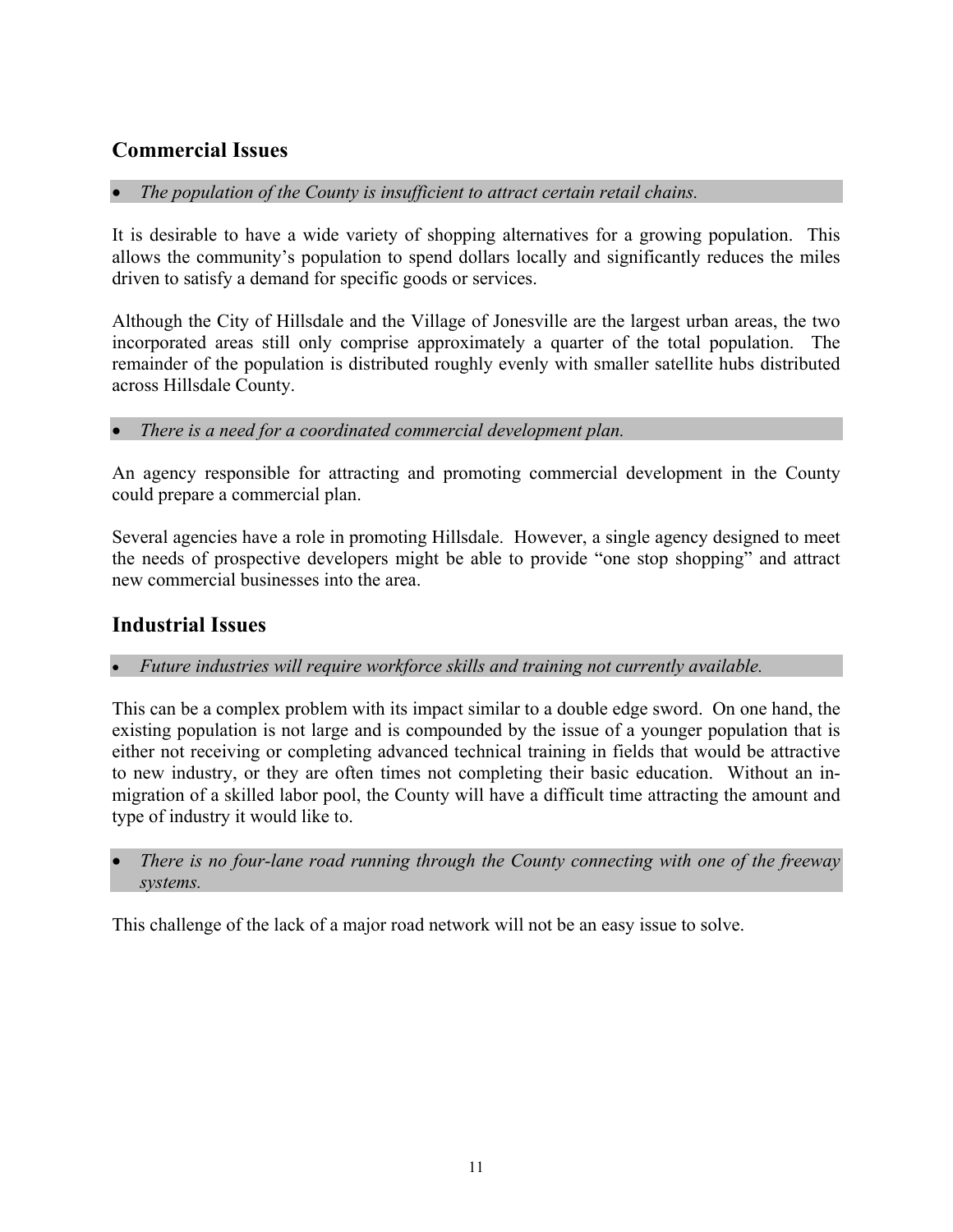# <span id="page-11-0"></span>**Environmental Issues**

• *Environmentally sensitive lands require a program or a set of policies in place to assist in natural resource conservation and protection.*

The Hillsdale Conservation District has been designated by the County to take the lead in a natural resources conservation program that works with local units of government in proper planning and development of policies and regulations.

• *Animal waste application needs to be accomplished so that it meets the needs for targeted crop nutrients, but does not compromise the integrity of the environment.*

The introduction of the "mega-farm" to Hillsdale County brought to light some of the environmental issues of farm operations. The Michigan Right To Farm Act defines policies and/or programs at the County level.

• *The County should promote wetlands, floodplains, and ground water recharge areas as natural filters and storm water retention areas.*

Wetlands are numerous in the County and an asset worth protecting for the future. The County needs a comprehensive policy for the protection of wetlands, floodplains, and groundwater recharge areas.

• *Elevated sediment loads and agri-chemicals are particularly present in the Maumee River and its feeder tributaries.*

The Hillsdale Conservation District has the responsibility to work with landowners to implement conservation measures to address these water quality issues.

• *A countywide plan is needed to address the 30 known sites that are contaminated by one or more hazardous substances.*

These known sites could potentially threaten surrounding properties and groundwater as well as the health and safety of the residents of the County.

• *A countywide policy or plan should be adopted and implemented encouraging the protection of surface water systems.*

Surface water provides many benefits related to habitat, groundwater, scenic beauty, etc., and can be impacted by much development or use.

• *Lakes with residential development should be encouraged to install public sewer systems to protect the water body from environmental degradation.*

The Plan encourages, in high-growth areas, public water and sewer systems.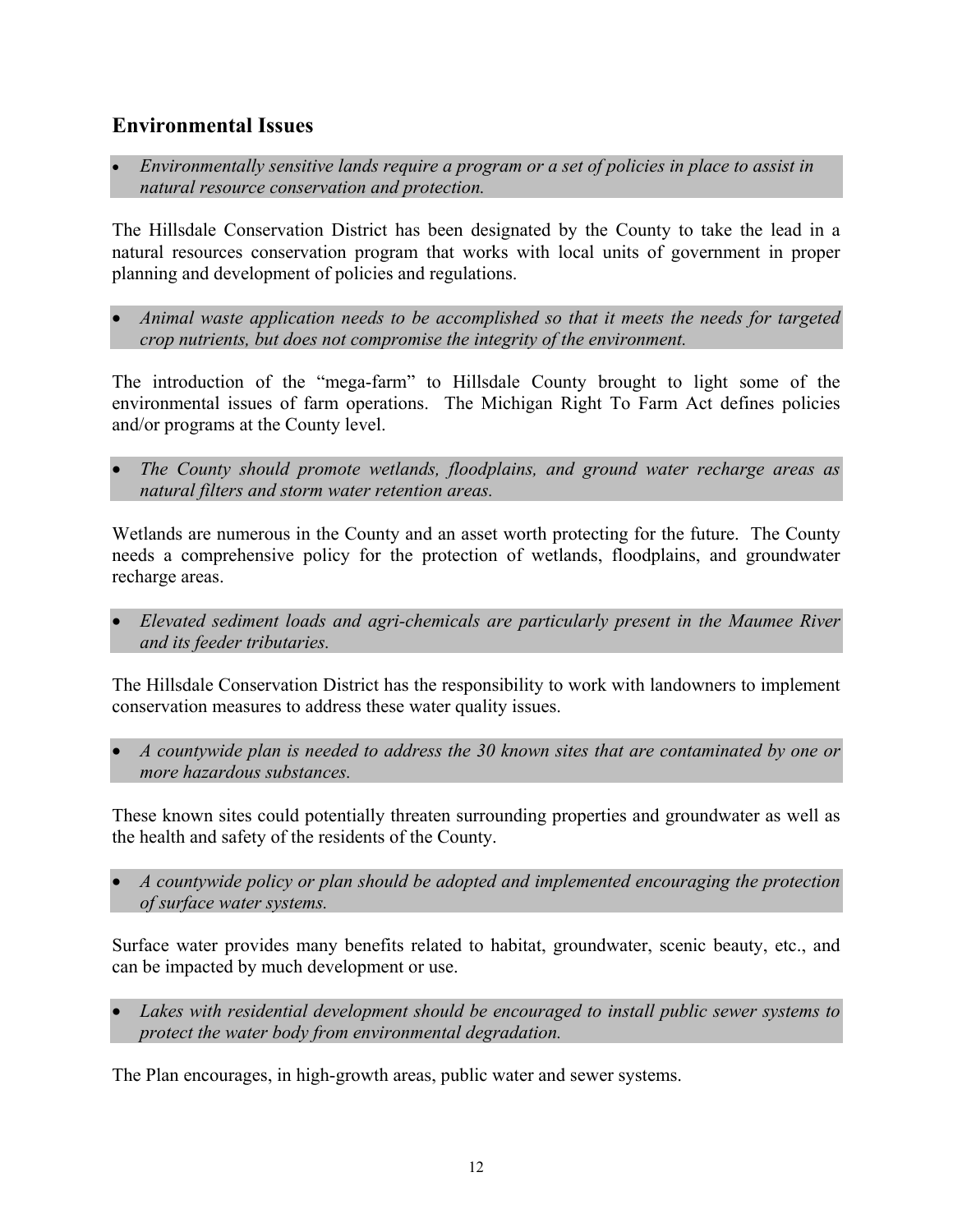# <span id="page-12-0"></span>**Recreation Issues**

• *The County has a five-year Parks and Recreation Master Plan approved by the Michigan Department of Natural Resources.*

Having an adopted and approved Parks and Recreation Plan qualifies the County for grant funds that could be used for land acquisition and facility improvements.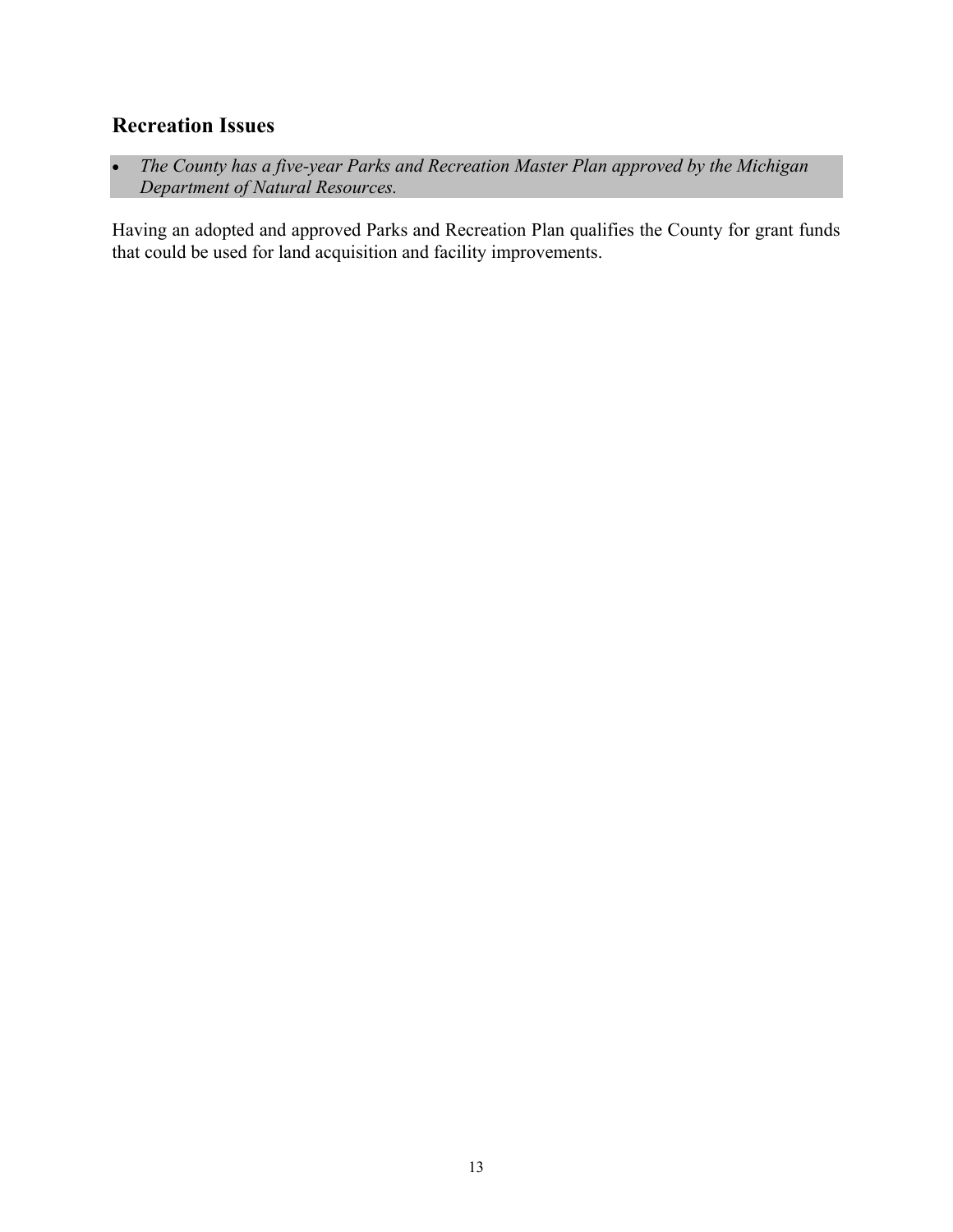# **PART TWO: HILLSDALE COUNTY GOALS AND POLICIES**

Planning goals are essentially policy statements that express Hillsdale County's longrange desires. They are the County's vision of how the landscape will be shaped, what components should be preserved and protected, as well as how and where development should occur. In general, the goals stated here attempt to do two things:

- 1. *They are simple enough to provide guidance without detail.*
- 2. *They have been designed to be realistic, achievable and to inspire people into action.*

Following are the stated goals and policies that guide the Hillsdale County Comprehensive Plan:

## *Mission Statement*

To implement a policy that will guide future development in a manner consistent with the natural attributes of the land, the preservation of open spaces, the rural character, and provide necessary public facilities and services.

## *General County Goals*

- $\checkmark$  The goals of this Comprehensive Plan are to encourage all units of government to work together to develop policy, plans and zoning ordinances consistent with one another so that all the people and uses of the land can co-exist in a manner that protects the environment, the people who live in the County, and businesses and industries that conduct operations within Hillsdale County.
- $\checkmark$  Encourage well-planned intensive development in existing urban areas or existing growth corridors that have public services available.
- $\checkmark$  Encourage the preservation of the County's agricultural base, its open space, and natural resources by supporting growth in and around existing urbanized areas.
- $\checkmark$  Promote Hillsdale County as a place with individual identity while maintaining a rural character; keeping the diversity of people and environment in balance and encouraging orderly community growth.
- $\checkmark$  Support the establishment of a sound economic base through a combination of industrial and commercial establishments.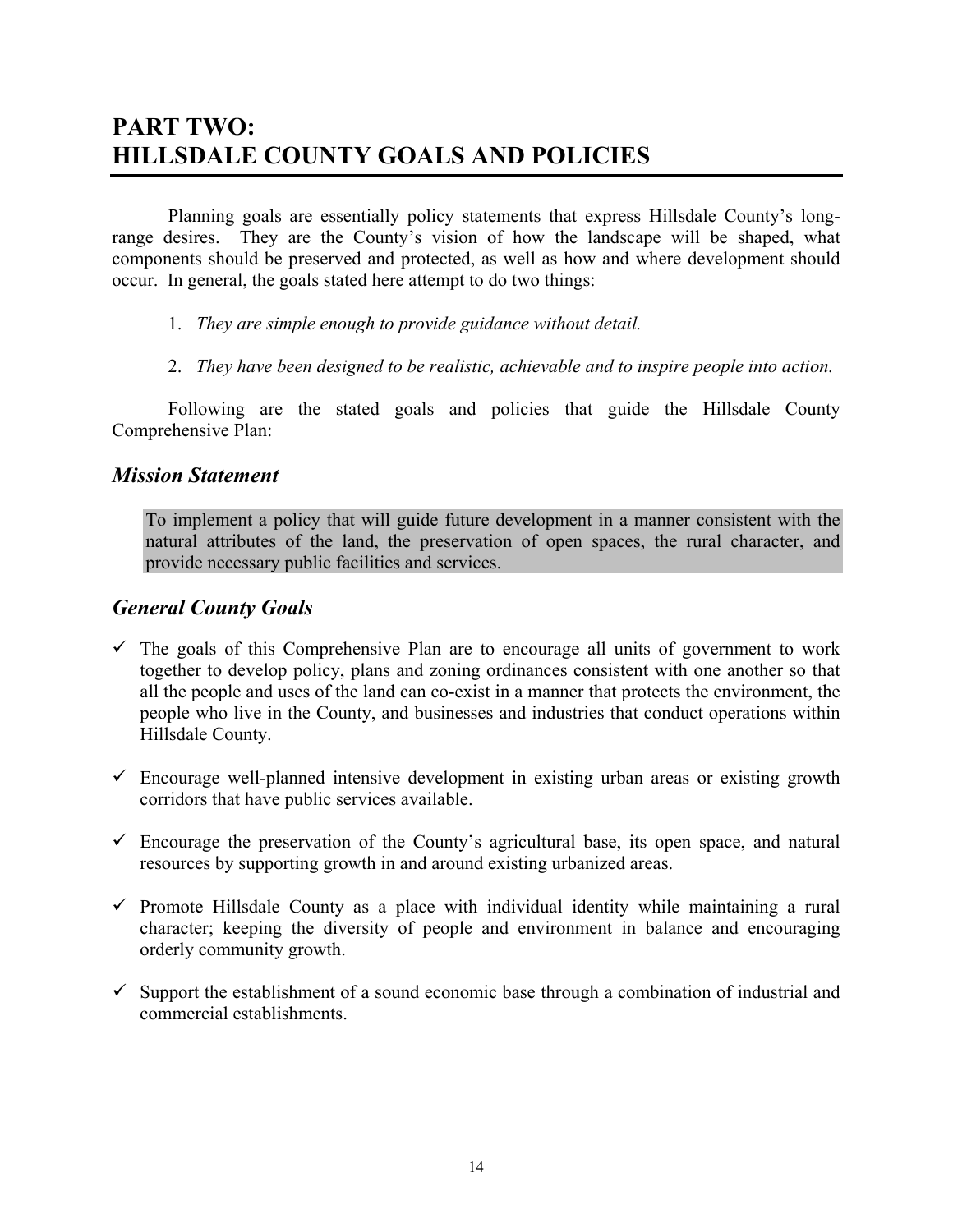# <span id="page-14-0"></span>*General County Growth Management Policies*

- 1. Encourage local units of government to expand public facilities and services such as public water and sewer or paved roads, particularly where the intensity of development requires such services or where the public health, safety, or welfare are at risk.
- 2. Assist townships that do not have land use plans or zoning ordinances to prepare and adopt these documents.
- 3. Encourage townships to adopt and implement ordinance provisions that are consistent with one another, while at the same time, maintaining and preserving agricultural land.
- 4. Provide a framework for preservation of open spaces by coordinating local land use plans and related documents.

# <span id="page-14-1"></span>*Natural Resources and Open Space Goals*

- Encourage the preservation and protection of natural resources
- Preserve watershed areas, surface water and groundwater recharge areas, wetlands, and woodlots
- Protect the open space and rural character of the County from encroaching sprawl.

# <span id="page-14-2"></span>*Natural Resources and Open Space Protection Policies*

- 1. Local units of government are encouraged to adopt programs and tools specifically designed to preserve open space.
- 2. Protection of groundwater resources, natural features, and other environmental features are a primary consideration of the County when reviewing zoning development proposals.
- 3. Implement a program that fosters intergovernmental coordination in growth management and planning decisions.
- 4. Maintain a meaningful communication program with all of the townships, villages and cities in Hillsdale County.
- 5. Continually provide opportunities for public input on growth and development issues facing local and county government.
- 6. Serve as a resource to the townships in implementing the land division process.
- 7. Facilitate the education with regards to the County's reliance on its water resources and the potential negative affects that irresponsible land use can cause.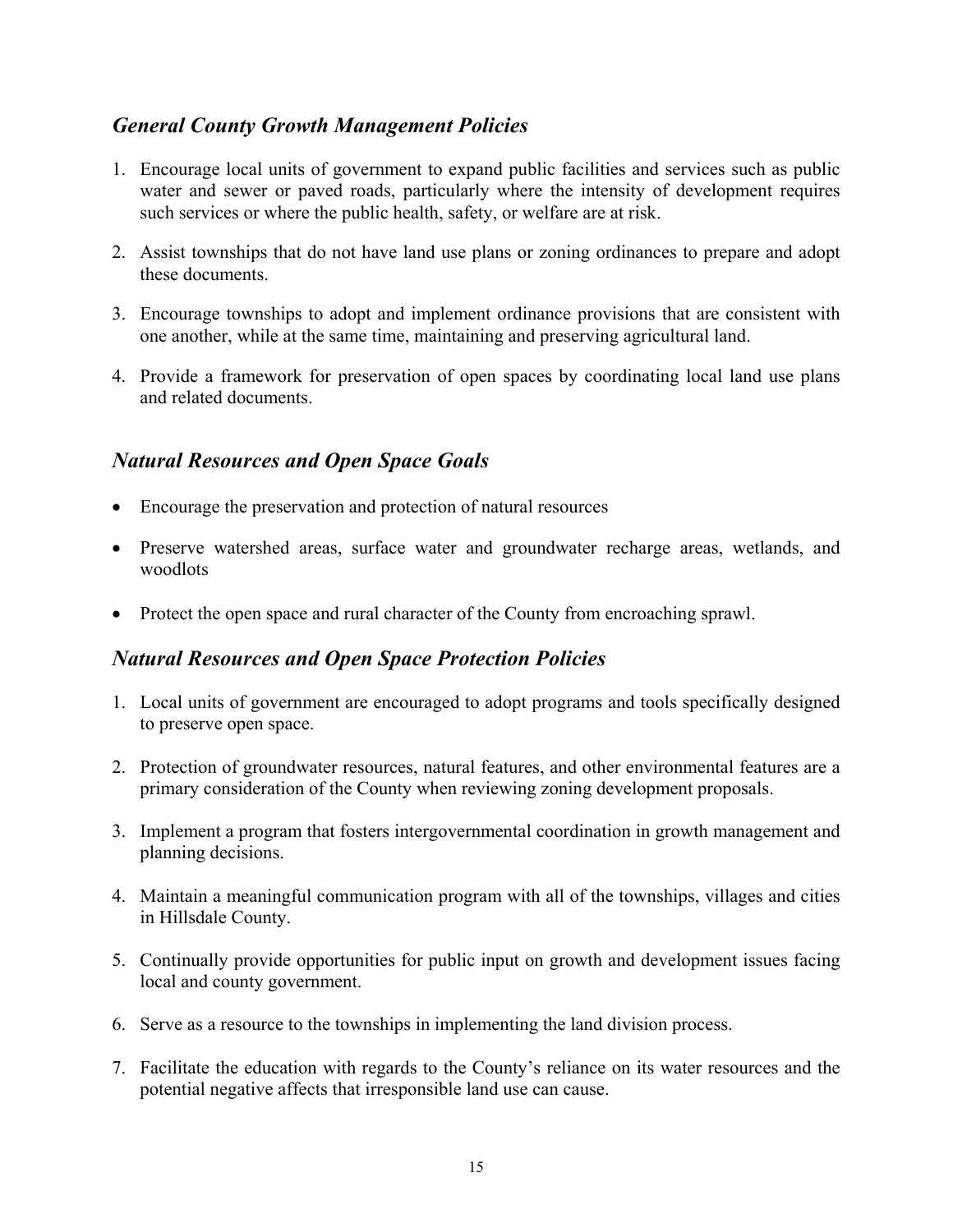- 8. Assure that new intensive types of developments comply with applicable local, county, state and federal regulations.
- 9. Protect open spaces, including environmentally sensitive lands, woodlots, fields and farmlands, while at the same time providing landowners a reasonable use of the land.

10. Encourage the preservation of open space within planned intensive developments.

# <span id="page-15-0"></span>*Farmland Goals*

- Protect and preserve agricultural areas within the County that have prime agricultural soils.
- Preserve major farms, Centennial Farms, and lands enrolled in PA 116 or other conservation programs or easements.
- Protect designated farmland from speculation for non-agricultural development without support from an up-to-date local plan.
- Consider the potential future negative impacts on the County as a whole, prior to extending or improving infrastructure services into and through rural and agricultural areas.
- Promote adoption of township zoning standards that discourage haphazard residential sprawl into the rural agricultural areas.

# <span id="page-15-1"></span>*Farmland Policies*

- 1. Review of land uses and zoning changes at the County level will include consideration as to how the proposed development preserves the agricultural and rural character of the countryside.
- 2. Develop model zoning regulations that are designed to protect farming activities in agricultural areas from nuisances associated with incompatible adjacent uses.
- 3. Where residential development must occur in agricultural areas, encourage that the land be divided and subsequent structures built on less productive farmland.
- 4. Recognizes the potential conflicts that can occur between agricultural and residential uses. Support farming operations and practices when those farm activities meet Michigan Department of Agricultural (Right To Farm Act) Generally Accepted Agricultural Management Practices (GAMPS).

# <span id="page-15-2"></span>*Residential Goals*

• Promote residential development in and around existing urbanized areas where community facilities and services can be both effective and efficient.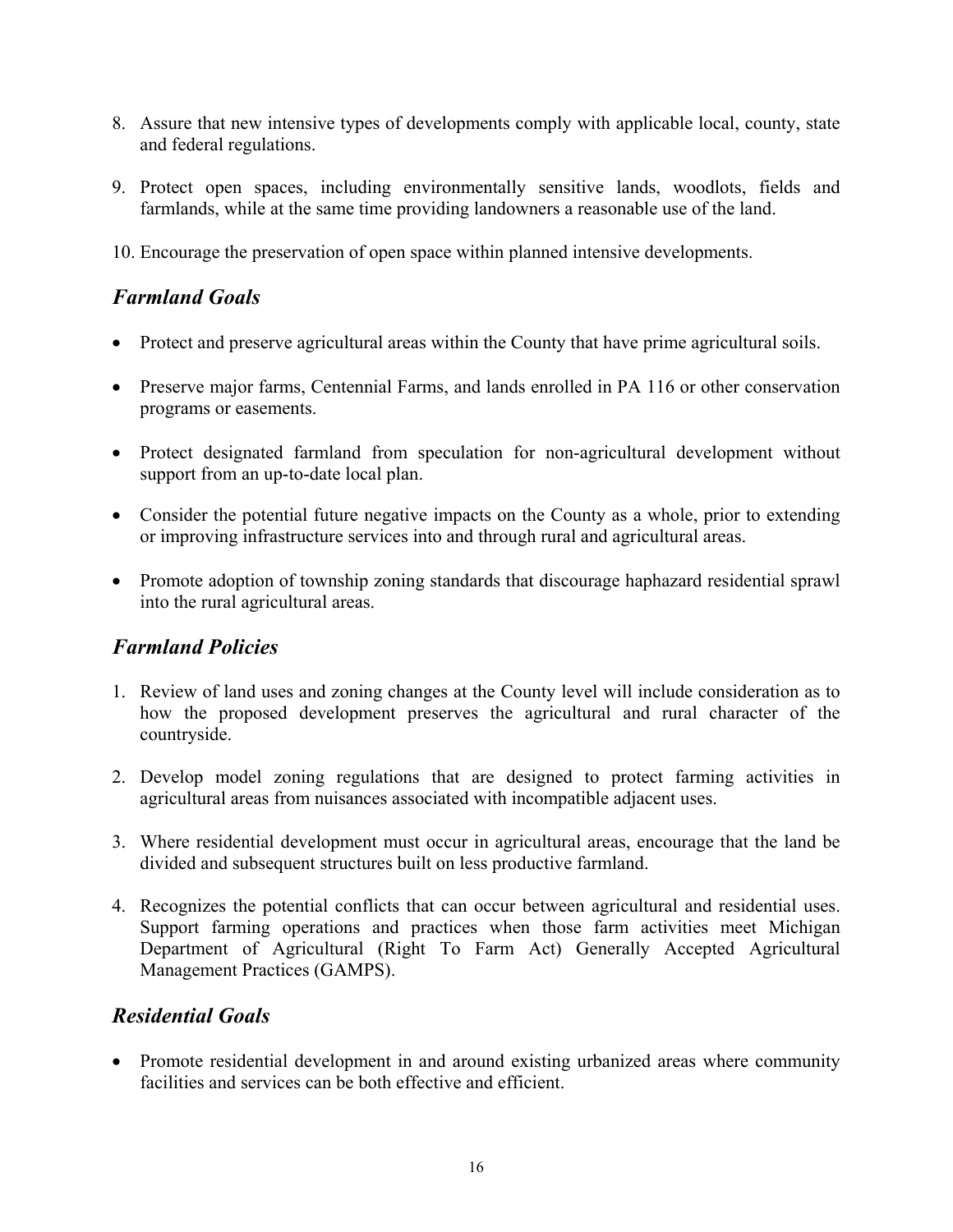- Assist communities in the adoption of flexible zoning techniques such as Planned Unit Developments (PUD) and Open Space Ordinances that promote clustered developments.
- To provide for alternative and affordable housing developments particularly in the urbanized areas where adequate services needed to support those developments already exist.
- Plan for residential developments that will minimally encroach or encourage sprawl into agricultural areas.

# <span id="page-16-0"></span>*Residential Policies*

- 1. Develop a uniform system to assemble information from applicants for land development projects to ensure that utilities, infrastructure, and services are adequate to serve the proposed uses.
- 2. Develop model ordinances that townships can adopt whose purpose is to foster the establishment of residential developments that maintain rural character and preserve agricultural land.
- 3. Discourage residential development in areas where public services and/or natural conditions are inadequate to support the proposed density.
- 4. Assist townships, cities, and villages in their efforts to adopt ordinance regulations that incorporate the preservation of natural resource systems and open space.
- 5. Encourage local units of government to seek alternative types of housing.

# <span id="page-16-1"></span>*Commercial and Industrial Goals*

- Commercial development should be supported in urbanized areas and where high intensity uses already exist.
- Encourage clustered commercial uses that minimize curb cuts and driveways.
- Support new commercial development and redevelopment so that residents can meet their needs for goods and services locally.
- Utilize office uses as transition areas between commercial development and residential uses.
- Encourage development of a training infrastructure that will support a highly skilled work force.
- Encourage industrial development in existing industrial parks where roads, water and sewer exist.
- Encourage redevelopment of abandoned industrial sites.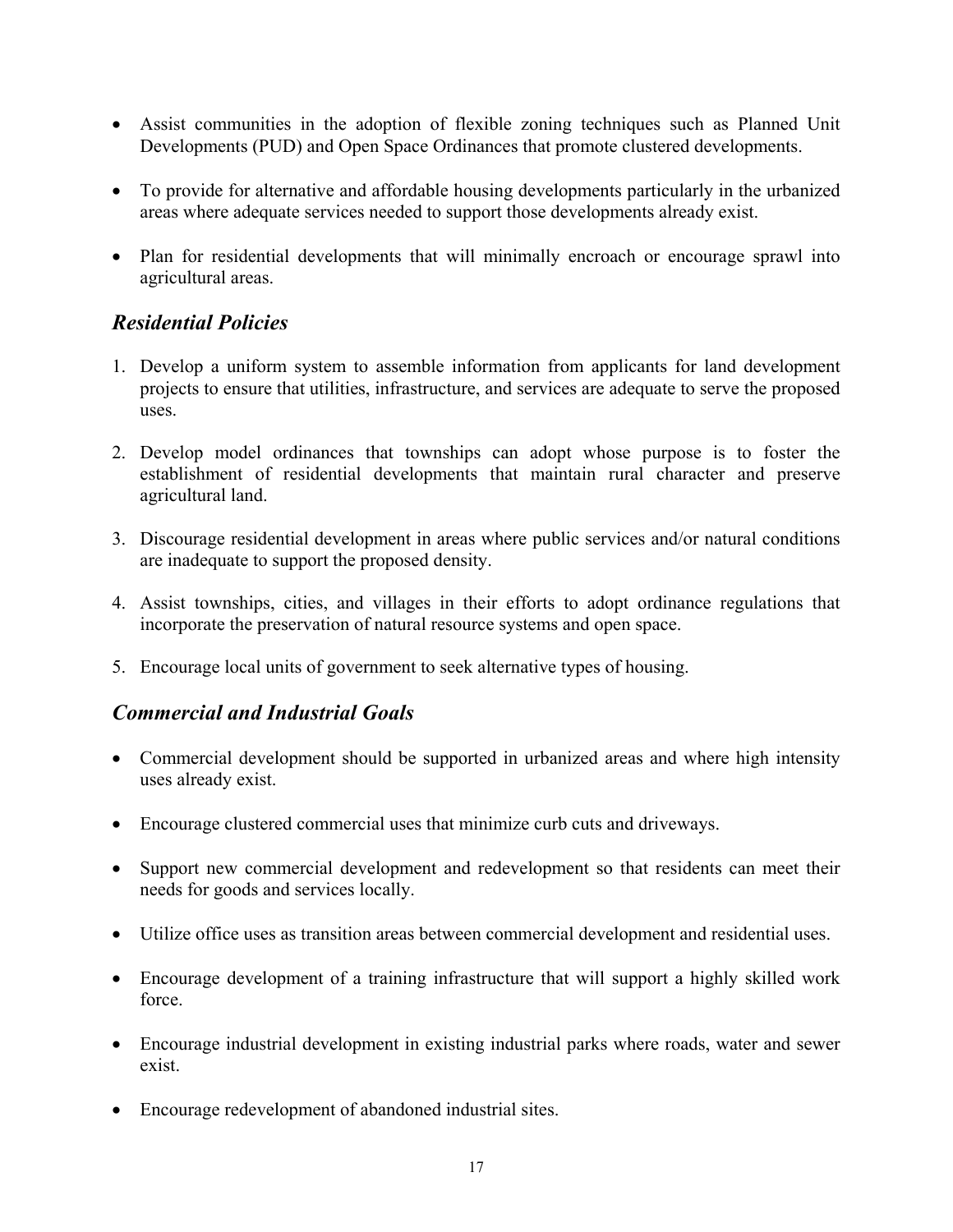• Encourage the development of infrastructure that will support high tech services.

# <span id="page-17-0"></span>*Commercial and Industrial Policies*

- 1. Commercial development should be designed to reflect the rural character of Hillsdale County.
- 2. New commercial and industrial development should only be permitted in areas where public sewer and water are available.
- 3. Ordinance regulations should require adequate landscaping, open space, or other means to limit conflicts between uses.
- 4. Implement a plan that prevents the premature conversion of land to uses other than their long-termed planned use.
- 5. Provide opportunities for home-based occupations.

# <span id="page-17-1"></span>*Public Facilities and Services Goals*

- Expand County public facilities and services as necessary for protection and maintenance of the public health, safety, and welfare, provided improvements are consistent with this Comprehensive Plan's future land use pattern.
- Identify communities that may be in need of improved public services.

# <span id="page-17-2"></span>*Public Facilities and Services Policies*

- 1. Prioritize a schedule of improvements that addresses timing, cost and possible funding sources
- 2. Develop and maintain regular and meaningful communication programs with local units of government. This encourages regional agencies to discuss and plan for infrastructure and non-infrastructure based public facilities and services. Additionally there should be opportunities for shared facilities and services incorporating alternative strategies for contracted services versus individual local unit of government-operated services.
- 3. Maintain meaningful communication with other jurisdictions to discuss and plan for infrastructure and non-infrastructure based services; opportunities for shared services, and alternative strategies.

# <span id="page-17-3"></span>*Transportation and Roads Goals*

• Develop and implement land use polices that foster a safe and efficient transportation network.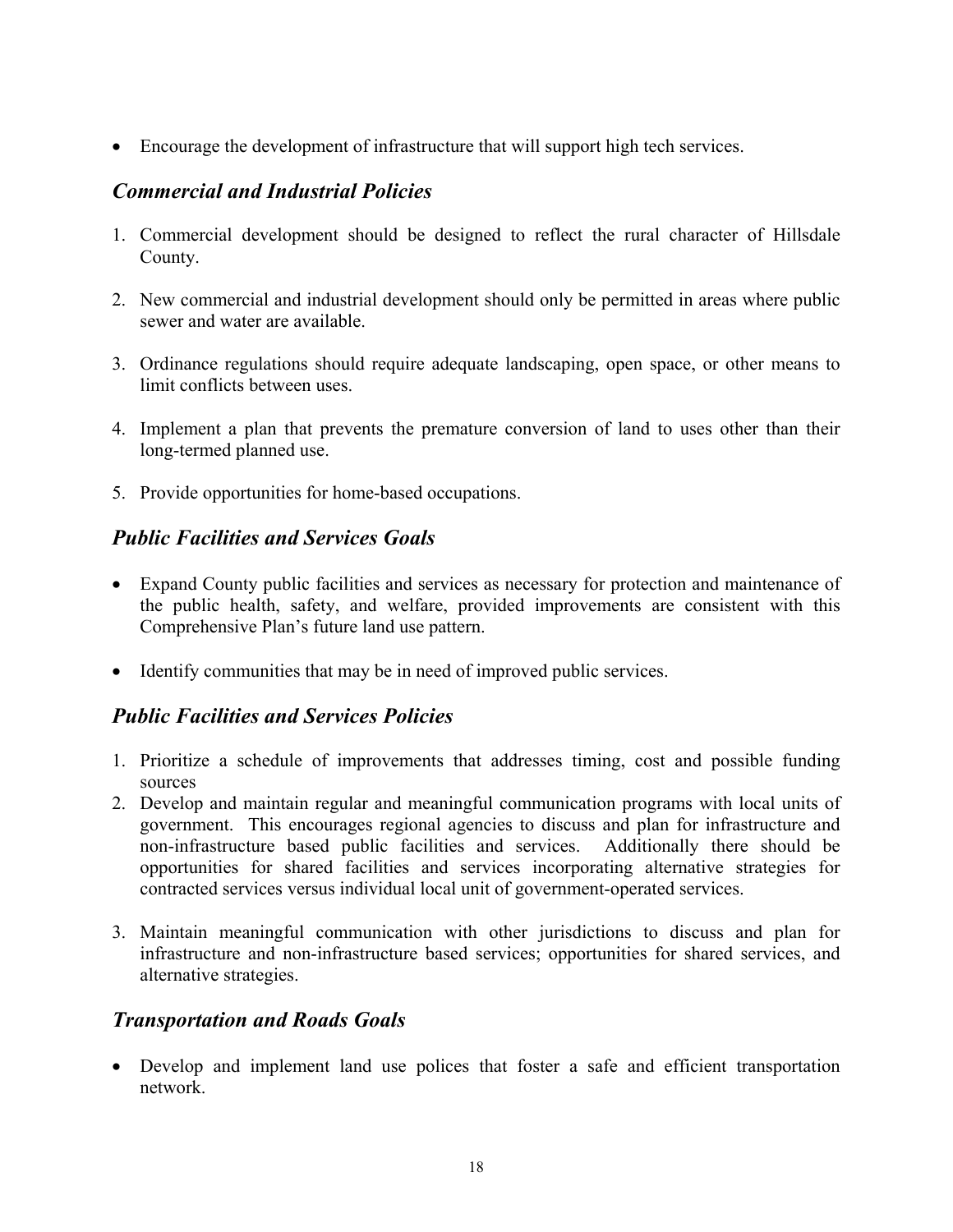# <span id="page-18-0"></span>*Transportation and Roads Policies*

- 1. Develop a priority review system for paving streets and roads that considers land use and appropriate elements
- 2. Support intensive uses and developments along major roadways that reduces the number of access points.
- 3. Expand alternative transportation facilities, including walkways and bicycle paths.
- 4. Encourage input into the local process so that the potential for traffic congestion and hazards can be minimized.

# <span id="page-18-1"></span>*Parks and Recreation Goals*

- Encourage, maintain and update the County's five (5) year Parks and Recreation Plan including an inventory of existing facilities and services.
- Identify deficiencies in its recreational facilities and services and encourage development where these programs are not available.

# <span id="page-18-2"></span>*Parks and Recreation Policies*

- 1. Develop and utilize recreation programming that covers all ages, all program areas, and all seasons.
- 2. Develop cultural interest programs.
- 3. Develop programs for special populations.
- 4. Encourage County Parks and Recreation to work with the County ISD to provide environmental education programs.
- 5. Develop plans that promote fitness and wellness.
- 6. Develop a program plan to increase park usage, incorporating existing and future facilities.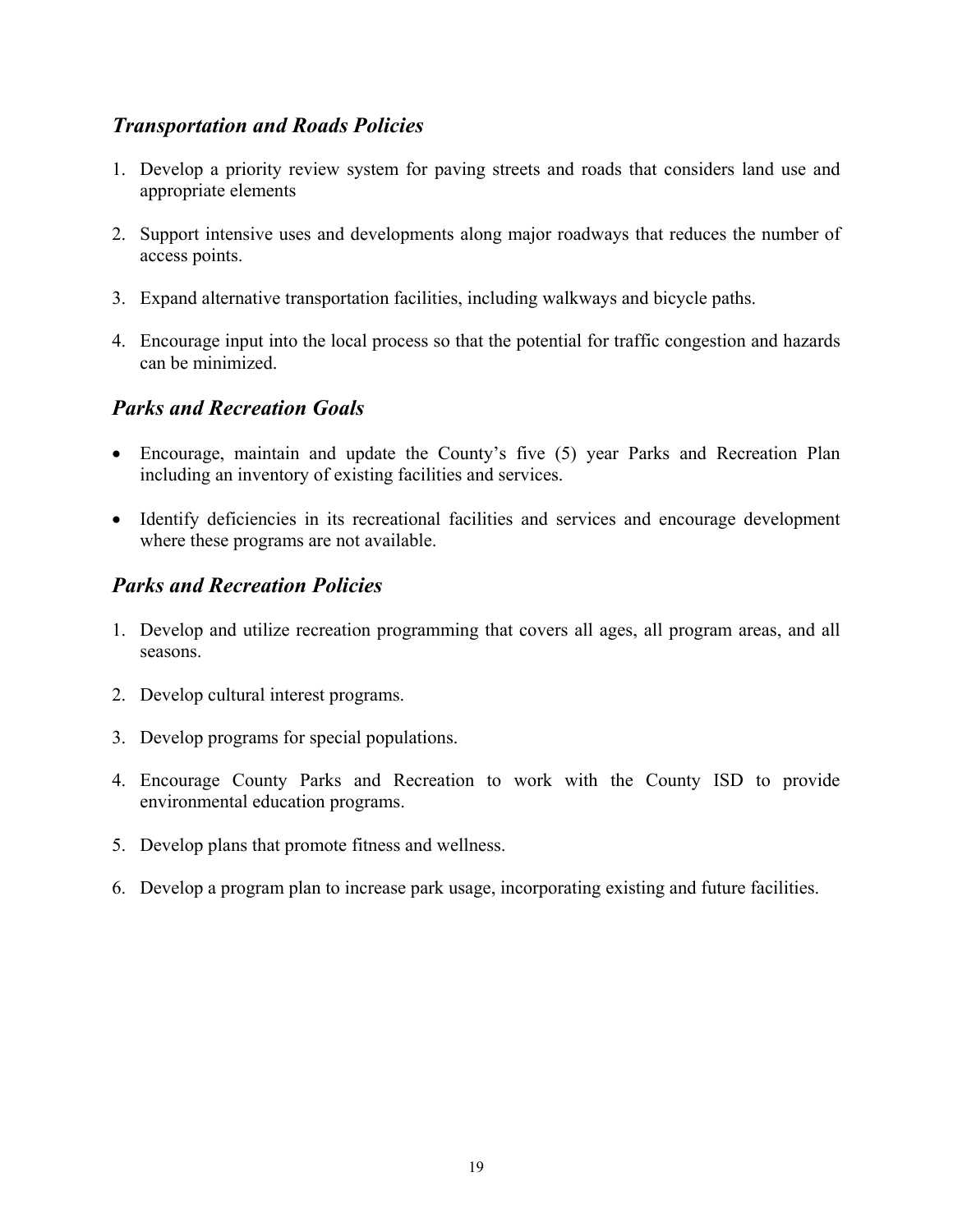# <span id="page-19-1"></span><span id="page-19-0"></span>**PART THREE: FUTURE DEVELOPMENT STRATEGIES**

## <span id="page-19-2"></span>*Summary*

The Hillsdale County Comprehensive Plan establishes policies that address how future growth should ideally take place within the County. By developing policies, the County can assist local units of government identify how and where land development should occur. Implementation of the policies may result in improvements to the road network and level of emergency services; expansion of the economic base, and new employment opportunities while preserving prime agricultural lands and open space.

The land use Plan and map prepared and adopted by Hillsdale County Planning Commission considered uses and the impact of certain uses and development on a countywide basis. Although there is a need to recognize political boundaries and jurisdictions in the planning process, there is also a need to consider the impact of land development on a multi-jurisdictional level. This is one of the primary purposes and roles of County government in the land use planning process.

The County Planning Commission compiled all of the land use plans adopted in Hillsdale County and consulted each plan independently during the planning process. It was not the intent of the Planning Commission to duplicate the local township's land use plans. In most cases the County's plan has incorporated some of the larger areas suggested for certain uses by the townships. Where very small areas are suggested for a certain use, the County's plan may not reflect the Township's proposed use.

## <span id="page-19-3"></span>*Basis*

The Hillsdale County Comprehensive Plan has been adopted with a vision of the future over the next 20 years. The plan has been designed to be a flexible document that may change over time as the landscape of the County changes due to development and redevelopment. The plan is also designed to provide latitude in interpretation. It may be necessary to consult a local unit of government's plan to assist the County Planning Commission in making a decision.

Fundamental considerations used in the planning process include:

- $\checkmark$  Natural and cultural characteristics,
- $\checkmark$  Existing local transportation network,
- $\checkmark$  Public infrastructure,
- $\checkmark$  Soil constraints, and
- $\checkmark$  Environmentally sensitive lands.

The amount, type, and location of development should not outpace the ability of the local unit's, as well as the County's, ability to provide facilities and services.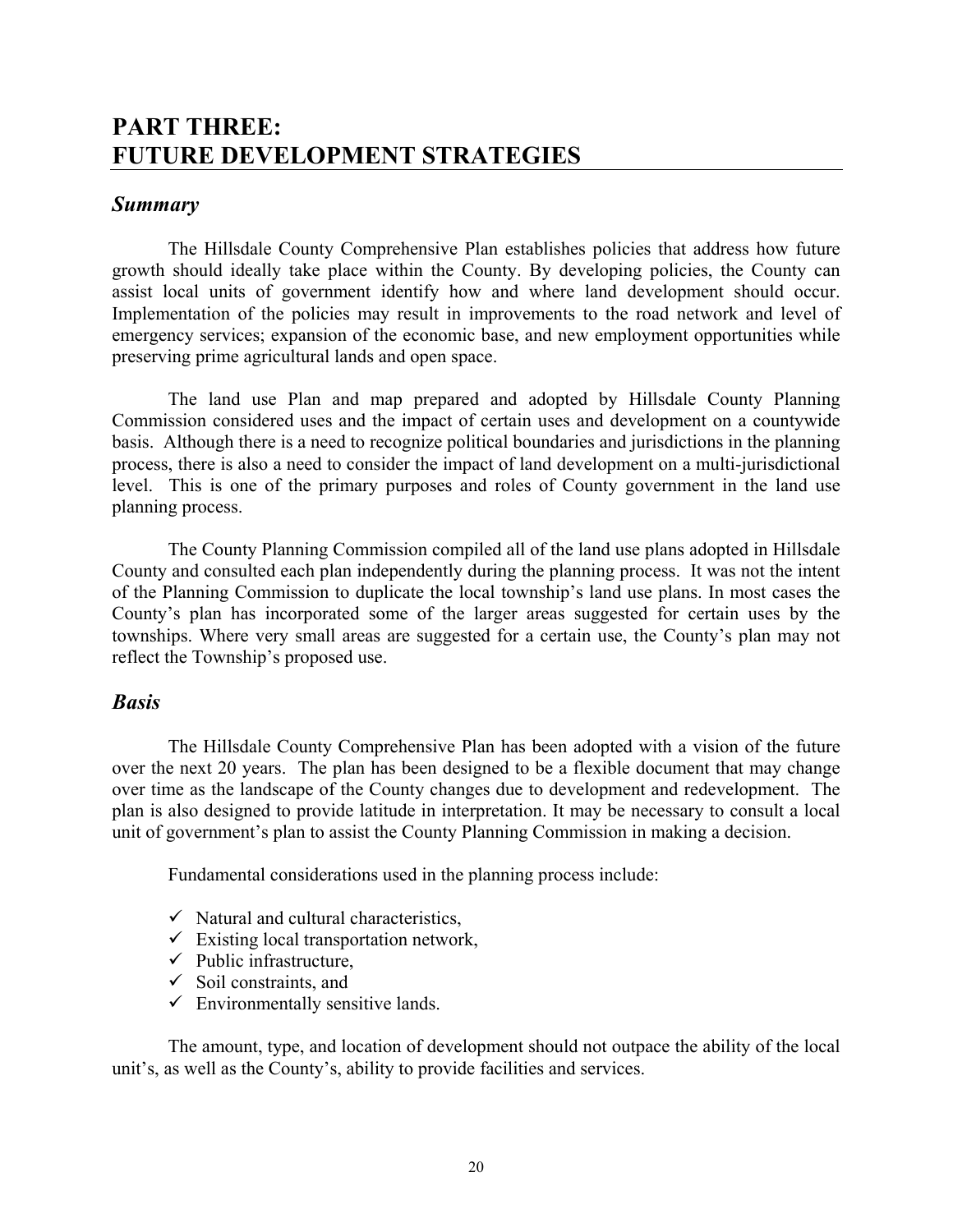### <span id="page-20-0"></span>*Pattern of Development*

Hillsdale County can be considered a rural community. The majority of County residents live outside one of the nine urbanized cities or villages. With approximately 600 square miles in the County and almost 2/3 of its population situated in one of the townships, the average density of housing is only approximately 34 dwellings per square mile.

The main strategy of the Plan is attempting to protect the rural character of Hillsdale County, including the preservation of its agricultural lands and open space, while at the same time providing growth opportunities. To accomplish this, the County's rural areas would have to continue to develop slowly in a land use pattern that is characterized predominantly by agriculture, low-density residential development, and natural open spaces that would include woodlots, wetlands, and other natural drainage areas.

The County has been fortunate that it has not experienced uncontrolled growth of its rural countryside. Most of the development has occurred around the nine cities or villages. Hillsdale County is experiencing the bulk of its commercial growth within or just outside the City of Hillsdale and the Village of Jonesville. The most important reason the County has not grown faster is the fact that there is no interstate freeway. This may help the County preserve and protect its rural character, but at the same time, it may hinder economic development.

To protect the rural character from the negative effects of over development in the more rural areas of the County, the following objectives to the planning process should be used:

- $\checkmark$  Encourage the protection of the County's natural resources, open space, and rural character.
- $\checkmark$  Discourage random encroachment of residential developments into agricultural areas
- $\checkmark$  Provide opportunities for the conversion of non-prime farmland soil areas to residential use.

## <span id="page-20-1"></span>*Components of the Land Use Plan*

The Plan is essentially a map and accompanying text that describes how this Planning Commission envisions the County's growth pattern to take place, and how and where they will encourage growth based upon policies and planning principals that have been previously described. The Plan has a horizon of 20 years into the future and should be periodically reviewed as development changes land use patterns. It should be understood that the Plan is a flexible document and is essentially a collection of policies that can be interpreted. By comparison, zoning ordinances adopted by local units of government are not flexible documents. They are the tools most often used to carry out the policies identified in local plans. The County, working in partnership and association with the local units of government, must rely on the local units of government to assist in carrying out the policies stated in the Plan.

It is not the intent of the Plan or County government to become involved in the administration of local zoning or planning in those communities that have zoning ordinances. Local plans have been incorporated into the County's Plan. The county's role in the zoning and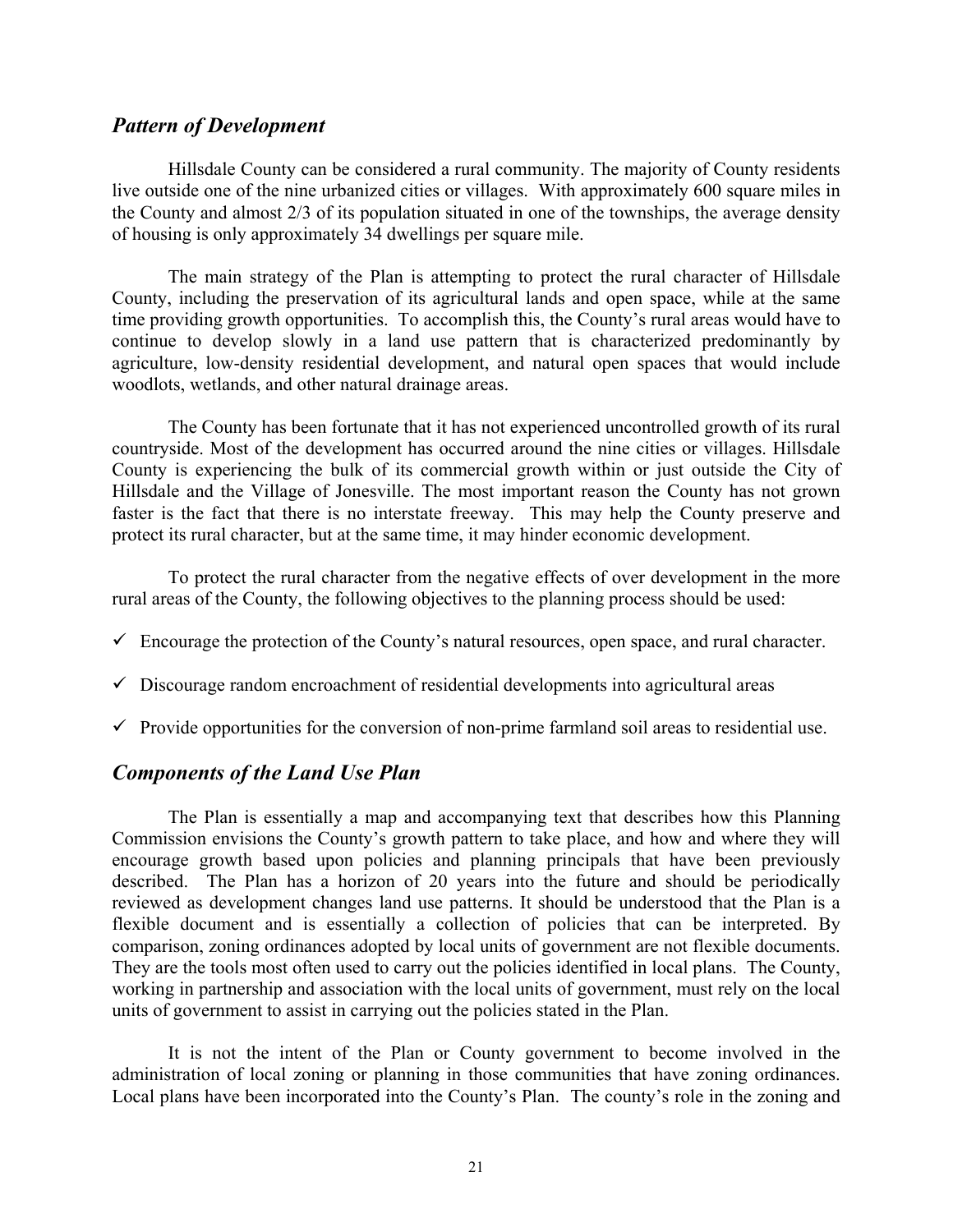planning process is advisory in nature. County government does not have a regulatory role in city, village, or township zoning issues unless requested by the entity.

### <span id="page-21-0"></span>**Agriculture/Open Space**

As the Land Use Plan map indicates, a vast area of agriculture and open space is planned for Hillsdale County. Not all land identified in this category is suitable for agricultural production. Some land is wooded; other lands are wet while still others are simply fallow fields. There may be occasions when it may be necessary to evaluate the actual type of use found at a site to assist in a site analysis.

Very low-density residential developments may be suitable uses within the Agriculture/Open Space classification. The Plan's ultimate goal is to support preservation efforts in these areas, as it is not always possible to preserve every acre of farmland in the County. Ultimately, farmland can be protected along with the rural character if the landscape can avoid numerous splits and road frontage lots.

The Subdivision Control Act was intended to preserve farmland, but instead resulted in agricultural lands being subdivided into parcels too big for residential purposes and too small to farm. If development occurs for residential purposes by using minimum lot sizes, clustering can be achieved within the same area. The demand for housing may be satisfied by allowing smaller lot sizes than has been traditional. Low-density residential uses may be developed in the countryside that will not permanently destroy the rural character of Hillsdale County.

Clustering is a technique that can be used and is encouraged in the countryside to provide housing and at the same time preserve open space. For example, instead of building ten homes along the road frontage, a secondary road or private road could be constructed perpendicular to the main road with two homes built on the main road and eight more back on the private road. This technique will help preserve the character of the area and fulfill a demand for housing.

Open Space Communities are developed by concentrating the buildings on one part of a site. These types of developments retain large portions of the site for recreation, common open space, and preservation of environmentally sensitive features. Open Space communities can be constructed almost anywhere and still be compatible with surrounding uses if properly built.

Local units of government are now required to provide this type of development as an alternative to more traditional improvements. Minimum standards for open space development have been set forth in recent statewide planning acts. Local jurisdictions may adopt regulatory ordinances that subject this type of development to more strict procedures and requirements than those in the planning acts. Incentives to create this type of development can also be built into those ordinances and should be encouraged.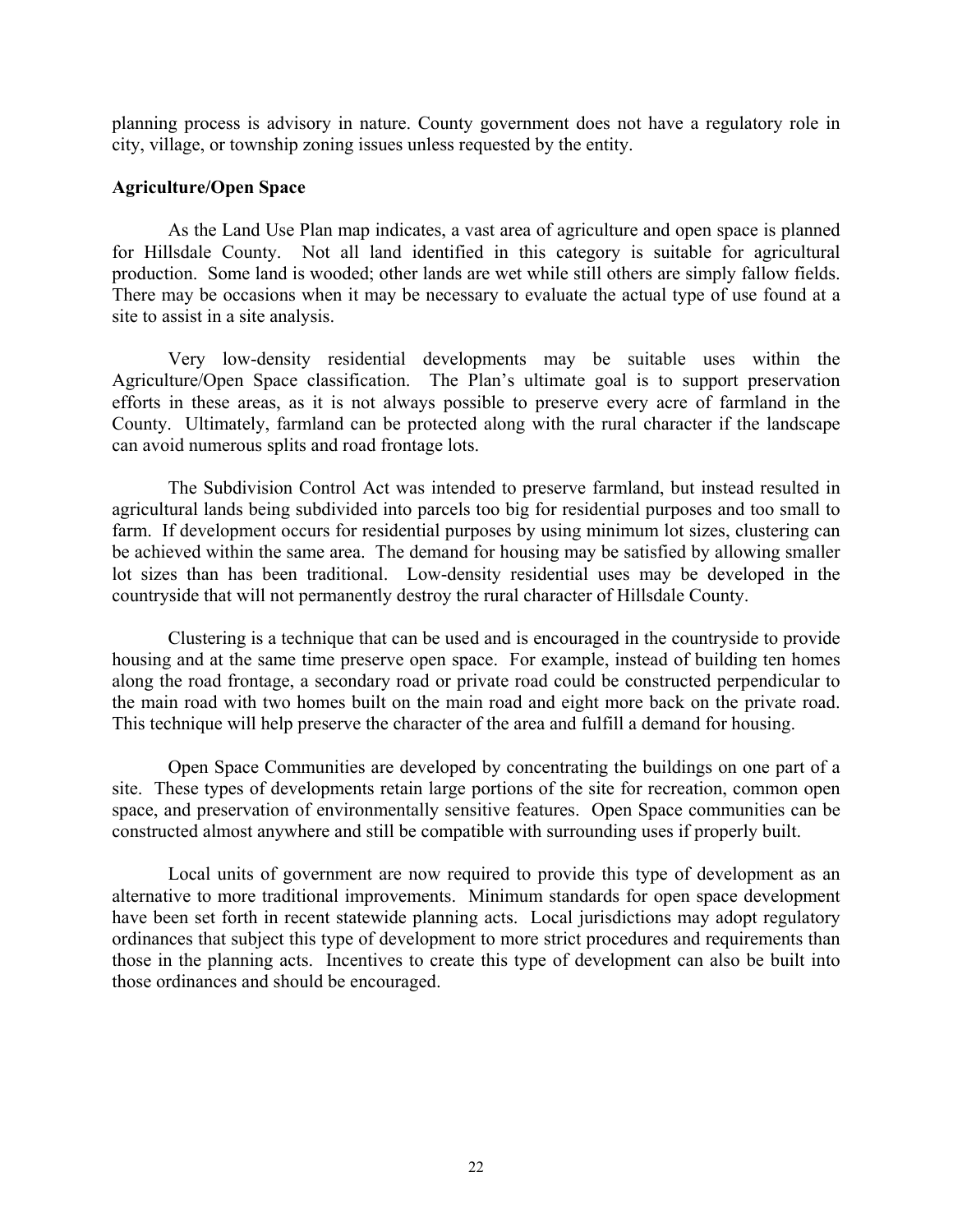### **Public/Quasi Public Lands**

Public and Quasi Public lands are those areas in public ownership (such as County parks or state game areas) or large areas in ownership other than by private individuals or corporations (such as scout or church camps). Generally, these areas are conservation districts with large public lands within the County. They provide important environmental benefits including habitat for wildlife, flood control, groundwater recharge and discharge, and surface water purification. They also provide opportunities for passive and active recreation and contribute greatly to the County's overall rural character. Intensive development close to the County's public/quasi-public areas could threaten the quality and quantity of these resources. The type of uses that should be allowed around these areas should be limited to natural resource based land uses such as agriculture, wildlife management, and very low-density residential development.

### <span id="page-22-0"></span>**Residential Lands**

This Plan does not differentiate between the various types of residential uses. It should be noted there is only one residential classification on the Plan map. Residential uses can be divided into categories based upon density, type, or both density and type. Low-density residential development simply means any type of dwelling at a density of approximately 1 dwelling per acre. Very low density might imply a density of 1 dwelling per 5-10 acres. Highdensity residential developments range from 4-6 dwellings per acre and moderate density residential developments might have an average density of somewhere between low and high density.

It is not the intent of this Plan to make a distinction or land use residential classification based on the type of residential unit. The Planning Commission will base its considerations on density. The higher the density of residential development, the closer a development should be to an urbanized area where public services can most efficiently and cost effectively be provided.

Developing a **specific** plan that includes several residential land use classifications based upon density is best addressed at the **local** level of government. However, this Plan has identified **general** areas suggested for residential development. These areas are located around existing residential areas and they extend outward from more urbanized areas and corridors into areas that are currently more rural. The intent is to encourage denser developments within these predetermined residential areas. High-density uses, such as mobile home parks and multiplefamily uses like apartments, are encouraged to locate closest to the urbanized areas and in areas where public water and sewer are available or where they can be economically extended.

### <span id="page-22-1"></span>**Commercial Lands**

The existing and future residential population will continue to have increasing needs for retail establishments of all types. Ideally, redeveloping our existing downtowns could satisfy the commercial development needs. The second most logical area to accommodate a bulk of the demand for commercial goods and services is along the M-99 corridor between the City of Hillsdale and the Village of Jonesville. Here, land is available and traffic volumes are sufficient to meet the needs of many retail establishments.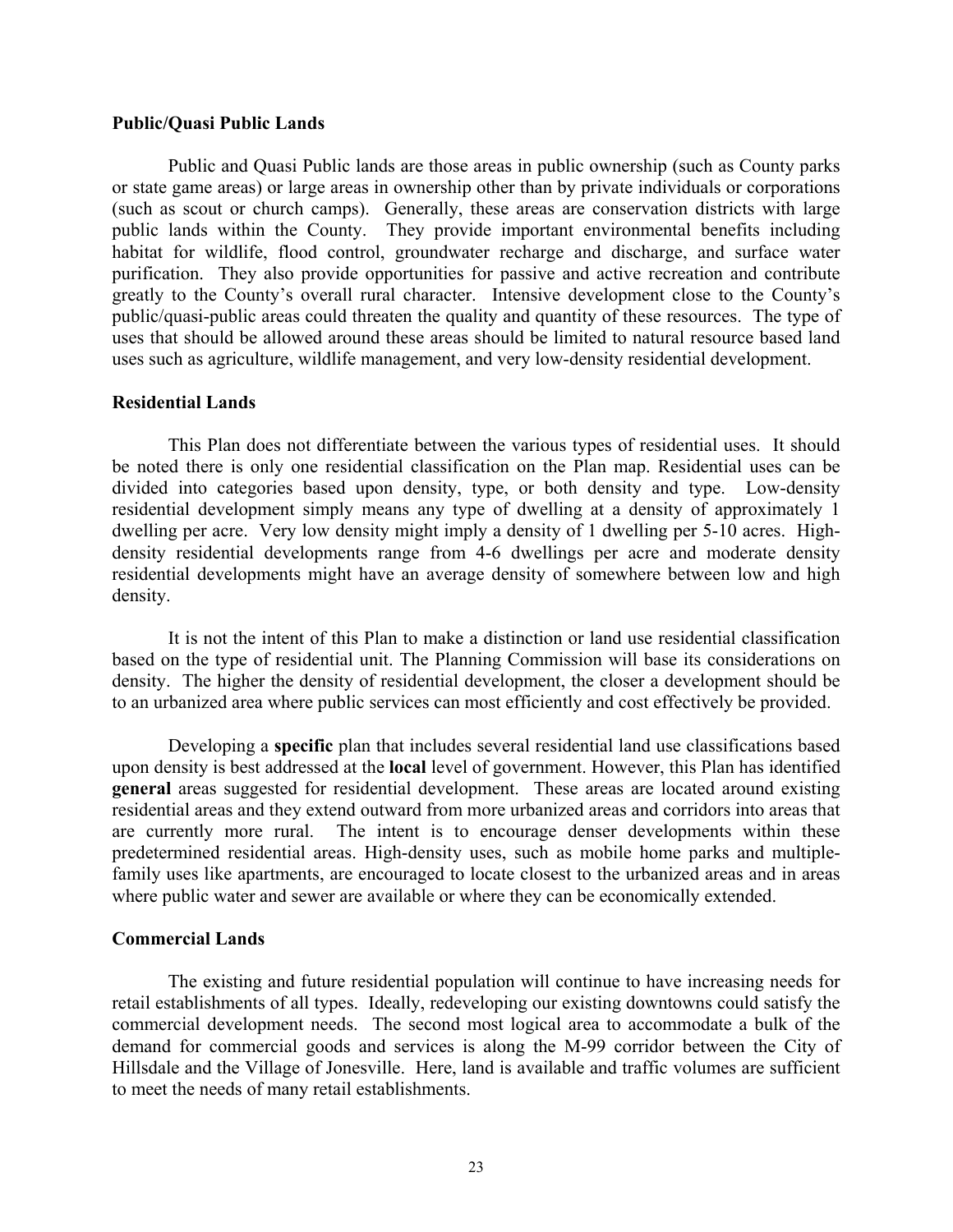Even though the M-99 and U.S. 12 corridor seems the logical location for new business, the demand for commercial goods and services will continue throughout the County. One of the problems for satisfying retail demand is the fact that the County's population is geographically dispersed in low concentrations or densities making it difficult to provide all the commercial goods and services from a large central location. For this reason, various other commercial strips have been suggested. They are located primarily along major corridors and adjacent to existing commercial areas. Although not large, these areas are geographically distributed across the County.

### <span id="page-23-0"></span>**Industrial Lands**

Industry provides the jobs and income for many people who live in the County. It is an important land use, and expansion of the County's industrial base is good for the continued viability of Hillsdale County. It is also considered the most intensive type of land use classification with the greatest potential for conflicts with adjacent land uses.

Locating industry and minimizing conflicts are a goal of this plan. Fortunately, the cities, and villages throughout the County had the foresight to develop industrial parks with public water and sewer systems. These parks scattered across the County are sufficient to meet the industrial needs of the community for years to come. This Plan encourages the continued development of these existing industrial parks.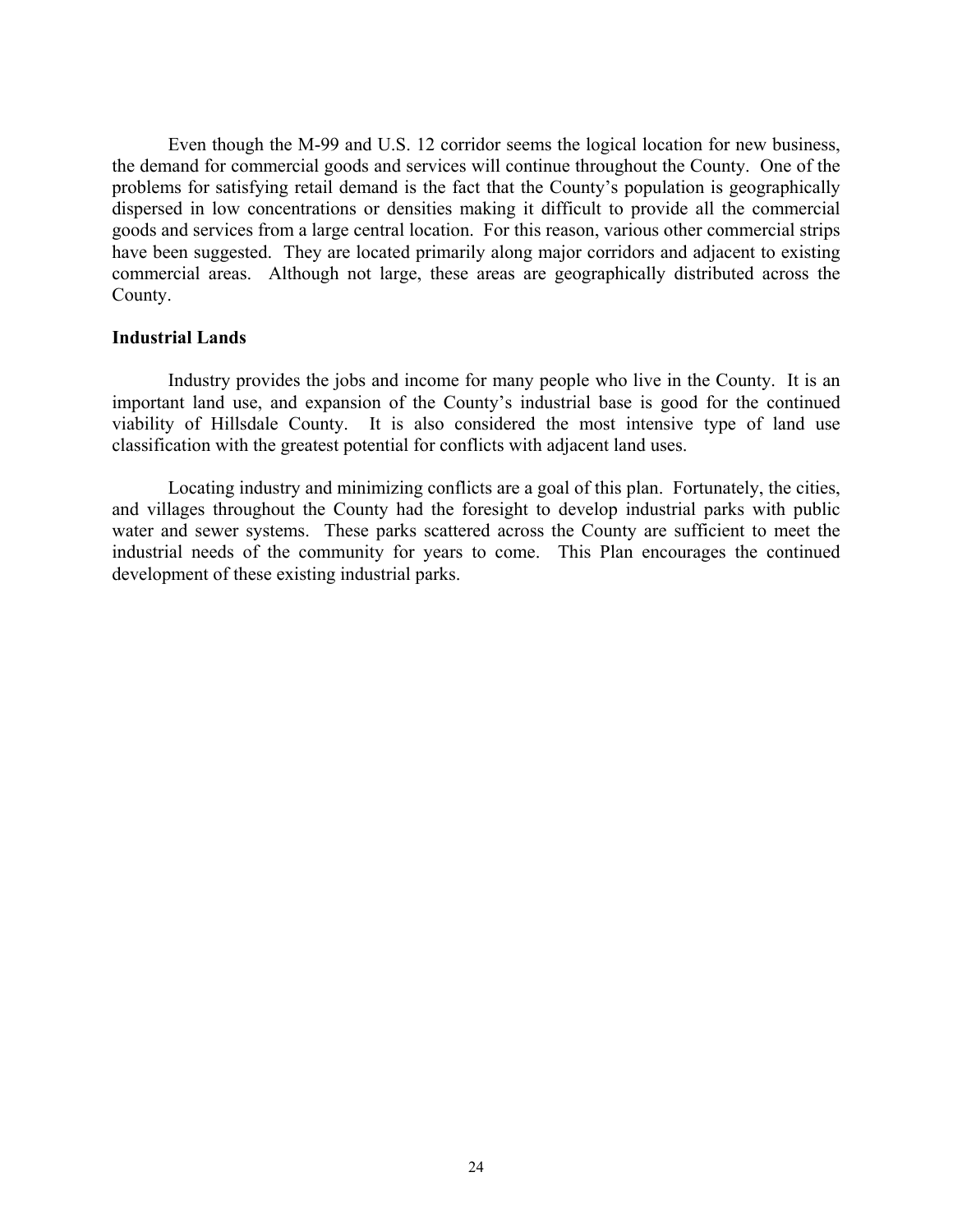<span id="page-24-0"></span>**LAND USE PLAN MAP**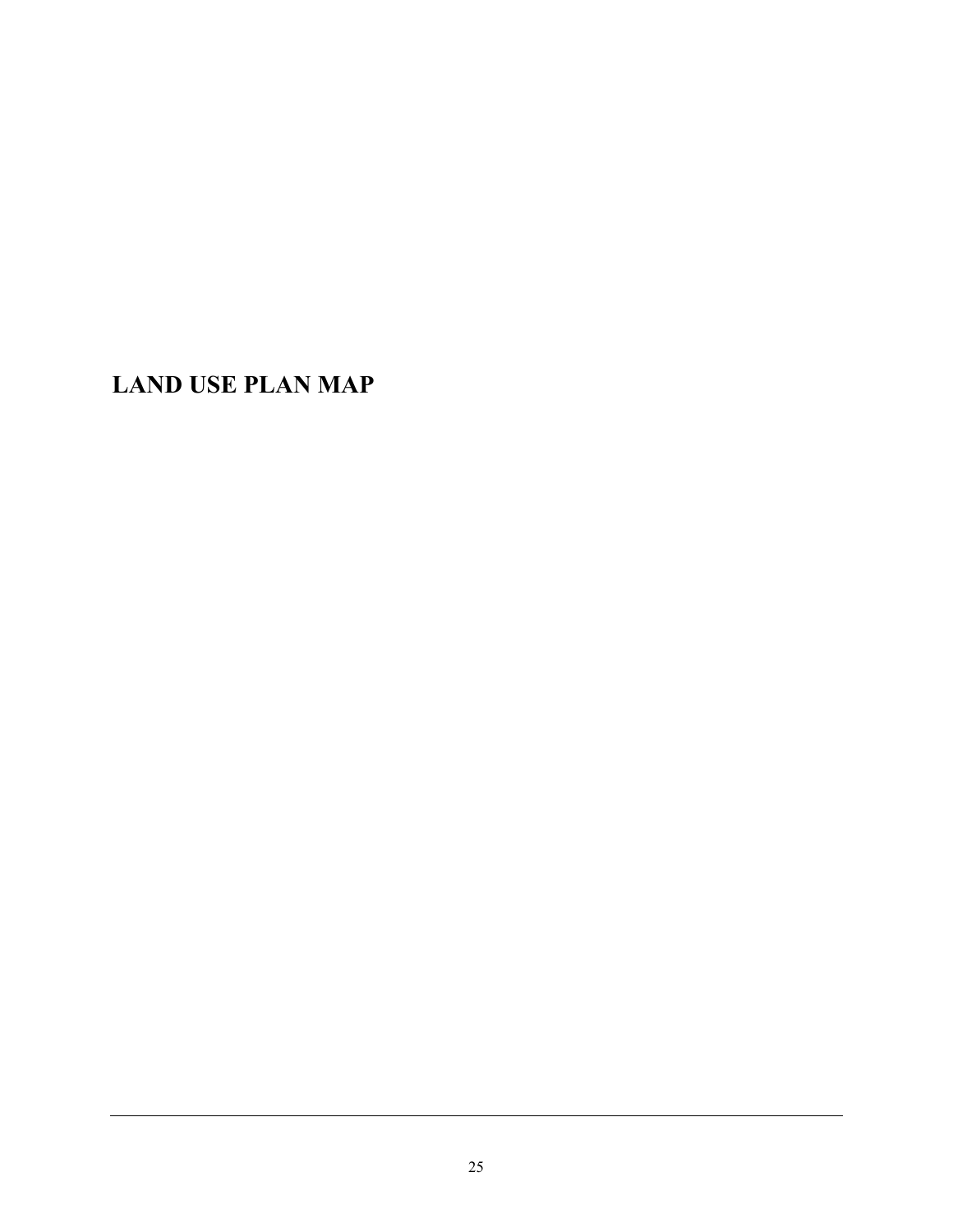# <span id="page-25-1"></span><span id="page-25-0"></span>**PART FOUR: IMPLEMENTATION OF THE PLANNING PROCESS**

## <span id="page-25-2"></span>*Summary*

The Hillsdale County Planning Commission has identified and analyzed a host of challenges and opportunities related to the use of land and land use planning. They have also developed policies designed to address the problems that seem to impact the ability of various units of government to control growth in a logical manner. Coordinated planning efforts between all units of local government may help implement the ultimate goal of this Plan which is to *"...implement a policy that will guide future development in a manner consistent with the natural attributes of the land, the preservation of open spaces, the rural character, and the provision of necessary public facilities and services".*

A number of issues were identified earlier in this plan and goals and policies formulated to address these problems. Some of the policies identified in the plan are action oriented, others are not. Policies can be used to assist the Planning Commission in its day-to-day operations. Daily activities by the County Planning Commission will include an advisory role in the zoning and planning process at the township level. Implementation of the goals and policies that address local zoning and planning issues will take place as needed and as issues arise from local unit of governments.

The Hillsdale Comprehensive Plan goes beyond the traditional land use plan adopted by many local units of government. It has raised issues that affect the various units of government and now challenges all units of government to join together in a partnership that will coordinate planning efforts intended to make Hillsdale County a well-planned and desirable community to live and work for decades to come.

It is not anticipated that the changes proposed in this Plan will take place overnight. Likewise, the plan is ambitious and comprehensive. Many of the action oriented goals and policies identified will take time to implement. How the Plan is implemented will help determine what the accepted role the County's Planning Commission will be with the various local units of government that comprise Hillsdale County. The County and its newly created Planning Commission proposes an active role in the planning process. Further, it proposes to use both its resources and leadership to initiate a coordinated and cooperative effort in uniting all units of government toward the ultimate goal stated in the Mission Statement of this plan. On the following pages, the Hillsdale County Planning Commission outlines its strategy for implementation of the Hillsdale County Comprehensive Plan.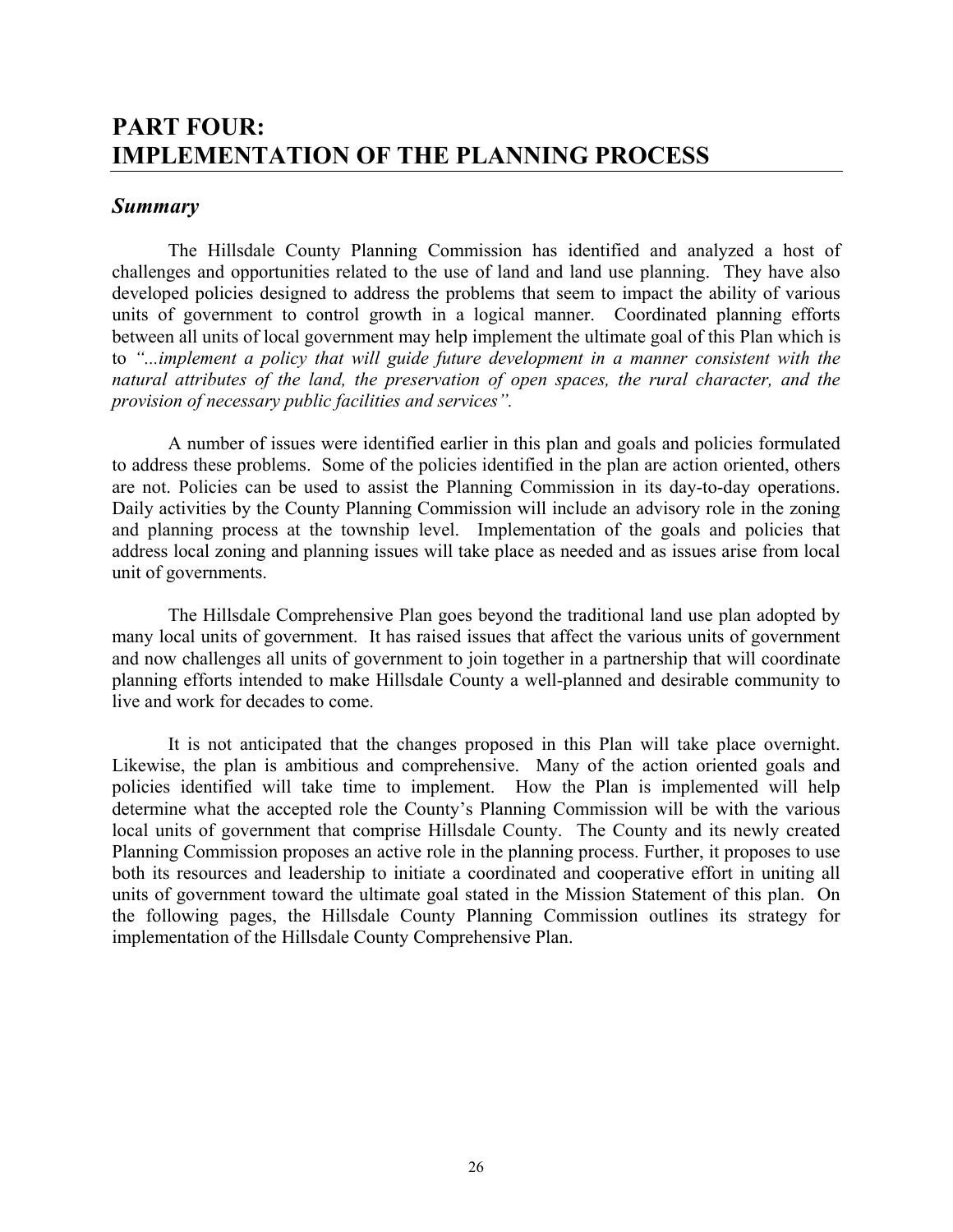# <span id="page-26-0"></span>*Projects*

 *Sponsor an annual joint planning brainstorming meeting with all units of government in Hillsdale County.*

The Planning Commission will sponsor and host a meeting or meetings annually for the purpose of sharing ideas, discussing various topics of interest, and formulating solutions to address concerns.

 *Utilize the County newsletter to inform local units of government on planning topics of interest and updates on County Planning Commission activities.*

Articles might discuss some of the technical aspects of zoning and land use planning. Other articles could address areas or topics of special interest. The newsletter may foster cooperative arrangements between the County and local units of government by allowing access to the newsletter so they may write articles from their own perspective.

 *Sponsor planning workshops designed to inform local units of government and other agencies on planning-related topics.*

The workshops proposed here are different than the annual joint planning brainstorming session. The workshops would be available to individual communities or countywide.

*Develop model ordinances that local units of government can use.* 

The Planning Commission proposes to develop modern, model language addressing specific issues or techniques used in zoning today. Farm land preservation, site condos, cell towers, mobile home parks are all issues that have surfaced recently and are examples of some issues model zoning language might address. In addition, the Plan strongly supports the use of flexible zoning techniques. These techniques are a mechanism to encourage more efficient use of the land. Examples of flexible zoning language might address clustered housing, open space districts, overlay districts and planned unit developments to name a few.

*Develop a practical approach and program to address farmland preservation.*

What is necessary is a sensible and practical approach to farmland preservation; one that discourages scattered haphazard development and, at the same time, rewards the farmer for not dividing his land. The challenge of preserving and protecting farmland represents the fundamental theme of the Hillsdale County Comprehensive Plan.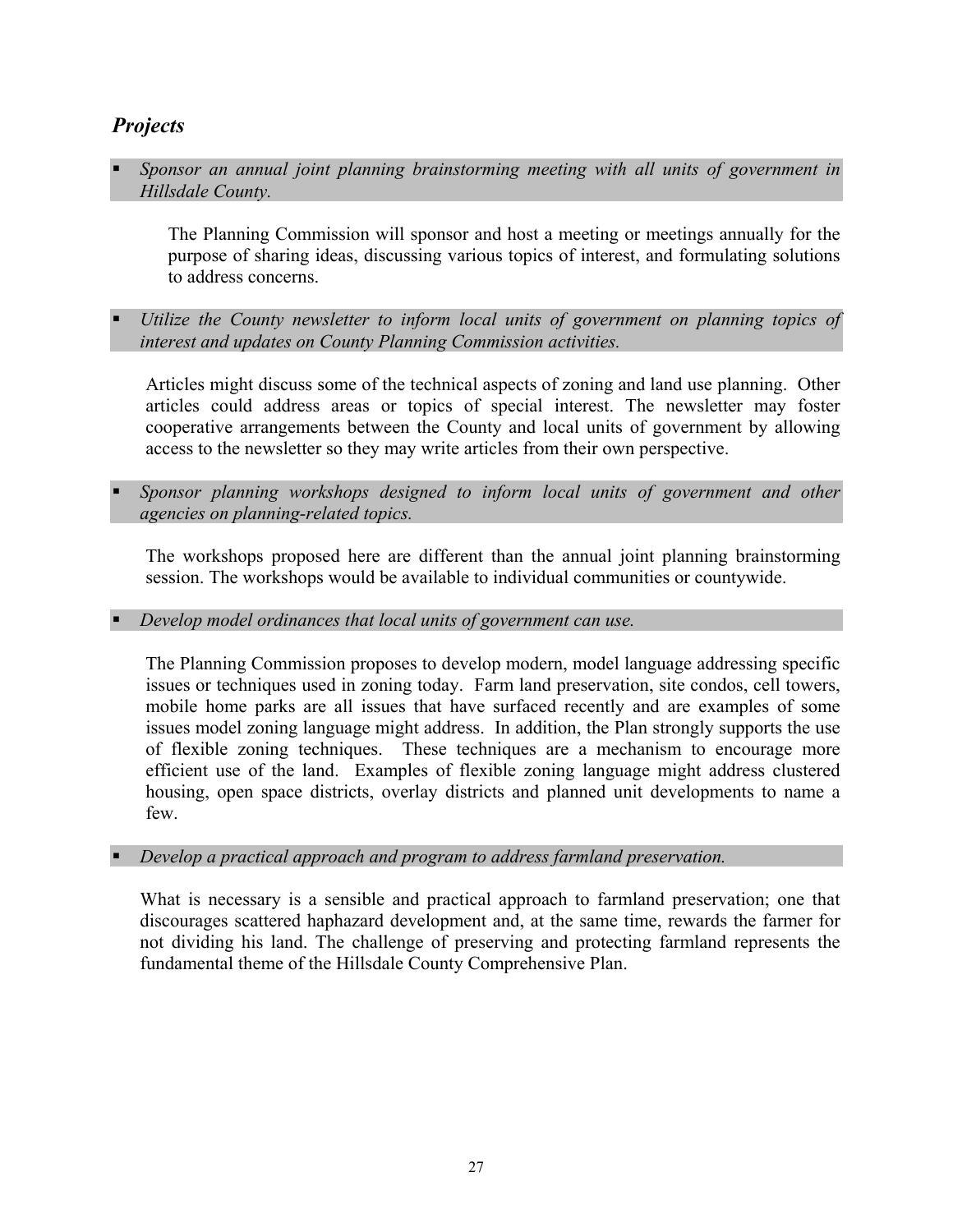# <span id="page-27-1"></span><span id="page-27-0"></span>**PART FIVE: INVENTORY OF EXISTING AND HISTORICAL FEATURES**

## <span id="page-27-2"></span>*History of Development*

Chief Topinabee opened south central Michigan to early settlers with the signing of the Treaty of Chicago in 1821. A peaceful tribe of Potawatomie Indians lead by Chief Baw Beese inhabited Hillsdale. They welcomed the white man because they helped the tribe survive. The name Hillsdale was derived from the local topography of hills and dales.

The Sauk Trail went through the heart of the area connecting the areas of what is now Detroit with points in Illinois. It was Captain Moses Allen and his family in 1827 that were the first white people to settle in the County. They built their home in Allen's Prairie. Later this area was shortened to Allen.

A year later, W.P. Jones III settled five miles to the east of Captain Allen with his family on the St. Joseph River. The small settlement was called Jonesville and became the first trade center, the first county seat, had the first hotel, the first general store, the first gristmill, and was an overnight stop on the Sauk Trail between Detroit and Chicago.

Hillsdale County has within its borders, the headwaters of five of Michigan's major rivers. These rivers and the water-powered mills along them provided the County with its first industrial base. The first mill was built in 1832.

Jeremiah Arnold who migrated here from De Peyster, New York settled the area that is now called the City of Hillsdale. He built a home on the land that is now the County Fairgrounds and Racetrack. A year later, the area was officially platted and settlement followed.

By 1843, this growing community became the western terminus of the first railroad from Toledo to the northwest. In this same year, the city became the county seat.

Adam Howder built a tavern in 1853 and the area began to grow rapidly. Detroit, Hillsdale and Southern Railroad came to Hillsdale in 1871 making the city an important rail center. The railroad provided substantial employment for many years because the division headquarters were located here.

The County continued to grow and prosper. Baw Beese Lake became a major resort area around the turn of the century. Oil was discovered in 1957. Presently, industry and agriculture continue to expand and marginal lands are being converted to recreational uses.

# <span id="page-27-3"></span>*NATURAL FEATURES*

### <span id="page-27-4"></span>*Surface Geology*

The surface geology of Hillsdale County is primarily the result of glacial activity. General structure and texture including topography, drainage, soils, and vegetative conditions are influenced by the surface geology that was laid down by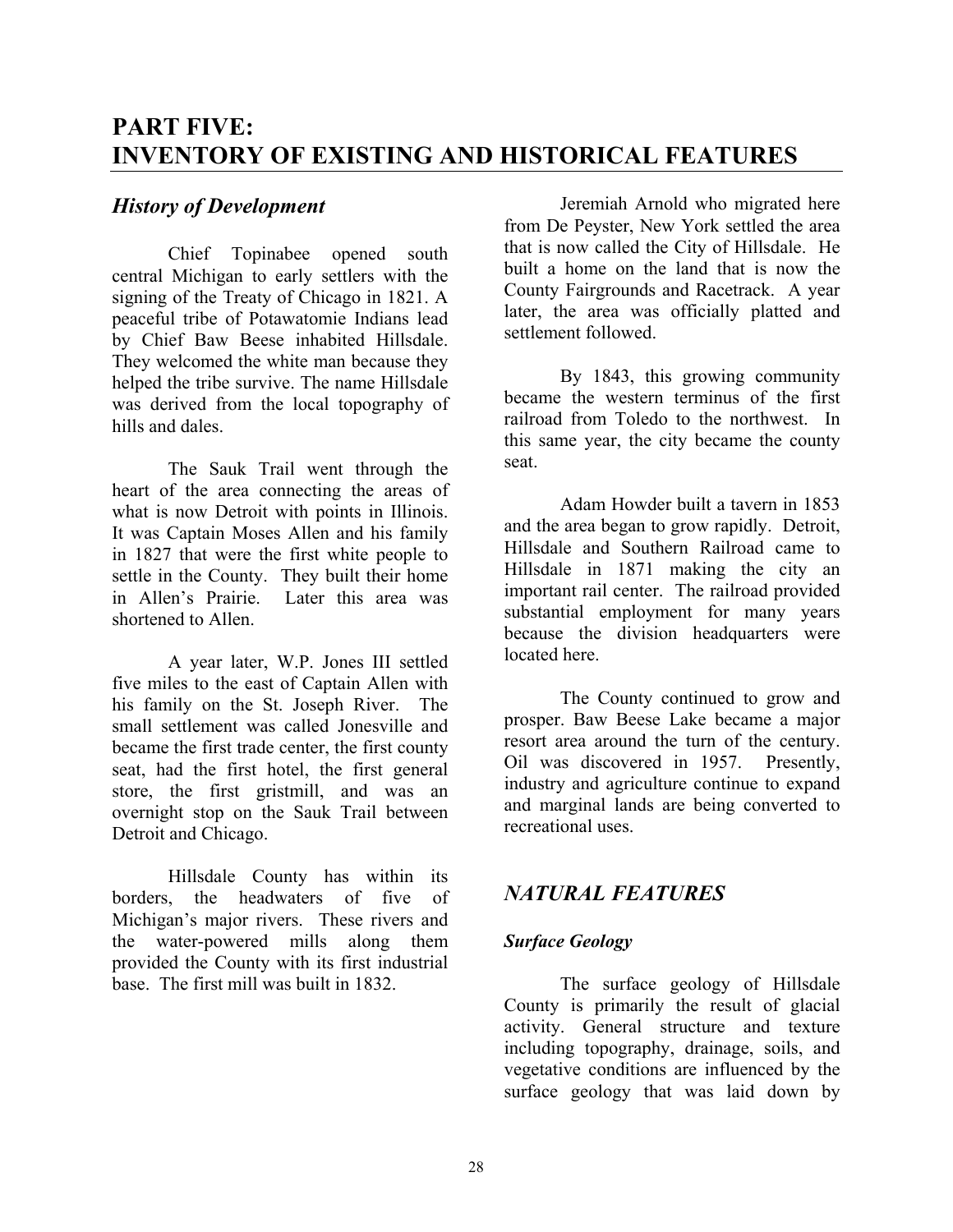advancing and retreating glaciers. Today's indirect influences of the glaciers include erosion and sedimentation characteristics, wildlife habitat, and various hydrological characteristics.

Three geological formations are primarily responsible for shaping the terrain and formation of soils. Those formations are the *moraines, till plains, and outwash plains and glacial channels.* These formations are described below:

*Moraines:* Moraines were formed when the glacier was moving forward as the ice at its front melted. As this occurred, the debris left by the melting water was piled up and pushed into a line of irregular hills by the advancing ice.

*Till Plains:* When the glacier was stagnant, ice melted and the debris being carried was deposited where the ice had stood, leaving a mantle of glacial drift with a flat undulating surface. These areas are called ground moraines on till plains because of the good tillable land they provide.

*Outwash Plains and Glacial Channels:* These formations were created when the glacier melted very rapidly and great streams of water cut across the till plains and moraines. They consist of sorted glacial drift deposits including boulders left near the moraines and gravel, sand, and clay that were deposited further down stream by the flow of water.

In general, Hillsdale County can be described as gently rolling to moderately hilly because of the glacial activity. The southeastern portion of the County is gently sloping or nearly level. Elevations here (expressed in elevations above sea level) are 800 feet. The central, western, and northern

portions are more diverse with lakes, peat swamps, patches of sand and gravelly plains pitted by depressions are found. In these areas, elevations vary from the highest point of 1,300 feet in Wheatland Township to the average elevation of 1,000 to 1,200 feet.

## *Climate*

The Hillsdale County Soil Survey indicates that the average winter temperature is 24.8°F and the average daily minimum temperature is 16.7°F during the cold season. Data on climate used in the Soil Survey was collected over a 30-year period between 1951-1980. The average summer temperature during the 30-year period was 80.6°F with the highest recorded temperature on July 14, 1936 when it was 107°F.

Hillsdale County receives on average 37.75 inches of precipitation. Approximately 58% (21.71 inches) falls from April through September. Summer precipitation falls below 18.51 inches in only 2 of 10 years. The annual average snowfall is 57.3 inches with the record snowfall during the 30-year period of 19 inches. Average relative humidity in the County is 64%. The sun shines 67% of the time in the summer, but only 37% of the time in the winter.

## *Drainage and Surface Water*

Hillsdale County has 15 lakes that are 100 acres or more in size. The largest lakes are Baw Beese Lake, Lake Lee Ann, Lake Somerset, Long Lake, and Lake Diane. Lakes Lee Ann, Somerset, and Diane are private lakes created by man while the remainder are natural lakes. The surface water and drainage system in the County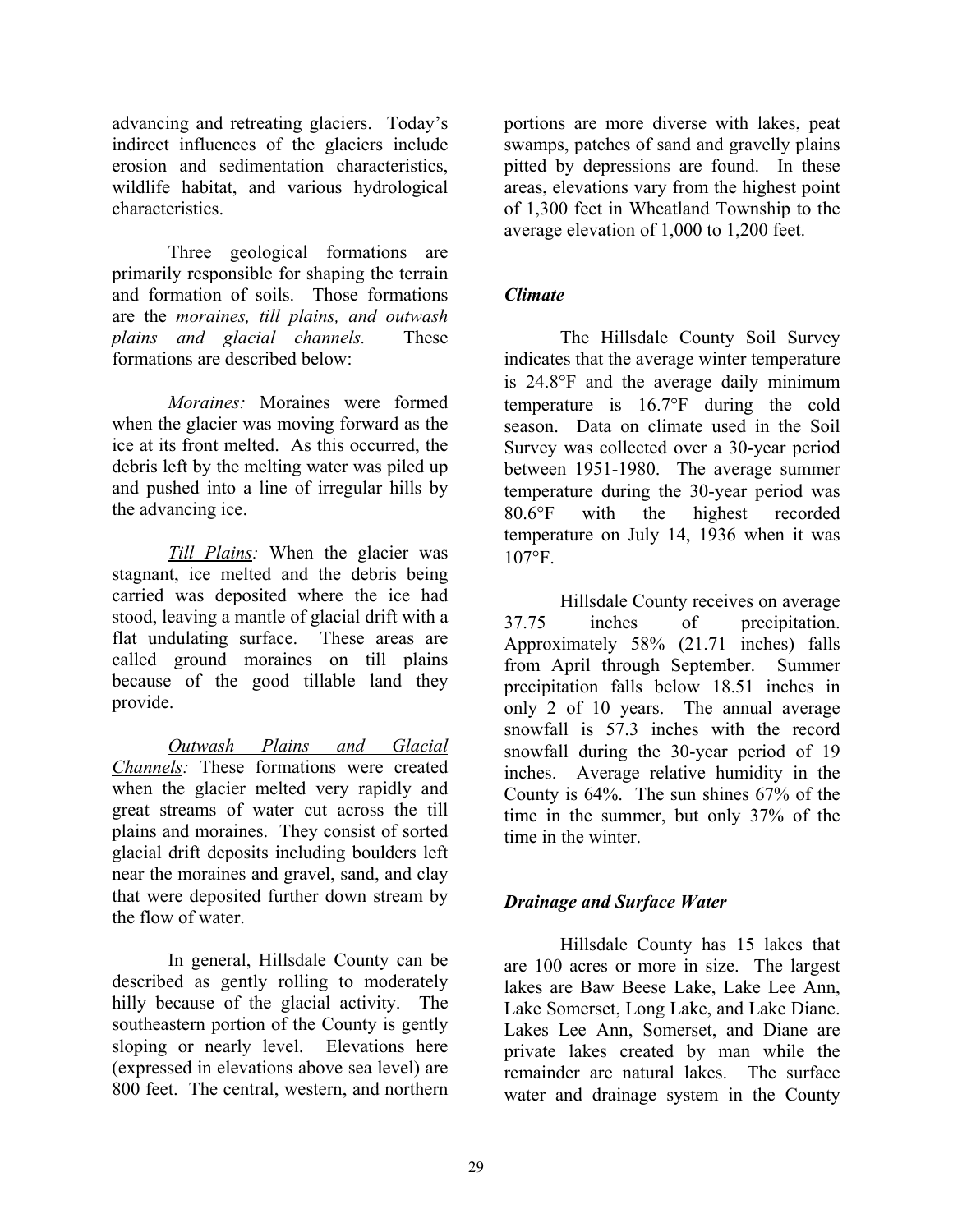were either created or influenced by glaciers retreating. Huge ice blocks that broke off the main retreating glacier left large depressions in the ground that filled with water.

Hillsdale County is the headwaters of five major rivers that flow through Michigan and Ohio. In the northern portion of the County, the Kalamazoo River, and Grand River begins its flow to the west ultimately terminating at Lake Michigan. The Lake Erie Watershed drains the southern and eastern portion of the County with the St. Joseph, Maumee, and the Raisin Rivers. The major creeks found in Hillsdale County are Sand Creek, Hog Creek, Bean Creek, Silver Creek, Laird Creek, and Bird Creek.

## *Assessment of Land Productivity*

Until recently, the preservation of prime soils for farming has received little attention, particularly here in the United States. In the past, agricultural production has been so plentiful that the federal government has paid money to farmers not to plant. However, inherently productive land is becoming increasingly more important, especially those productive lands nearer to urbanized areas. The problem in this situation is that generally, agricultural land that is prime for the production of crops is ordinarily easy to develop.

Over the past century, soil scientists have developed and refined a number of accurate techniques for the classification and assessment of soils. The task of both detailed and general soil assessment is carried out by the U.S. Department of Agriculture's Natural Resource Conservation Services (NRCS).

The NRCS evaluates a variety of soil characteristics. Among the ratings it regularly assigns is an estimate of the *capability* of the soil to support agricultural production. Eight capability classes are used ranging from the most productive to the least productive. These classes are based on such factors as slope, moisture holding capability, erosion characteristics, texture, structure, and drainage characteristics.

In some planning exercises, lands that are classified as *prime farmlands* are identified and automatically labeled for preservation on the future land use plan map. In other cases, consideration is given to the proximity of vacant developable land to the urbanized areas. The theory with this second scenario is that by clustering higher concentrations of population closest to the urban areas, haphazard sprawl can be better controlled and this will ultimately reduce the need to expand public services farther into the countryside. This will eventually reduce public expenditures to expand those services.

The NRCS recently identified and mapped soils in Hillsdale County. None of the mapping units or soil clusters for Hillsdale County had a capability Class I. A Class I soil is one that has very few limitations for most uses and requires no artificial drainage. As shown in Table 1, 54% of the soils in the County are Class II soils, meaning the soils in this class require careful soil management, including conservation practices to prevent deterioration or to improve air and water relations when the soil is cultivated. Soils within this classification are considered *prime farmlands* in Hillsdale County although many comprehensive plans consider only Class I soils as prime farmlands.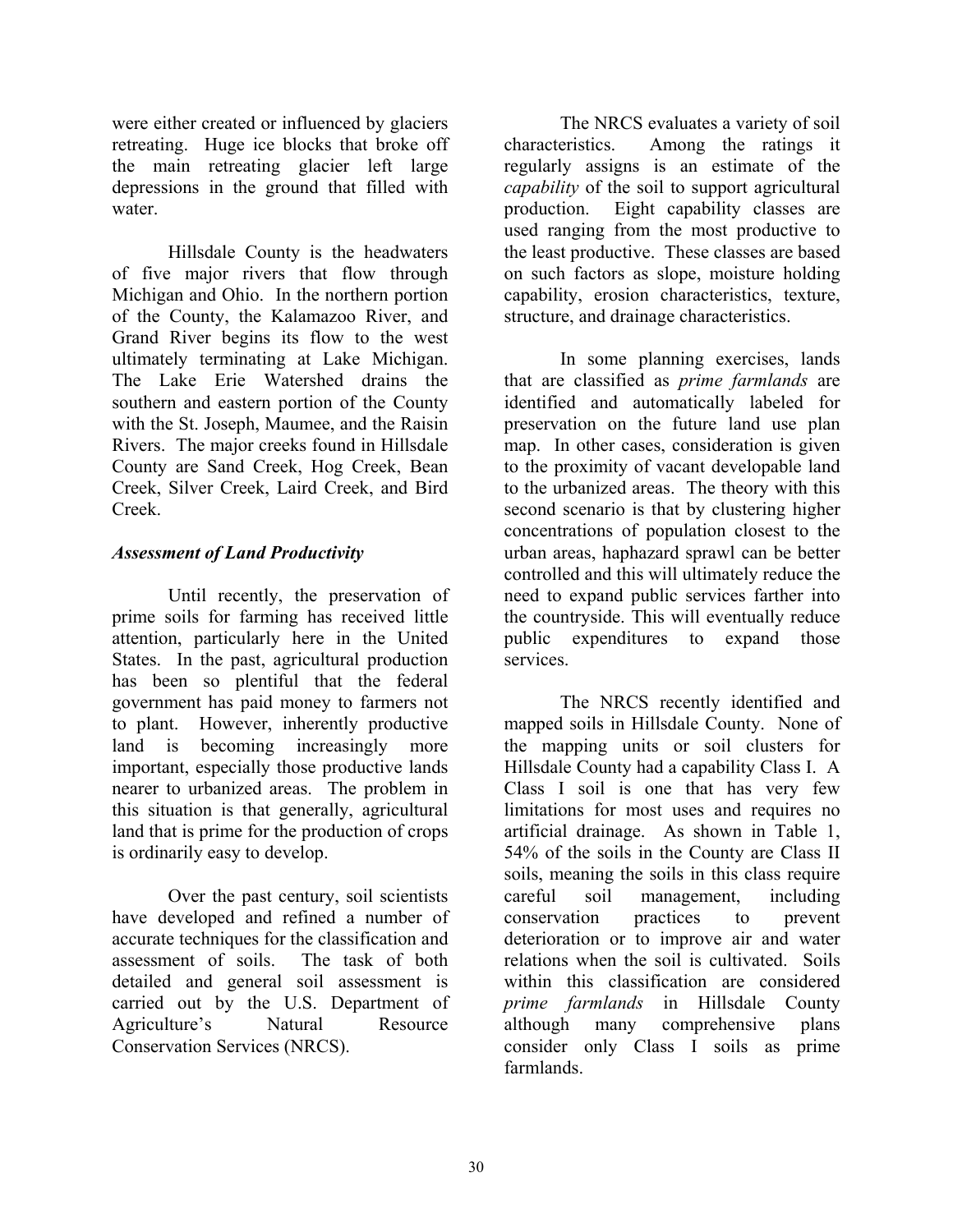Prime farmland is land that has the best combination of physical and chemical characteristics for producing food, feed, forage, fiber, and oilseed crops, and is also available for these uses (the land could be cropland, pasture land, rangeland, forest land or other land, but not urban built-up land or water). It has the soil quality, growing season and moisture supply needed to economically produce sustained high yields of crops when treated and managed, including water management, according to acceptable farming methods. In general, prime farmlands have an adequate and dependable water supply from precipitation or irrigation, a favorable temperature and growing season, acceptable acidity or alkalinity, acceptable salt and sodium content, and few or no stones. They are permeable to water and air. Prime farmlands are not excessively erodible or saturated with water for a long period, and they either do not flood frequently or are protected from flooding. Examples of soils that qualify as prime farmland are Miami loam, 0 to 6% slopes; Brookston silty clay loam, drained; and Emmet sandy loam, 0 to 6% slopes.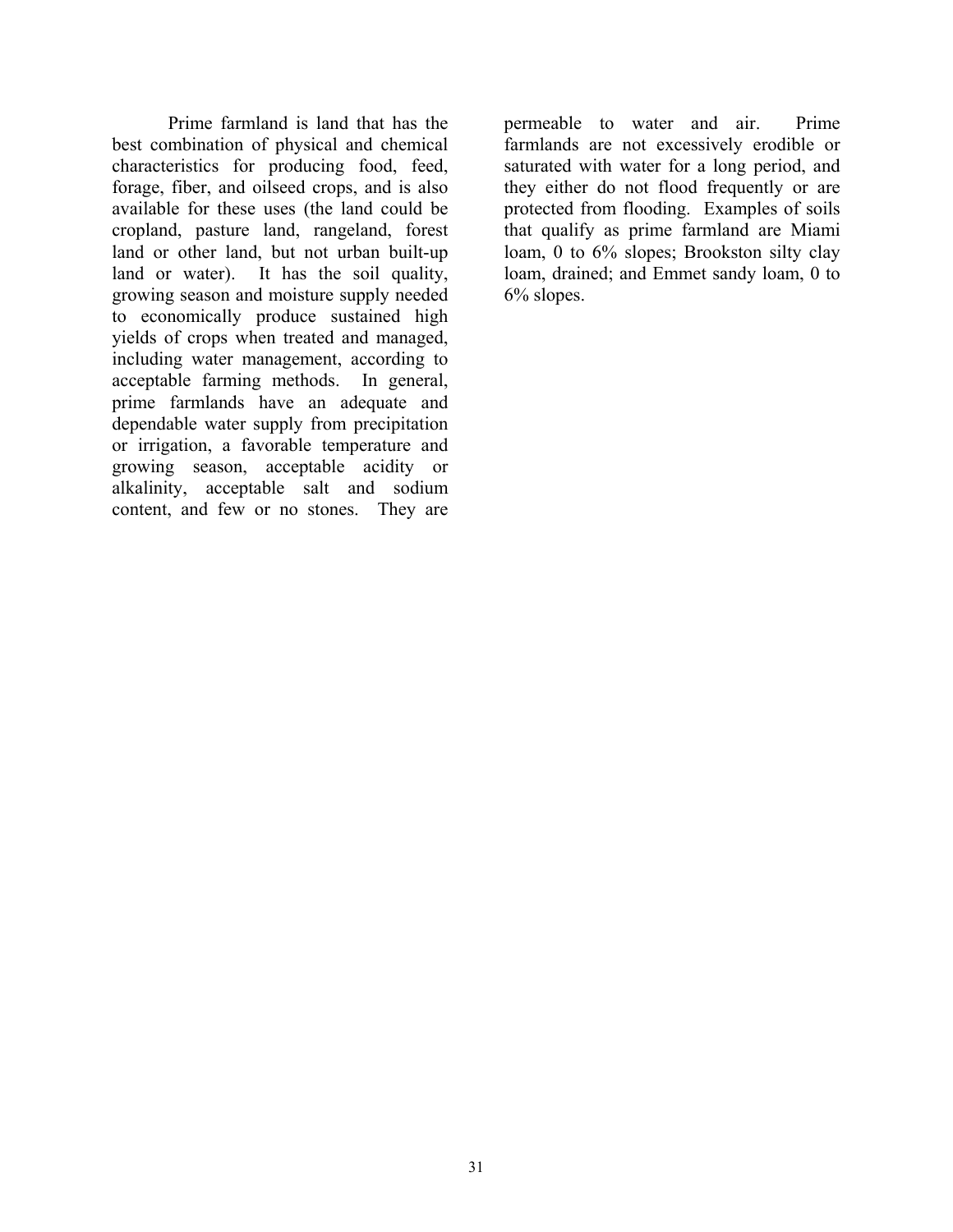<span id="page-31-0"></span>**Soils Map**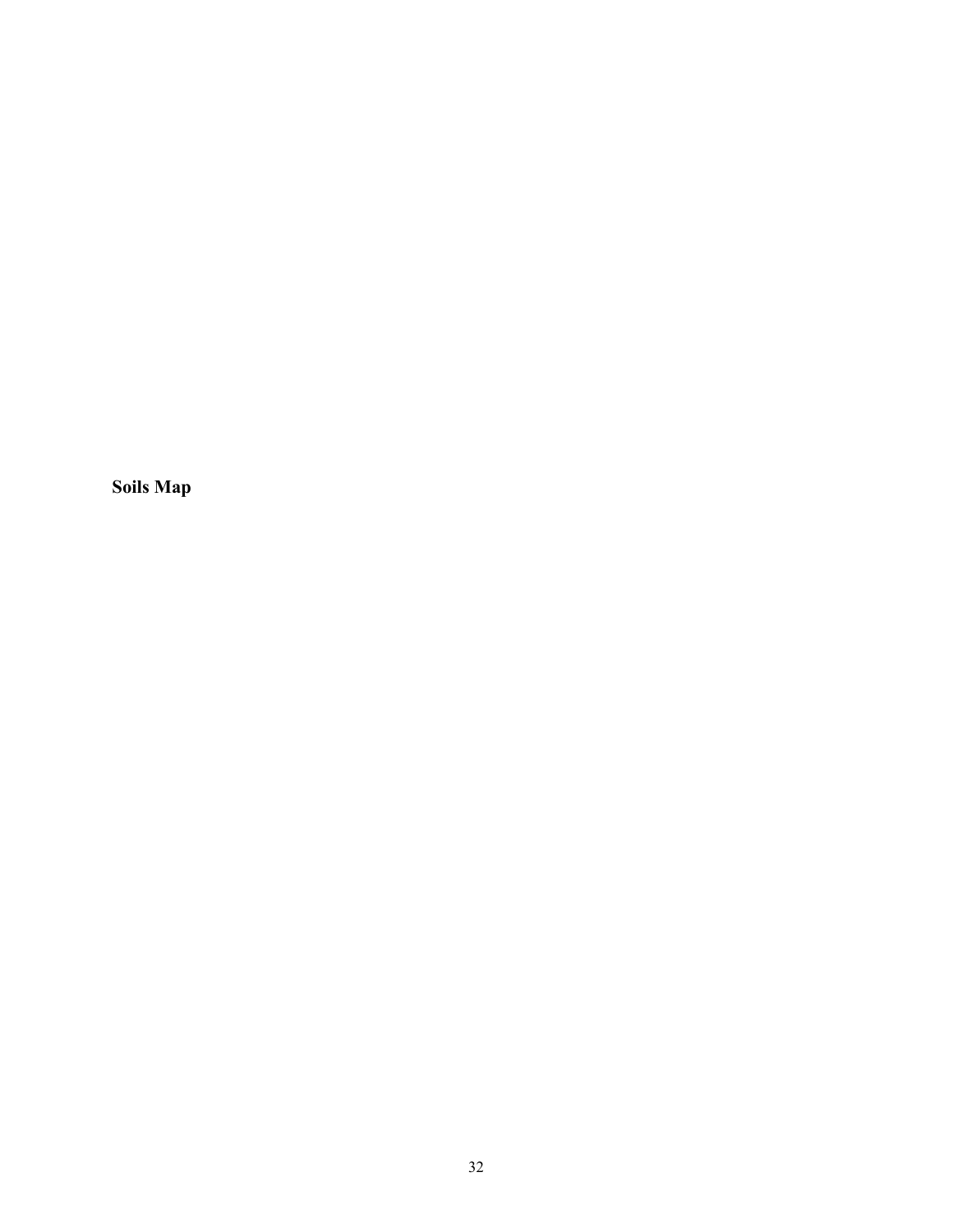|              |                    | $%$ of         |                | <b>Major Management Concerns</b> |                      |
|--------------|--------------------|----------------|----------------|----------------------------------|----------------------|
| <b>Class</b> | <b>Total Acres</b> | <b>Total</b>   | <b>Erosion</b> | Wetness                          | <b>Soil Problems</b> |
| I            |                    |                |                |                                  |                      |
| $\mathbf{I}$ | 203,117            | 54             | 161,245        | 39,885                           | 1,987                |
| III          | 108,191            | 29             | 80,103         | 11,466                           | 16,622               |
| IV           | 23,815             | 6              | 17,889         |                                  | 5,926                |
| $\rm V$      | 27,462             | 7              |                | 27,462                           |                      |
| VI           | 15,110             | $\overline{4}$ | 8,265          | 2,604                            | 4,241                |
| VII          | 820                | .02            |                |                                  | 820                  |
| VII          |                    |                |                |                                  |                      |
| <b>TOTAL</b> | 378,515            |                | 267,502        | 81,417                           | 29,596               |

### TABLE 1 **SOIL CAPABILITY CLASSES AND SUBCLASSES HILLSDALE COUNTY, 1999**

\* Source: Soil Survey of Hillsdale County

Class III soils comprise 108,191 acres (29%) in the County. These soils have more development or use restrictions than Class II soils do. Physical constraints limit the intensity of use. Lands in this classification are generally less productive and less profitable than Class I or II soils. Nonetheless, they do have farm potential as long as good agricultural practices are adhered to.

The remainder of soils in Class IV, V, VI, and VII have increasingly restrictive limitations, particularly from Class V soils on. Eventually, soils become best suited for woodlands, wildlife, and recreational uses. The higher class soils, such as Class VI and VII may be wetlands or flood plains that have high water holding capacity, act as filters to surface and subsurface areas, and as water recharge basins for aquifers below.

The soils map on the previous page depicts the soil classifications found in Hillsdale County.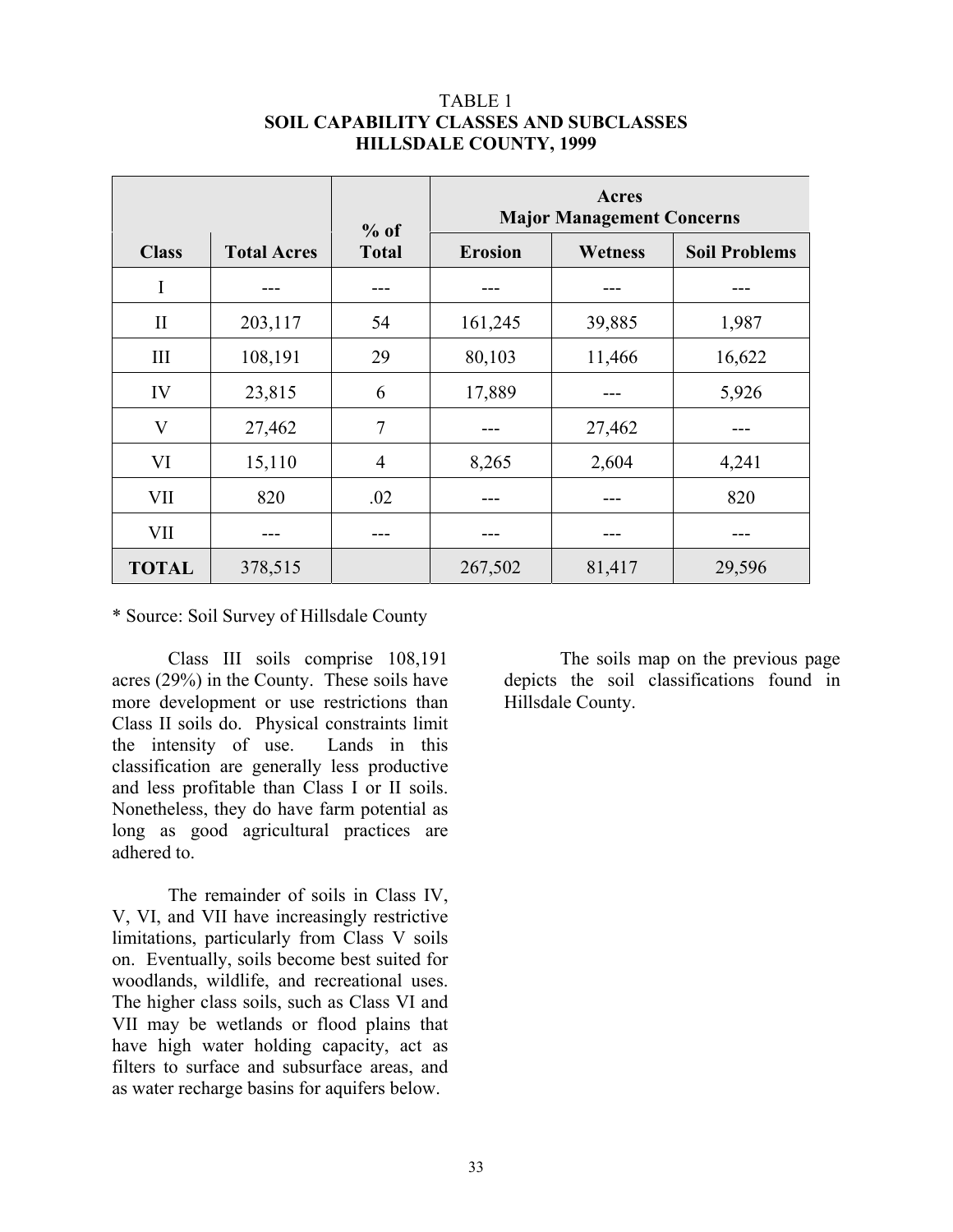# <span id="page-33-0"></span>*DEMOGRAPHICS*

# <span id="page-33-1"></span>*Population*

Population analysis and projections are the basic elements of a community plan. All other plan elements depend on the current and expected future population. Population information enhances the capability of the local government to prepare for the impact of future growth on land use and community facilities and services. In addition, many state and federal assistance programs rely on population projections.

Several methods and models can be used to project population. The simplest and most basic is the *linear/trend* method. In this model, historical data is collected and growth rates calculated for those historical periods. The growth rates are then applied to the existing estimated population and projected into the future with the assumption that the growth rate being used today continues into the future. Growth rates can be manipulated and modified to fit the needs of the projection for the community. The *linear/trend* method is the model that was used in this plan to project population.

The five-year growth rate for Hillsdale County was 4.6% (.092%/year). The 2000 population figures in the table are estimates based upon the individual local unit of government's annual growth rate. The local unit of government's growth rate was calculated and a projection made based upon its own growth rate. Note, however, that the cumulative sum of all the local units of government's population does not exactly equal the County's total. This is due to rounding errors.

With the exception of three local units of government, most of the townships, villages, and cities have growth rates relatively close to one another. The exceptions are the City of Hillsdale (0.3%), Moscow Township (-0.8%), and Somerset Township (12.0%). In the City of Hillsdale, the annually low growth rate may be in part due to an aggressive demolition program of multiple-family dwellings that have not been brought up to minimum building codes coupled with a relatively low number of new homes being built. Somerset Township's proximity to Hillsdale and Jackson and its lakes make it an attractive residential community. It is unclear why Moscow Township's population actually declined in the 1990's.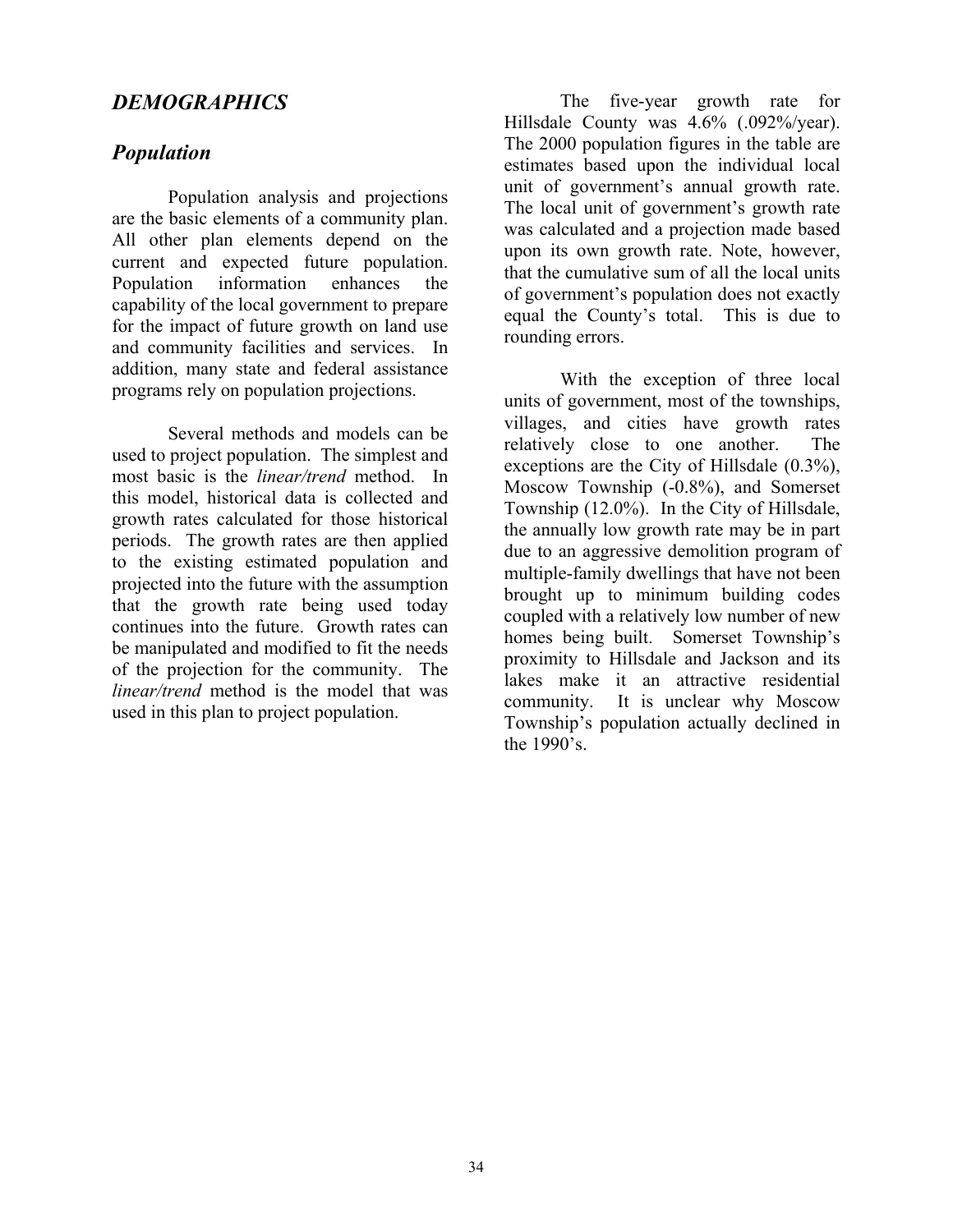| <b>AND PROJECTIONS TO 2020</b> |        |        |        |        |        |        |  |  |  |  |
|--------------------------------|--------|--------|--------|--------|--------|--------|--|--|--|--|
| <b>Community</b>               | 1970   | 1980   | 1990   | 2000   | 2010   | 2020   |  |  |  |  |
| Hillsdale Co.                  | 37,171 | 42,071 | 43,431 | 46,527 | 51,625 | 57,890 |  |  |  |  |
| <b>Cities</b>                  |        |        |        |        |        |        |  |  |  |  |
| <b>Hillsdale</b>               | 7,728  | 7,432  | 8,170  | 8,233  | 8,414  | 8,599  |  |  |  |  |
| Litchfield                     | 1,167  | 1,353  | 1,317  | 1,458  | 1,579  | 1,710  |  |  |  |  |
| <b>Reading</b>                 | 1,125  | 1,203  | 1,127  | 1,134  | 1,137  | 1,140  |  |  |  |  |
| <b>Townships</b>               |        |        |        |        |        |        |  |  |  |  |
| <b>Adams</b>                   | 1,275  | 1,695  | 1,827  | 1,984  | 2,351  | 2,786  |  |  |  |  |
| <b>Allen</b>                   | 986    | 1,235  | 1,211  | 1,406  | 1,606  | 1,834  |  |  |  |  |
| <b>Amboy</b>                   | 844    | 936    | 978    | 1,224  | 1,408  | 1,619  |  |  |  |  |
| Cambria                        | 1,880  | 2,326  | 2,372  | 2,546  | 2,846  | 3,182  |  |  |  |  |
| Camden                         | 914    | 1,020  | 1,114  | 1,152  | 1,252  | 1,361  |  |  |  |  |
| <b>Fayette</b>                 | 852    | 943    | 907    | 1,013  | 1,077  | 1,145  |  |  |  |  |
| <b>Hillsdale</b>               | 1,608  | 1,873  | 1,786  | 1,965  | 2,110  | 2,266  |  |  |  |  |
| <b>Jefferson</b>               | 2,290  | 2,920  | 3,083  | 3,141  | 3,531  | 3,969  |  |  |  |  |
| Litchfield                     | 2,183  | 1,027  | 957    | 969    | 973    | 977    |  |  |  |  |
| <b>Moscow</b>                  | 1,093  | 1,396  | 1,353  | 1,445  | 1,600  | 1,771  |  |  |  |  |
| <b>Pittsford</b>               | 1,548  | 1,550  | 1,595  | 1,600  | 1,618  | 1,636  |  |  |  |  |
| <b>Ransom</b>                  | 860    | 949    | 911    | 982    | 1,028  | 1,076  |  |  |  |  |
| Reading                        | 1,194  | 1,653  | 1,768  | 1,781  | 2,073  | 2,413  |  |  |  |  |
| <b>Scipio</b>                  | 1,173  | 1,352  | 1,479  | 1,822  | 2,157  | 2,554  |  |  |  |  |
| <b>Somerset</b>                | 1,886  | 3,142  | 3,416  | 4,277  | 6,086  | 8,660  |  |  |  |  |
| Wheatland                      | 1,074  | 1,255  | 1,225  | 1,258  | 1,330  | 1,406  |  |  |  |  |
| Woodbridge                     | 1,026  | 1,115  | 1,160  | 1,337  | 1,472  | 1,621  |  |  |  |  |
| Wright                         | 1,219  | 1,295  | 1,228  | 1,198  | 1,197  | 1,196  |  |  |  |  |
| <b>Villages</b>                |        |        |        |        |        |        |  |  |  |  |
| <b>Allen</b>                   | 385    | 266    | 201    | 225    | 234    | 243    |  |  |  |  |
| Camden                         | 405    | 420    | 482    | 550    | 616    | 689    |  |  |  |  |
| <b>Jonesville</b>              | 2,081  | 2,172  | 2,283  | 2,337  | 2,433  | 2,533  |  |  |  |  |
| Montgomery                     | 404    | 408    | 388    | 386    | 385    | 384    |  |  |  |  |
| <b>North Adams</b>             | 574    | 565    | 512    | 514    | 513    | 512    |  |  |  |  |
| Waldron                        | 564    | 570    | 581    | 590    | 599    | 608    |  |  |  |  |

# TABLE 2 **HILLSDALE COUNTY AND LOCAL POLITICAL JURISDICTIONS - POPULATION (1970-2000)**

Source: U.S. Census Bureau, 2000 and Region 2 Planning Commission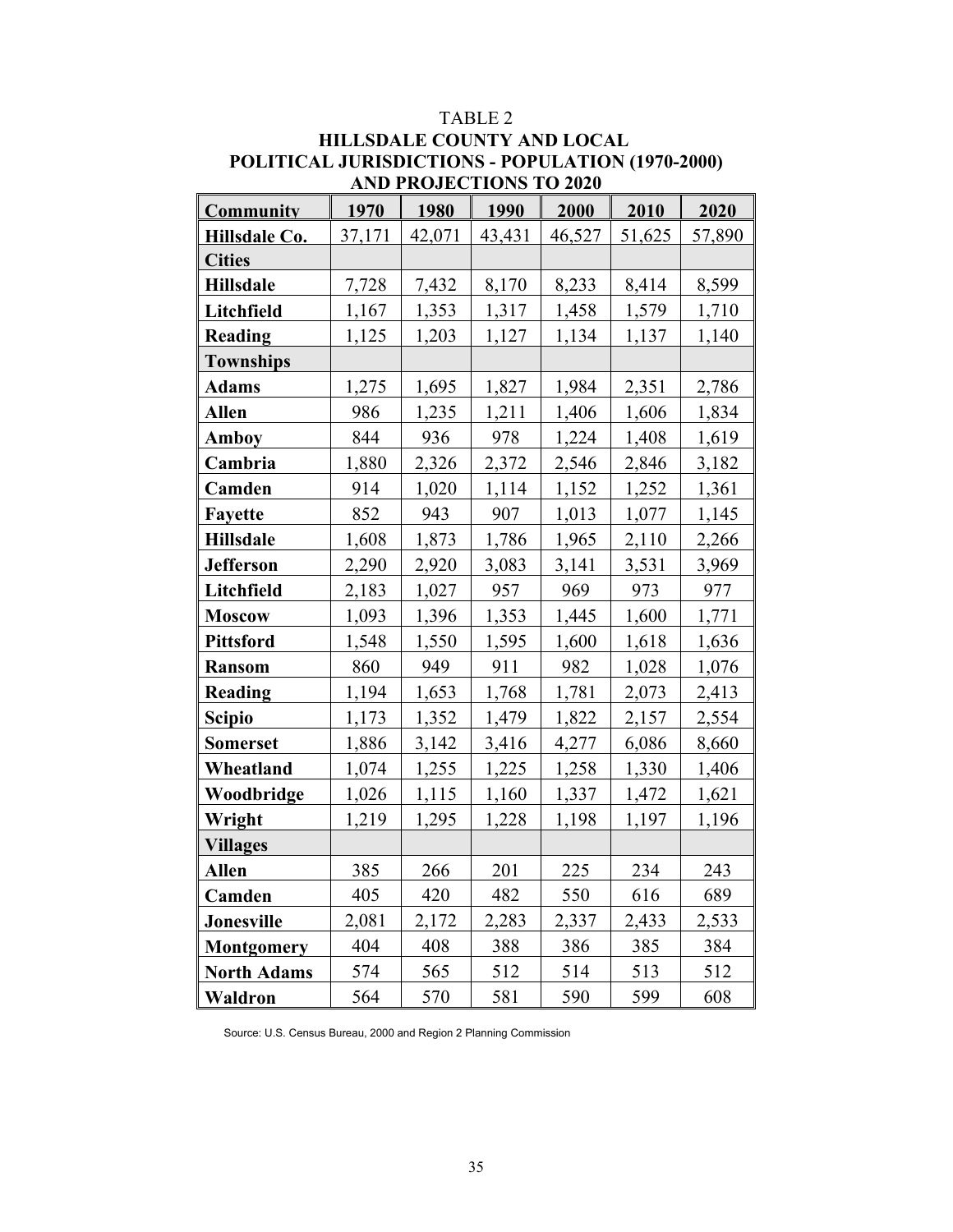### *Race*

Hillsdale County is a very homogeneous community with over 97% of its population white. By comparison, the state's 2000 breakdown by race was 80.2% white, 14.2% black, 1.8% Asian, 0.6% American Indian, 1.3% other.

### **TABLE 3 RACE HILLSDALE COUNTY, 2000**

| <b>RACE</b>                      | <b>POPULATION</b> | $%$ OF<br><b>POPULATION</b> |
|----------------------------------|-------------------|-----------------------------|
| White                            | 45,391            | 97.6                        |
| <b>Black</b>                     | 201               | 0.4                         |
| American<br>Indian               | 163               | 0.4                         |
| Asian                            | 154               | 0.3                         |
| Hawaiian/<br>Pacific<br>Islander | 6                 | 0.0                         |
| Other                            | 158               | 0.3                         |

Source: U.S. Census Bureau, 2000

### *Age/Sex*

Of the total County population of 46,527 persons in 2000, 23,151 (50%) were male and 23,376 (50%) were female. The median age of the population was 36.5 years. Almost 30% of the population was under the age 19 while over 13% were 65 years and over. The age structure is displayed in the following table.

#### **TABLE 4 POPULATION BY AGE/SEX HILLSDALE COUNTY, 2000**

| <b>AGE</b>           | <b>TOTAL</b> | % OF TOTAL |
|----------------------|--------------|------------|
| $0 - 4$              | 3,006        | 6.5        |
| $5-9$                | 3,241        | 7.0        |
| $10 - 14$            | 3,734        | 8.0        |
| 15-19                | 3,851        | 8.3        |
| 20-24                | 3,069        | 6.6        |
| 25-34                | 5,365        | 11.5       |
| 35-44                | 7,119        | 15.3       |
| 45-54                | 6,348        | 13.6       |
| 55-59                | 2,471        | 5.3        |
| 60-64                | 2,131        | 4.6        |
| 65-74                | 3,409        | 7.3        |
| 75-84                | 2,077        | 4.5        |
| $85+$                | 706          | 1.5        |
| <b>Total</b>         | 46,527       | 100        |
| <b>Median</b><br>Age | 36.5         |            |

Source: U.S: Census Bureau, 2000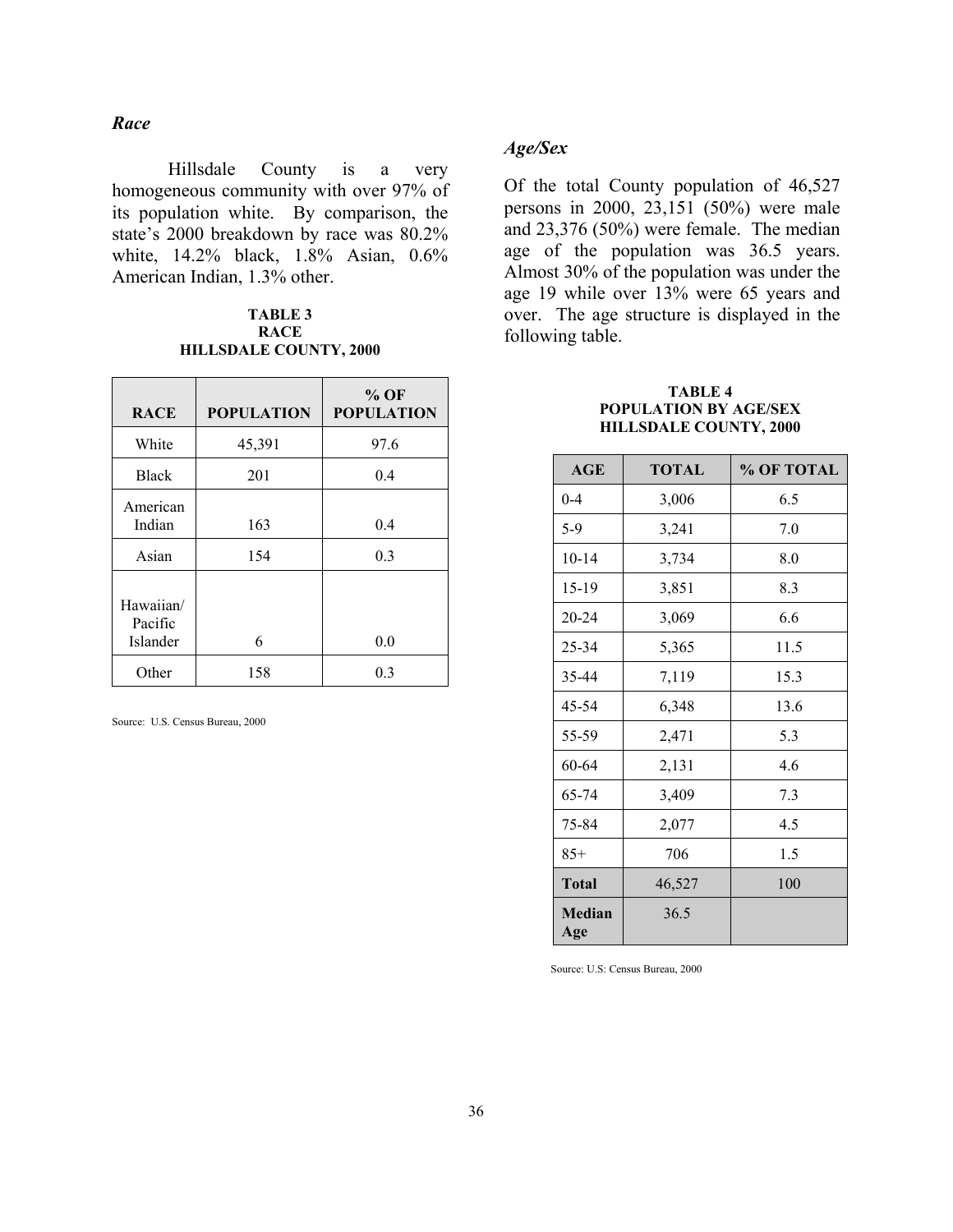## <span id="page-36-0"></span>*Education*

In 2000, there were 12,176 persons 3 years and older that were enrolled in school.

The following table summarizes school enrollment in Hillsdale County.

**TABLE 5 SCHOOL ENROLLMENT Hillsdale County, 2000**



Source: U.S. Census Bureau, 2000.

In 2000, 29,595 persons were 25 years and over. Of those persons, 83.1% were high school graduates or higher, and 12% had a bachelor's degree or higher. The state average was 83.4% and 21.8% respectively. The following table summarizes the County's educational attainment.

**TABLE 6 EDUCATIONAL ATTAINMENT Hillsdale County, 2000**

| <b>Educational Attainment, 2000</b> | Less than 9th grade                |
|-------------------------------------|------------------------------------|
|                                     | 9th to 12th grade, no<br>diploma   |
|                                     | High school graduate               |
|                                     | Some college                       |
|                                     | Associate's degree                 |
|                                     | Bachelor's degree                  |
|                                     | Graduate or professional<br>degree |
|                                     |                                    |

Source: U.S. Census Bureau, 2000

Education is one of the keys to future progress of Hillsdale County. Schools in Hillsdale County provide an outstanding education that will be needed to link future generations with an industrially based economy. Today, education of our youth often begins before kindergarten. A number of pre-school opportunities are available to Hillsdale County residents.

Head Start and Michigan School Readiness programs provide a pre-school service at no cost to those who qualify for these services. To be eligible for Head Start, 90% of the families enrolled must meet the U.S. Health and Human Services Poverty guidelines. Under the Michigan School Readiness Program, at least 51% of the families must meet income eligibility requirements to qualify for a reduced or free lunch program. Head Start sites are located in Hillsdale, Reading, Jonesville, Waldron, and Camden. Michigan School Readiness sites are located in Hillsdale, Jonesville, Waldron, and Camden.

Pre-school opportunities are also available from the private sector. Private opportunities on a fee basis are as follows: Karen Jenkins, Teaching Learning Center, Step By Step, Marilyn Reigle, Mary Randall, and Kids Korner.

Currently, Hillsdale County has ten public school districts, including twp public school academies, plus several private or denominational schools. The ten public school districts are united through the Hillsdale County Intermediate Schools District, which acts as a liaison between state and local districts as well as a provider of some special education and vocational education services. All of the public school districts are governed by elected Boards of Education, with a superintendent of schools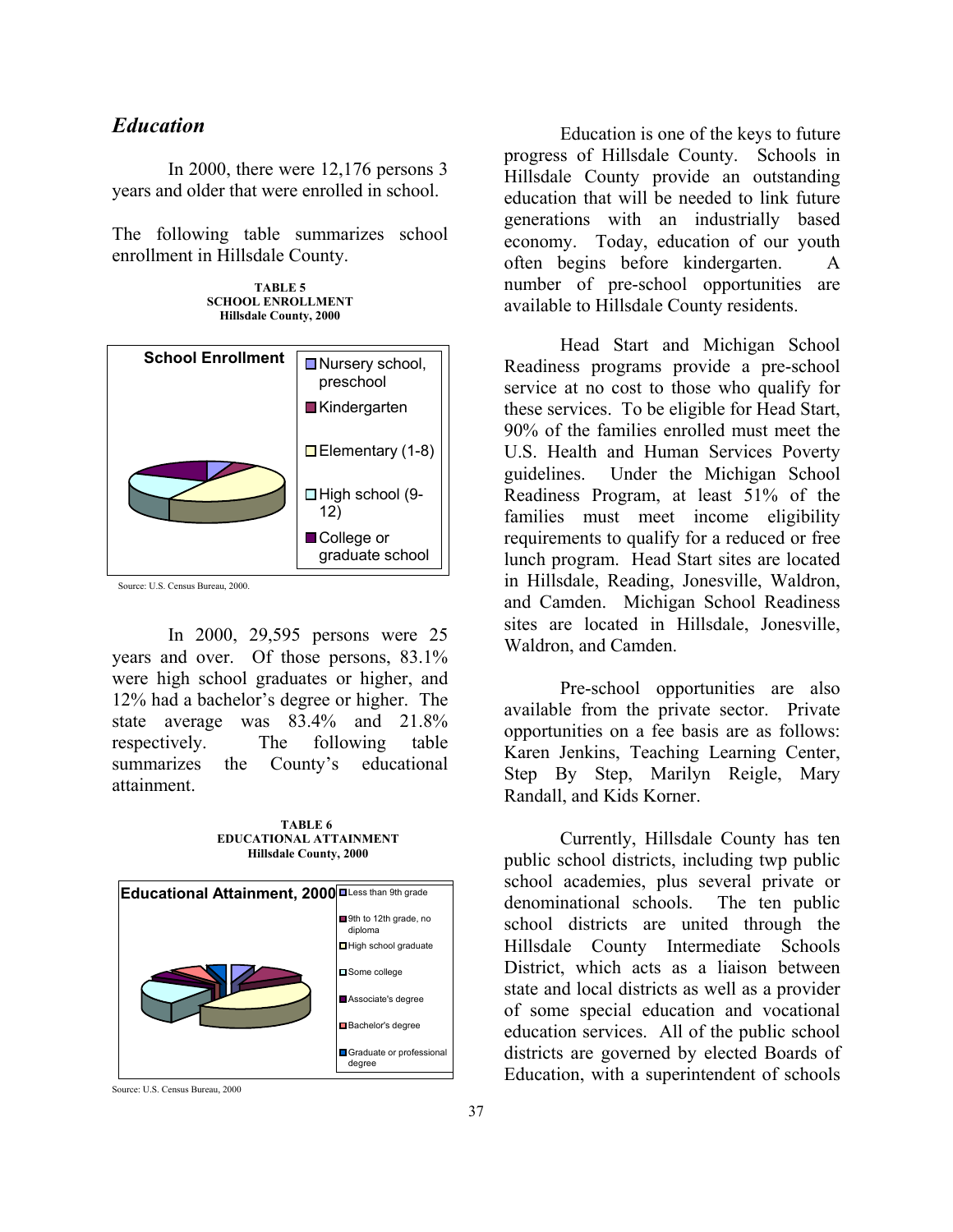hired by each board. The public school districts and their administrative offices are listed on the following page.

- Camden Frontier Schools K-12 4971 Montgomery Camden, MI 49232 (517) 368-5255
- Hillsdale Community Education K-12 & Alternative Ed 30 Norwood Hillsdale, MI 49242 (517) 437-4401
- Hillsdale County Intermediate Schools 310 W. Bacon Hillsdale, MI 49242 (517) 437-0990
- Jonesville Community Schools K-12 & Alternative Ed 136 Concord Street Jonesville, MI 49250 (517) 849-7304
- **Exercise Litchfield Community Schools** K-12 210 Williams Litchfield, MI 49252 (517) 542-2388
- North Adams-Jerome Public Schools K-12 4555 Knowles Road North Adams, MI 49262 (517) 287-4214
- Pittsford Area Schools K-12 9304 East Hamilton Pittsford, MI 49271 (517) 523-3481
- Reading Community Schools K-12 519 West Elm Reading, MI 49274 (517) 283-2166
- Waldron Area Schools K-12 13380 S Waldron Rd Waldron, MI 49288 (517) 286-6251

The above school districts participate in a "school of choice" program that allows any student to attend any school district in the county. The public school academies are:

- Sauk Trail Academy K-8 160 Mechanic Hillsdale, MI (517) 437-7990
- Will Carleton Academy K-10 2001 W. Hallett Rd Hillsdale, MI 49242 (517) 437-2000

In addition to the public school districts, several private or denominational schools are available. They are as follows:

- Bird Lake Bible K-12 7880 South Bird Lake Road Osseo, MI 49266 (517) 567-8635
- Freedom Farm Christian Schools 9400 Beecher Road Pittsford, MI 49271 (517) 523-3426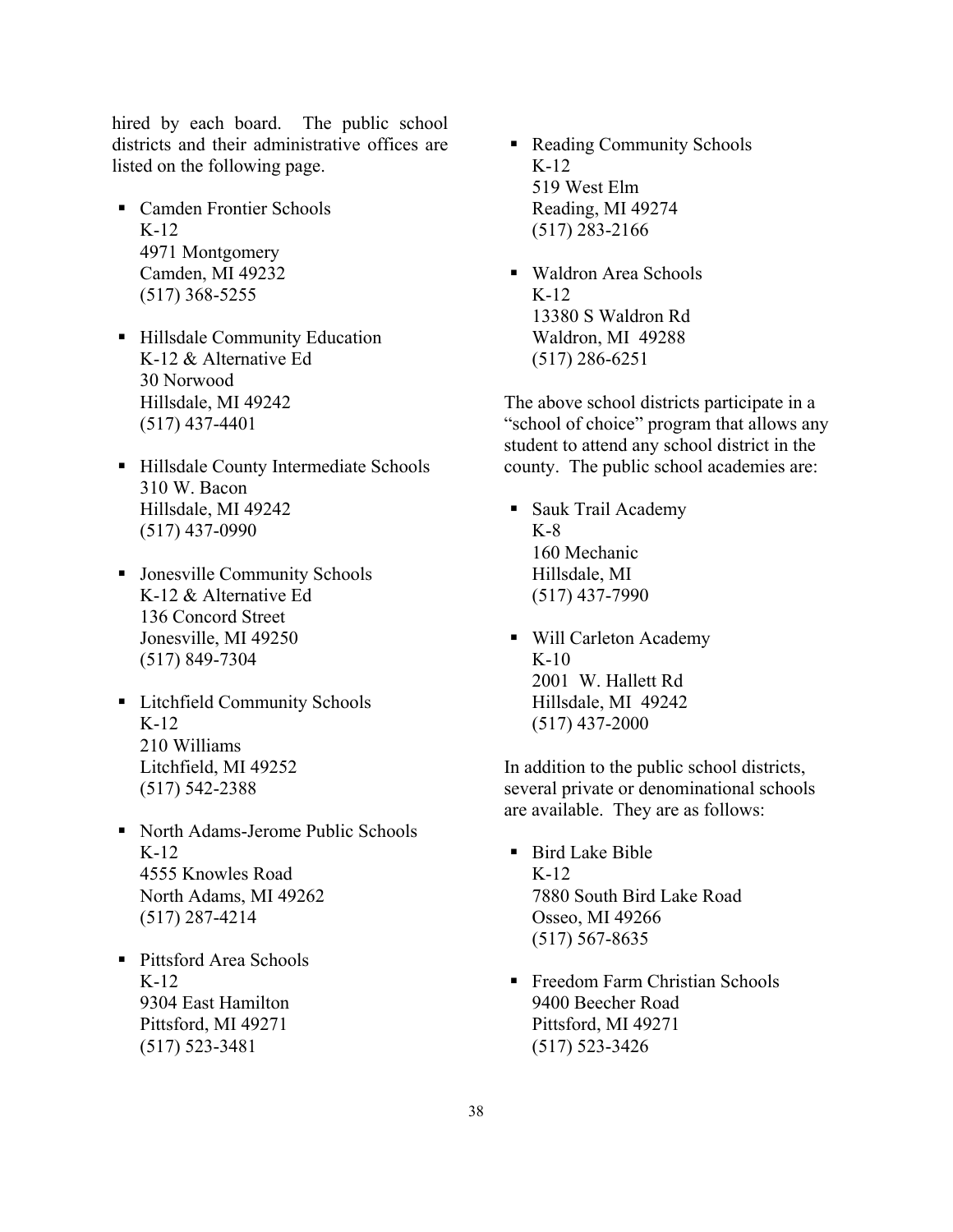- Hillsdale Academy K-8 100 Barber Hillsdale, MI 49242 (517) 437-0145
- **Manor Foundation**  $K-12$ 115 East Jonesville Jonesville, MI 49250 (517) 849-2151
- Prattville Seventh Day Adventist Church School  $K-12$ 10040 Burt Road Pittsford, MI 49271 (517) 383-2237

The Hillsdale County Intermediate School District offers special education services as does each public school district and the public school academy. Special education programming includes some of the following:

*Learning Disabled* - Programs for children who have average intelligence but have some identifiable learning problem that requires adaptations in curriculum or teaching methodology.

*Emotionally Handicapped* - Students who posses the ability to learn, but must learn at a slower pace than usual.

*Trainable Mentally Impaired* - Students who can be trained to live and work in society, but may never acquire the more complex skills necessary for skilled work.

*Multiply Impaired* - Students who have more than one educational handicap.

*Autistically Impaired* - Students who meet the complex criteria for the label autism. These students have difficulty relating to others in real world situations. Autistic people range widely in abilities and achievements.

### *Physical And Other Health Impaired* -

Students who have a physical handicap that demands special services or curriculum adaptations.

*Severely Mentally Impaired* - Students whose mental impairment prohibits them from learning or being trained to perform successfully in society.

The Intermediate School district also offers specialized vocational training programs.

Adult education is available in Hillsdale County for those who have not finished high school or want enrichment courses to improve themselves or their skills. Hillsdale Community Schools offer the following opportunities:

- 1. High school completion
- 2. Preparation for and taking of the G.E.D.
- 3. Adult Basic Education (ABE)

Post high school education classes are available through Hillsdale College, Jackson Community College - Hillsdale or Jackson Centers, Spring Arbor College, and Michindoh Conference Center.

The ten public school districts in Hillsdale County are presently using 22 school buildings. Only two of these buildings have been built relatively recently. The remaining buildings are all over twenty years old. Five buildings are over 50 years old. All of the districts have made good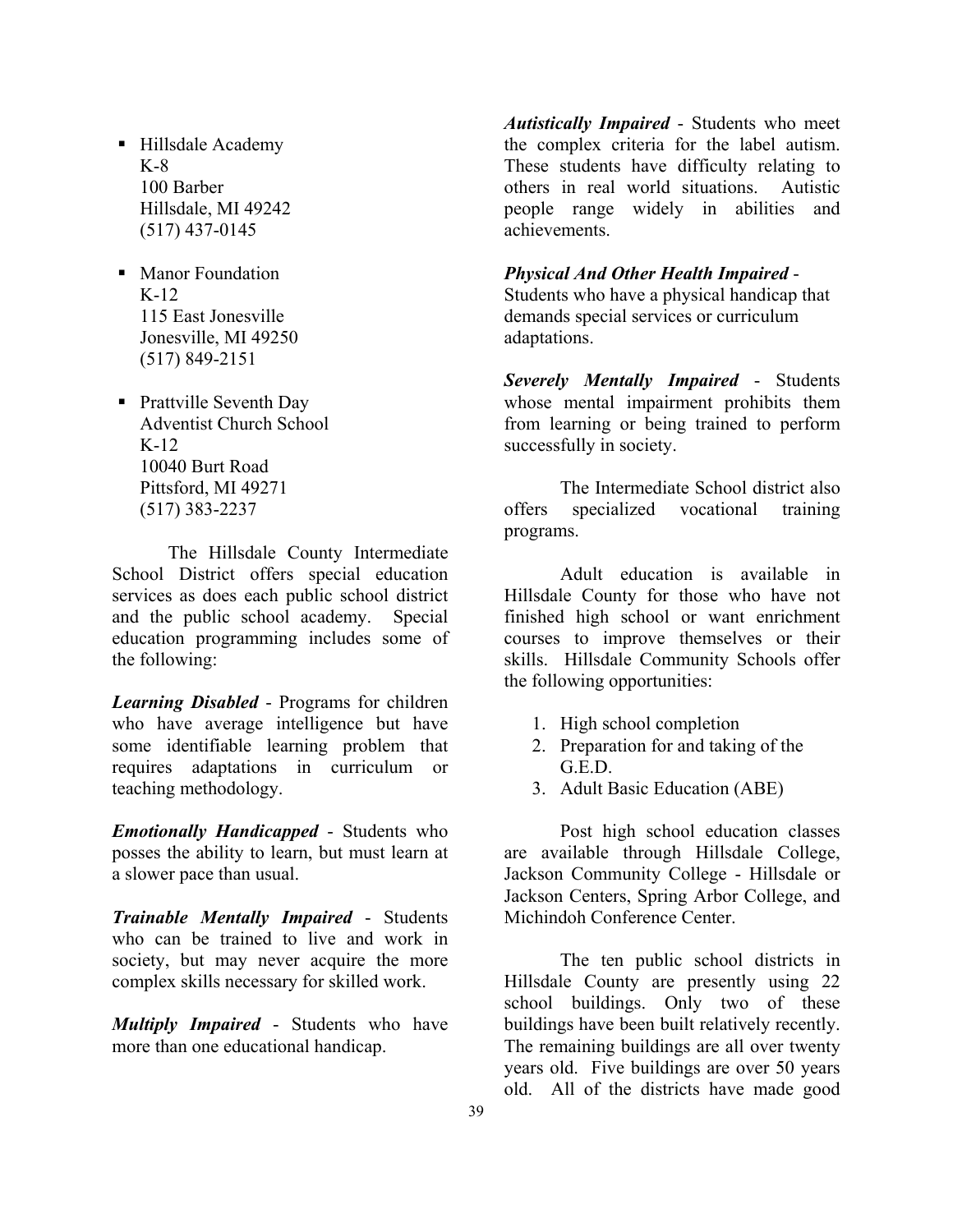efforts to keep their facilities in good repair, but modernization is needed. Litchfield, Reading, North Adams, Camden Frontier, and Hillsdale have all been involved in remodeling projects within the past 10 years.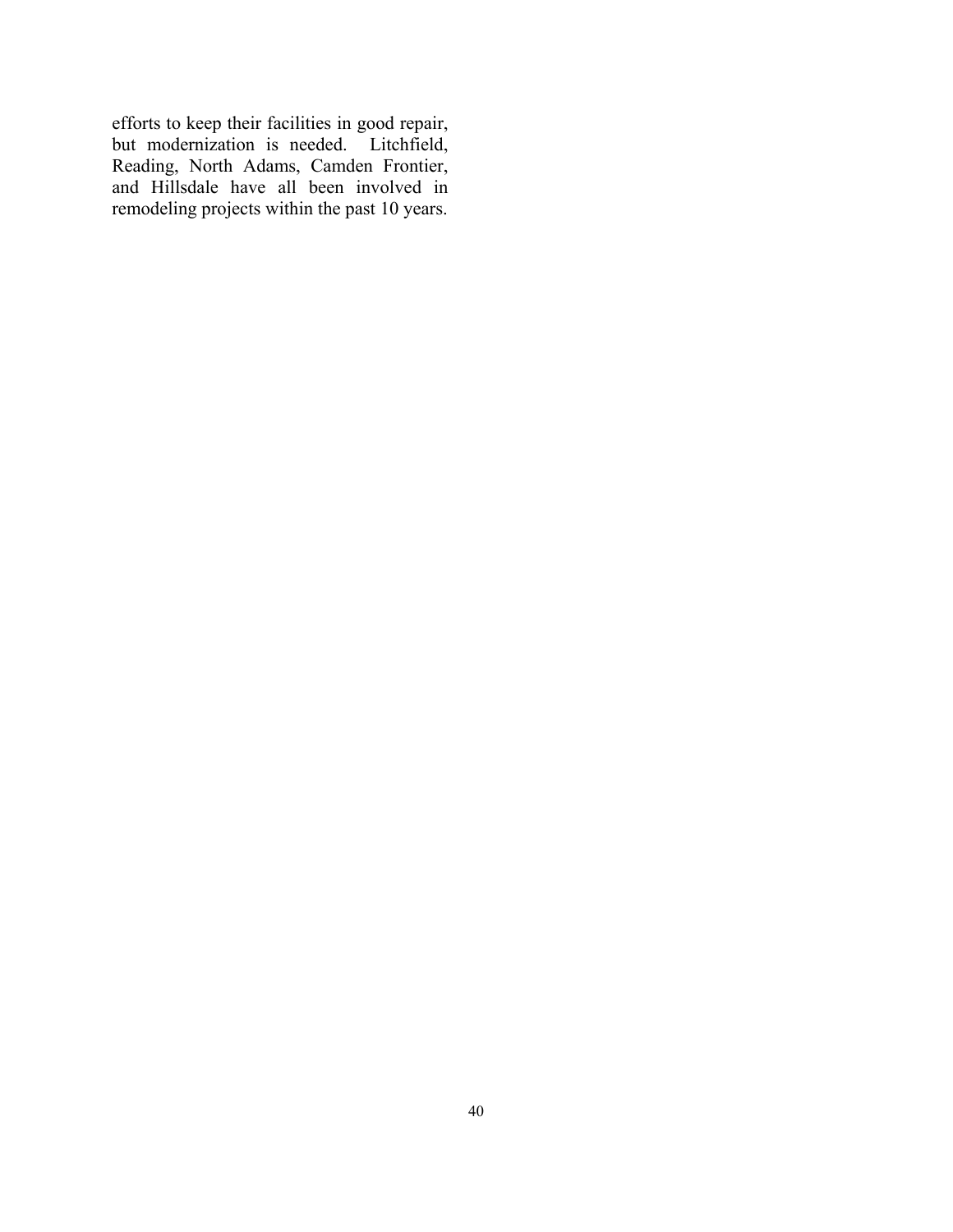<span id="page-40-0"></span>**SCHOOL DISTRICT MAP**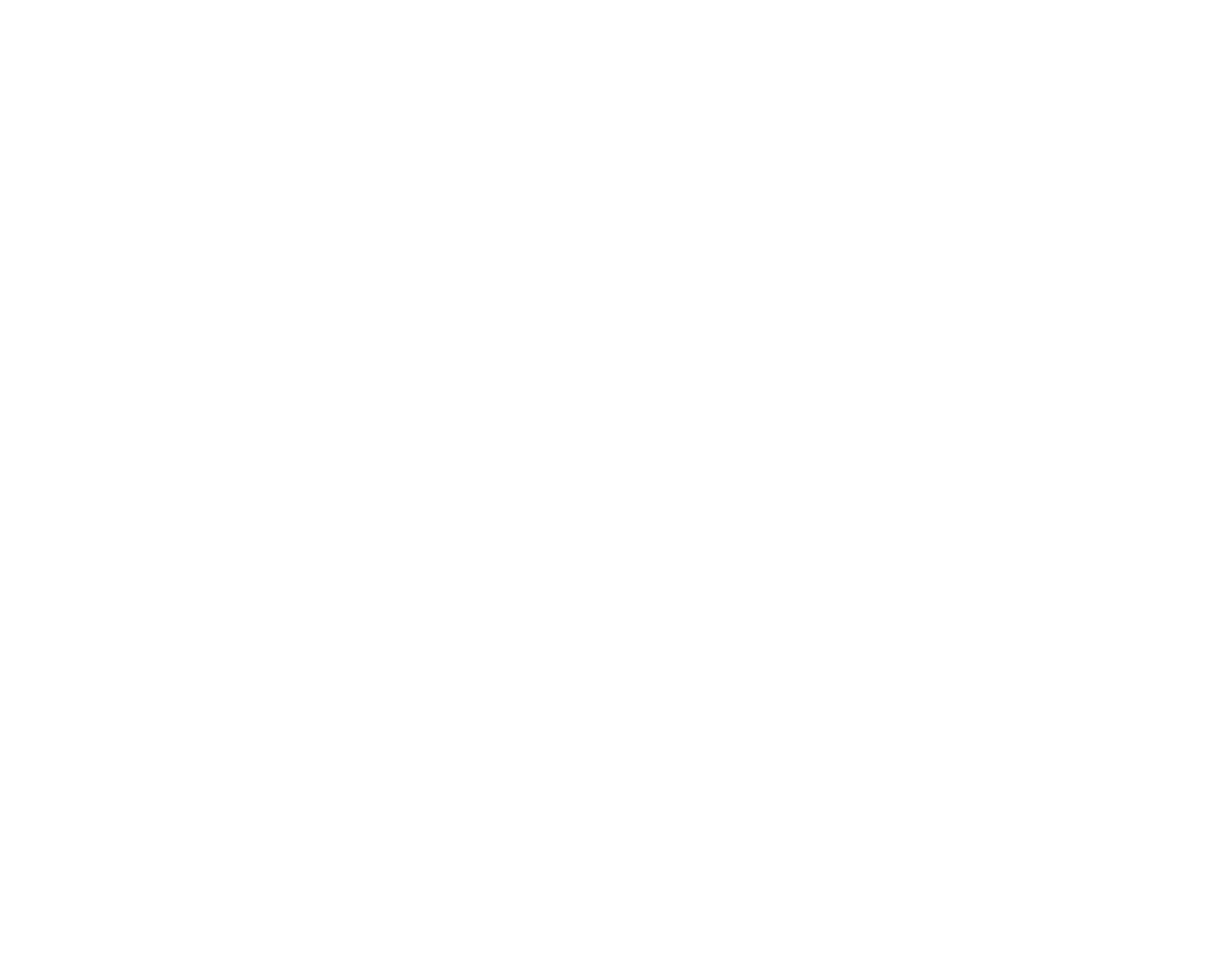## TABLE 7 **AGE OF FACILITIES BY SCHOOL DISTRICT**

| <b>SCHOOL</b>          | <b>AGE OF BUILDINGS</b>          |      |                          |      |                           |      |                       |      |                       |      |                       | TOT. |                         |      |                |
|------------------------|----------------------------------|------|--------------------------|------|---------------------------|------|-----------------------|------|-----------------------|------|-----------------------|------|-------------------------|------|----------------|
|                        | <b>5 YEARS OR</b><br><b>LESS</b> |      | $6 - 10$<br><b>YEARS</b> |      | $11 - 15$<br><b>YEARS</b> |      | 16-20<br><b>YEARS</b> |      | 21-25<br><b>YEARS</b> |      | 26-50<br><b>YEARS</b> |      | OVER 50<br><b>YEARS</b> |      |                |
|                        | ELEM.                            | SEC. | ELEM.                    | SEC. | ELEM.                     | SEC. | ELEM.                 | SEC. | ELEM.                 | SEC. | ELEM.                 | SEC. | ELEM.                   | SEC. |                |
| <b>CAMDEN-FRONTIER</b> |                                  |      |                          |      |                           |      |                       |      |                       |      | 1                     |      |                         |      | $\overline{2}$ |
| <b>HILLSDALE</b>       |                                  |      |                          |      |                           |      |                       |      |                       |      | 1                     |      | $\overline{2}$          | 1    | 5              |
| <b>JONESVILLE</b>      |                                  | -1   |                          |      |                           |      |                       |      |                       |      | 1                     |      |                         | 1    | 3              |
| <b>LITCHFIELD</b>      |                                  |      |                          |      |                           |      |                       |      |                       |      | $\mathbf 1$           |      |                         |      | $\overline{2}$ |
| <b>NORTH ADAMS</b>     |                                  |      |                          |      |                           |      |                       |      |                       |      |                       |      |                         |      | $\overline{2}$ |
| <b>PITTSFORD</b>       |                                  |      |                          |      |                           |      |                       |      | -1                    |      |                       |      |                         |      | $\overline{2}$ |
| <b>READING</b>         |                                  |      |                          |      |                           |      |                       |      |                       |      |                       |      |                         | 1    | $\overline{2}$ |
| <b>WALDRON</b>         |                                  |      |                          |      |                           |      |                       |      |                       |      |                       |      |                         |      | $\mathbf{2}$   |
| ISD                    |                                  |      |                          |      |                           |      |                       |      |                       |      |                       |      |                         |      |                |
| <b>SAUK TRAIL</b>      |                                  |      |                          |      |                           |      |                       |      |                       |      |                       |      |                         |      |                |

Source: Hillsdale County ISD

#### **NOTES:**

- Camden Frontier has remodeled some of its building within the last 5 years.
- Hillsdale has built an addition to Gier Elementary within the last 7 years.
- Jonesville has built a new alternative high school within the last 3 years.
- Jonesville will be in their new high school in 2003.
- **Litchfield is in the process of remodeling at the High School.**
- North Adams has remodeled and added on to the High School building within the last 10 years.
- Reading has remodeled the High School and Elementary School within the last 5 years.
- The ISD also has a Business Technology Center located in the Hillsdale Industrial Park.

Most of the school buildings in Hillsdale County are quite old (over 25 years) and in need of remodeling. Some buildings, usually those over 50 years, are in need of replacement.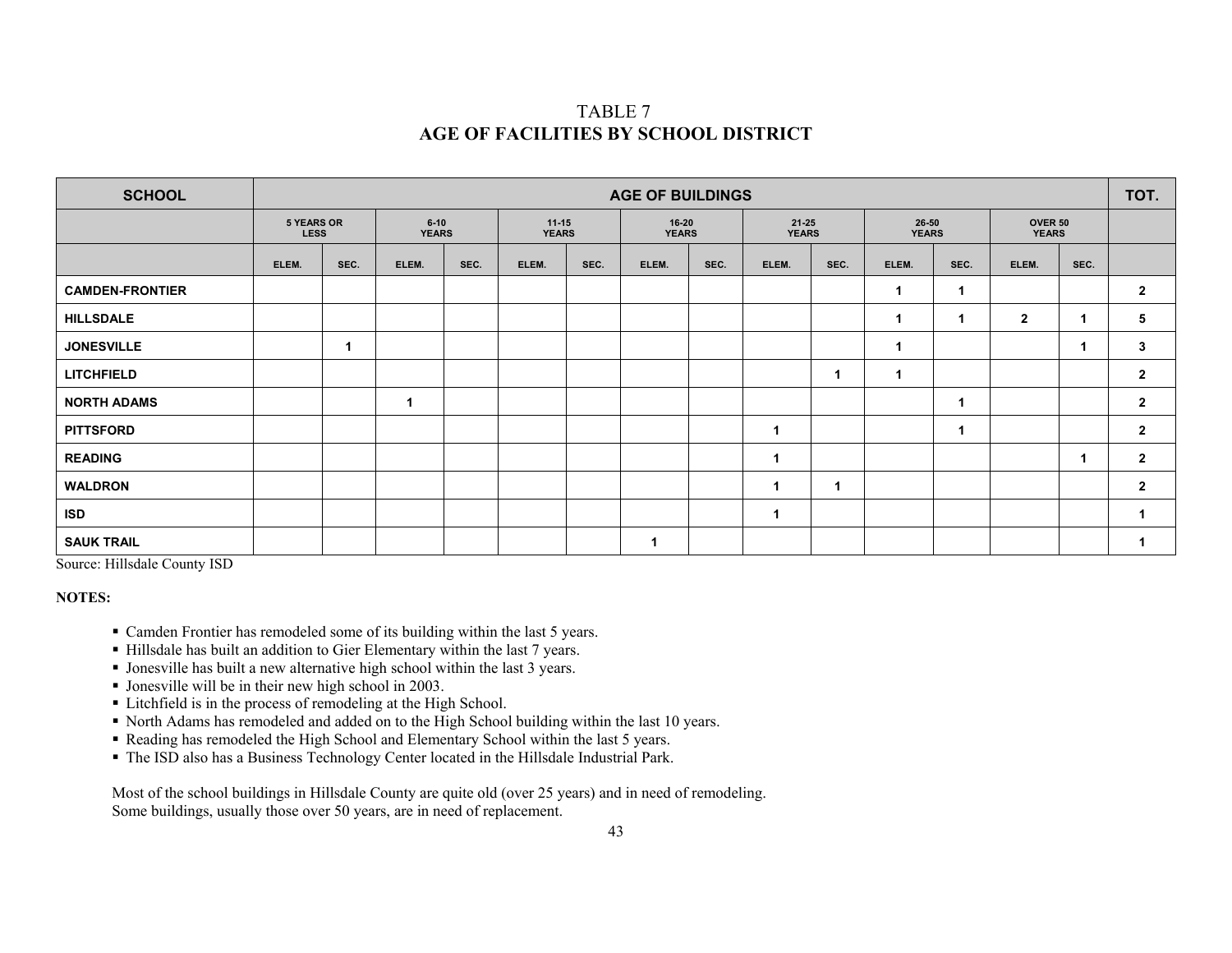### TABLE 8 **HILLSDALE COUNTY SCHOOLS 10 YEAR ENROLLMENTS**

| <b>DISTRICT</b>          | 1990-91  | 1991-92  | 1992-93  | 1993-94  | 1994-95  | 1995-96  | 1996-97  | 1997-98 | 1998-99 | 1999-00 |
|--------------------------|----------|----------|----------|----------|----------|----------|----------|---------|---------|---------|
| <b>ADULT EDUCATION</b>   | 180.63   | 194.03   | 195.72   | 197.98   | 99.00    | 67.60    | 19.60    | 664.00  | 28.60   |         |
| <b>CAMDEN FRONTIER</b>   | 726.00   | 774.30   | 747.00   | 725.10   | 739.00   | 763.40   | 774.99   | 2061.17 | 667.97  | 690.00  |
| <b>HILLSDALE COMM.</b>   | 2502.10  | 2425.20  | 2428.90  | 2446.00  | 2406.00  | 2316.48  | 2250.47  | 1266.70 | 1981.13 | 1867.00 |
| <b>JONESVILLE</b>        | 1162.90  | 1194.60  | 1201.60  | 1202.80  | 1180.00  | 1179.83  | 1197.64  | $****$  | 1302.25 | 1302.00 |
| <b>LITCHFIELD</b>        | 567.00   | 579.50   | 578.00   | 588.10   | 631.20   | 646.62   | 660.16   |         | 604.97  | 594.00  |
| <b>NORTH ADAMS</b>       | 586.00   | 612.00   | 598.00   | 584.40   | 608.12   | 622.97   | 620.97   |         | 584.00  | 568.00  |
| <b>PITTSFORD</b>         | 820.00   | 852.00   | 888.40   | 867.60   | 851.80   | 831.27   | 845.00   |         | 818.97  | 770.00  |
| <b>READING</b>           | 949.00   | 973.00   | 995.00   | 1004.00  | 1025.60  | 1044.36  | 1060.46  |         | 1037.22 | 1062.00 |
| <b>WALDRON</b>           | 503.50   | 498.50   | 507.00   | 477.00   | 462.00   | 499.44   | 466.14   |         | 456.00  | 475.00  |
| <b>MANOR</b>             | 82.00    | 94.00    | 95.00    | 90.00    | 92.00    | 93.00    | 93.00    |         |         |         |
| <b>NEW HOPE</b>          | 93.00    | 90.00    | 76.00    | 88.00    | 99.00    | 103.00   | 108.00   |         |         |         |
| <b>AMISH</b>             | 130.00   | 134.00   | 160.00   | 157.00   | 153.00   | 129.00   | 128.00   |         |         |         |
| <b>BIRD LAKE</b>         | 40.00    | 36.00    | 31.00    | 39.00    | 35.00    | 40.00    | 40.00    |         |         |         |
| <b>FAITH MENNONITE</b>   | 32.00    | 31.00    | 18.00    | 14.00    | 11.00    | 9.00     | 10.00    |         |         |         |
| <b>FREEDOM FARM</b>      | 94.00    | 94.00    | 106.00   | 107.00   | 120.00   | 113.00   | 101.00   |         |         |         |
| <b>HILLSDALE ACADEMY</b> | 45.00    | 54.00    | 54.00    | 38.00    | 61.00    | 68.00    | 74.00    |         |         |         |
| <b>ISD PROGRAMS</b>      | 156.80   | 171.70   | 188.10   | 183.40   | 194.30   | 189.66   | 197.60   |         |         |         |
| <b>ADVENTIST</b>         | 9.00     | 8.00     | 7.00     | 9.00     | 8.00     | 4.00     | 6.00     |         |         |         |
| <b>CHRISTIAN</b>         | 0.00     | 0.00     | 0.00     | 0.00     | 0.00     | 0.00     | 0.00     |         |         |         |
| <b>TOTALS</b>            | 8,678.93 | 8,815.83 | 8,874.72 | 8,818.38 | 8,776.02 | 8,720.63 | 8,653.03 |         |         |         |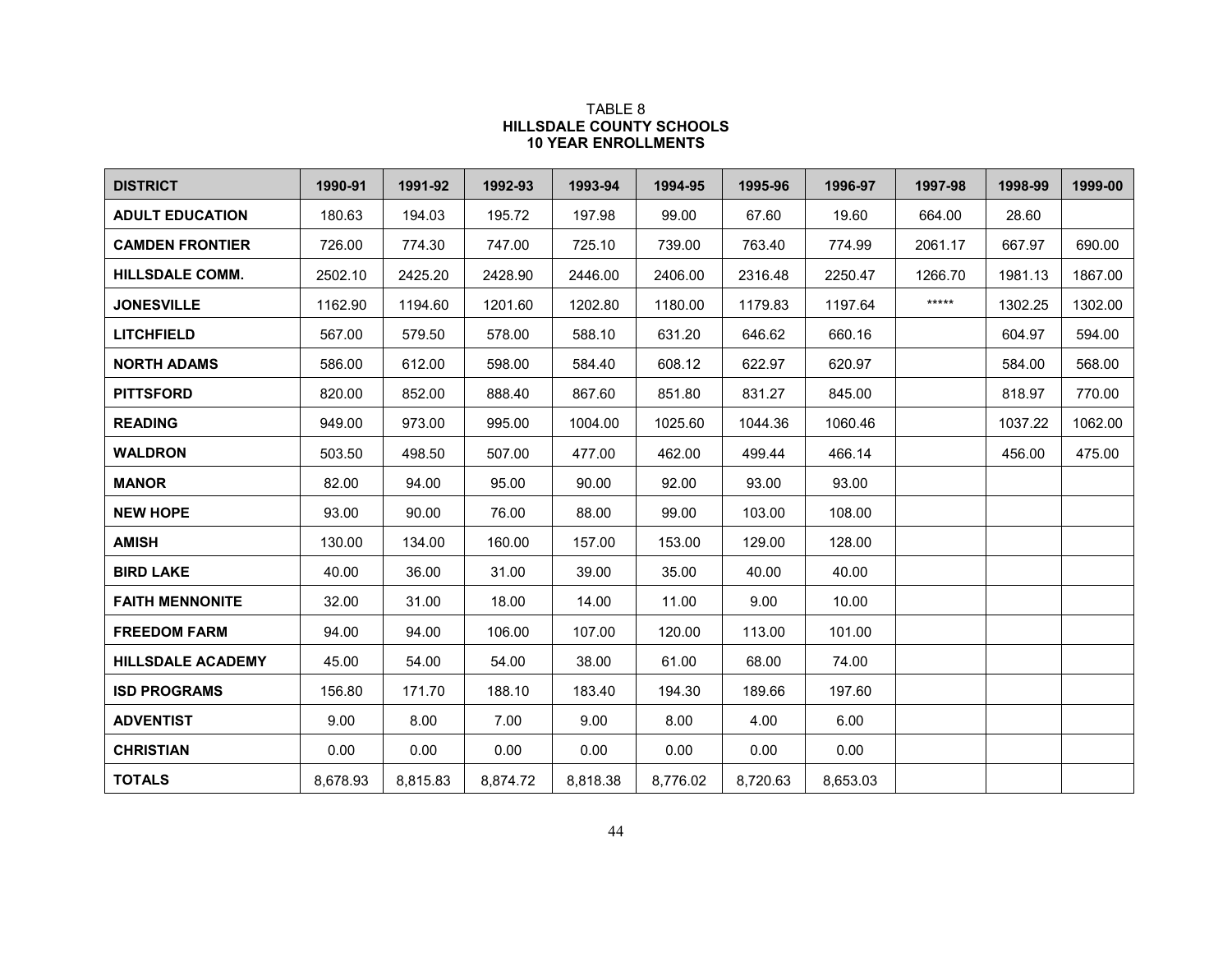## <span id="page-44-0"></span>*Economy*

Between 1995 and 2000, industry invested over 165 million dollars in Hillsdale County and created more than 1,350 industrial jobs. In 1999 alone, industries invested 21 million dollars in new facilities and equipment and created in excess of 100 new industrial jobs and 50 retail jobs for the local area. A loyal, hard working labor force contributes to the confidence that industry has in Hillsdale County and its people and industrial development is also supported by various local units of government.

Unlike many communities who seem to have homogeneous manufacturing based typically around the auto industry, manufacturing in Hillsdale County is mixed and well balanced between a number of different types of industries. That mix includes industries that manufacture: playground and sports equipment, automotive assemblies, gears and components, food products, instruments, electronic equipment, tools and many other products.

The advantages of industrial parks are numerous. Sites in industrial parks typically offer immediate access to paved roads, public water and sewer, natural gas, and heavy-duty electricity and telephone facilities. Hillsdale County has 5 industrial parks with all or some of these amenities. The largest of the industrial parks is the Hillsdale Industrial Park owned and developed by the City of Hillsdale. This 415-acre facility has lots ranging from 3 acres to 5.8 acres. The Litchfield Industrial Park is a 220-acre area owned and developed as an industrial park by the City of Litchfield. Lot sizes vary from 3 acres to 6.8 acres. The Jonesville Industrial Park is 115 acres in size and is owned and developed by the Village of Jonesville. Lots in this industrial park range from 3.9 acres to 6.6 acres. The Reading

Industrial Park is 80 acres owned by the City of Reading. Lot size varies depending on the purchaser's requirements. The Village of Camden owns an 83-acre industrial park where lots range from 1.5 acres to 13.9 acres. Detailed information about these industrial parks and facilities can be obtained by contacting the Hillsdale County Industrial Development Commission.

The following table shows that new industrial development has contributed significantly to the county's economy, both in terms of new investment and through payroll to the employees. Both contributions trickle down through the local economy many times providing opportunities for the retail and service sectors as well as additional tax revenues to the local units of government. Between 1990 and 1999, new industrial development added nearly 250 million dollars. This new investment resulted in the creation of 3,068 new jobs with a payroll of over 101 million dollars during the period.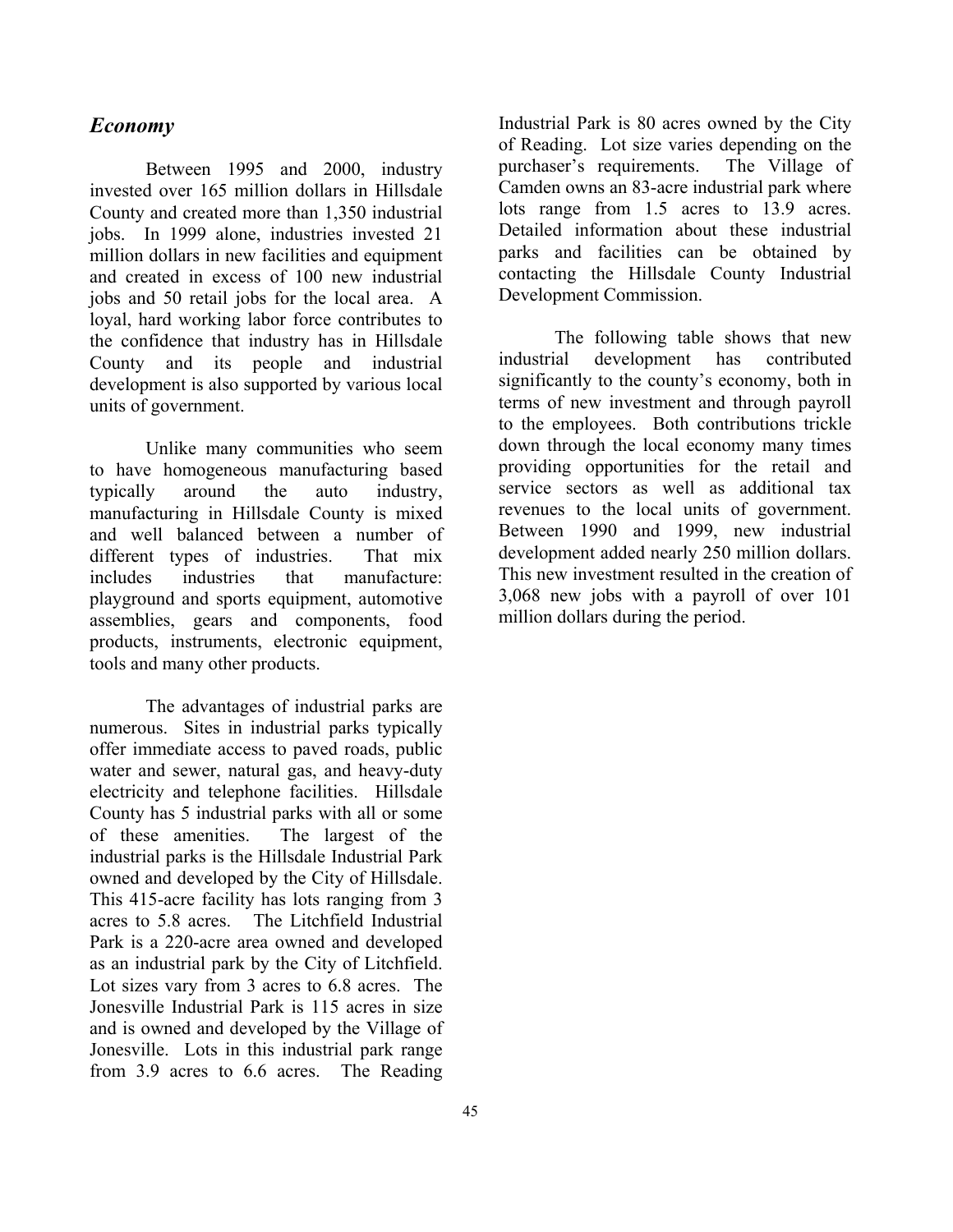### TABLE 9 **INDUSTRIAL INVESTMENT TEN-YEAR SUMMARY Hillsdale, County 2000**

| Year                            | <b>New</b><br>Investment-\$ | <b>New</b><br><b>Jobs</b> | <b>New</b><br><b>Payroll-\$</b> |
|---------------------------------|-----------------------------|---------------------------|---------------------------------|
| 1990                            | 23,110,000                  | 141                       | 3,000,000                       |
| 1991                            | 16,700,000                  | 305                       | 5,000,000                       |
| 1992                            | 23,000,000                  | 525                       | 15,000,000                      |
| 1993                            | 25,150,000                  | 351                       | 7,500,000                       |
| 1994                            | 22,100,000                  | 397                       | 7,400,000                       |
| 1995                            | 33,000,000                  | 571                       | 12,000,000                      |
| 1996                            | 58,200,000                  | 300                       | 10,200,000                      |
| 1997                            | 23,100,000                  | 230                       | 5,000,000                       |
| 1998                            | 30,557,000                  | 150                       | 4,000,000                       |
| 1999                            | 20,000,000                  | 98                        | 3,140,320                       |
| <b>TOTAL</b>                    | 254,940,800                 | 3,068                     | 72,240,320                      |
| <b>ANNUAL</b><br><b>AVERAGE</b> | 2,549,408                   | 307                       | 7,224,032                       |

Source: Hillsdale County Industrial Development Commission

Industry is very important to Hillsdale County. Over 43% of the civilian labor-force (24,900) in mid-2000 was employed in the industrial sector producing both durable and non-durable goods. Industry is important to the local economy because it traditionally offers higher paying jobs with more benefits than many other optional types of employment.

Wholesale and retail jobs do not traditionally pay as well as industrial employment, but is still necessary to provide services to the local population and businesses. Approximately 19% of the labor force was employed in the trade sector in 2000. Another 30% of the county's employment is made up of private services and government jobs. The

following table shows the County's 1999 labor force by industry.

#### TABLE 10 **AREA LABOR STATISTICS HILLSDALE COUNTY, 2000**

| 2001 Civilian Labor Force (Place of Residence)    | 24,900 |  |
|---------------------------------------------------|--------|--|
| 2001 Employment                                   | 23,125 |  |
| 2001 Unemployment                                 | 1,450  |  |
| 2001 Rate                                         | 6.5    |  |
| 2000 Wage and Salary Employees (Place of<br>Work) | 16,575 |  |
| Goods Producing Industries                        | 7,675  |  |
| Construction and Mining                           | 450    |  |
| Manufacturing                                     | 7,225  |  |
| Durable Goods                                     | 5,750  |  |
| Non-Durable Goods                                 | 1,475  |  |
| Private Sector Service Industries                 | 6,350  |  |
| Transportation, Communication, and Utilities      | 300    |  |
| Trade                                             | 3,100  |  |
| <b>Wholesale Trade</b>                            | 700    |  |
| Retail Trade                                      | 2,425  |  |
| Finance, Insurance, Real Estate                   | 350    |  |
| <b>Private Services</b>                           | 2,600  |  |
| Government                                        | 2,550  |  |
| <b>Federal Government</b>                         | 100    |  |
| <b>State Government</b>                           | 75     |  |
| <b>Local Government</b>                           | 2,350  |  |

Source: U.S. Census Bureau, 2000

Another factor indicating a healthy local economy is the unemployment rate. Unemployment dramatically declined during the decade of the 1990's. In 1991, the unemployment rate was 10.6%. By middecade, the rate had dropped to 5.0% and most recently has continued to decline to a level below 4%. In 2001, the unemployment rate had climbed back up to 6.5%.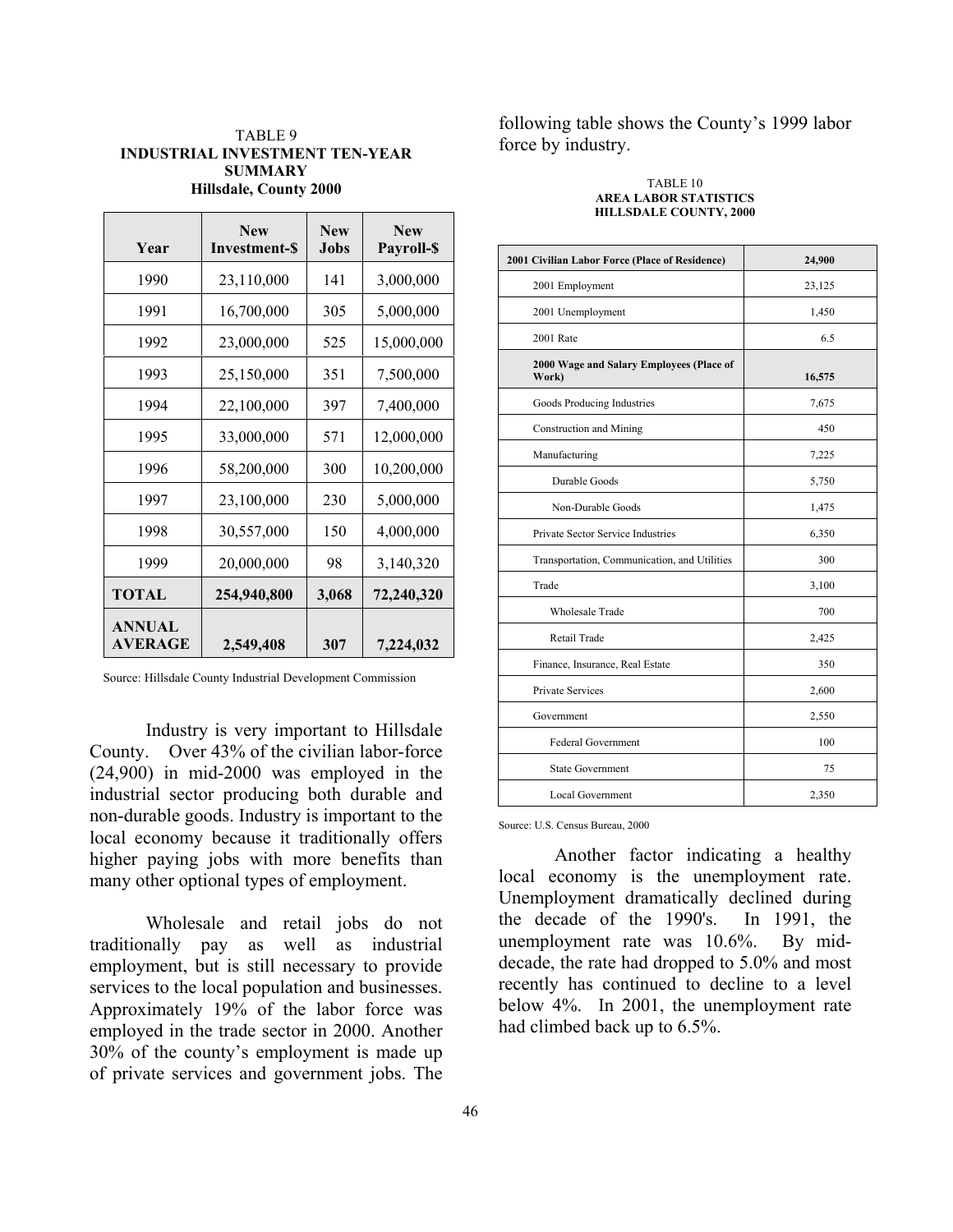## TABLE 11 **UNEMPLOYMENT RATE HILLSDALE COUNTY, 1991 – 2000**



Source: U.S. Census Bureau, 1999

Even though the local economy is strong, healthy, and very diverse with low unemployment, population growth that contributes to satisfying the demand for the expanding industrial sector has been in the 35- 65+ year age groups. Between 1990-1998, the county lost 7,183 persons in the 18-24 and the 25-34 age groups. This negative net migration has significant ramifications for the county's labor force. Younger people are moving out of the Hillsdale County area leaving individuals in the 35-54 year age categories to offset the out-migration of the youths.

## *Income*

The 2000 Census indicates that the state's median income was \$44,667. In Hillsdale County, the median income was \$40,396, which is significantly less than the state's median. The County's per capita income was \$18,255 and the state's was 22,168. Even though the County's median income was lower than the state's median, the County's rate of poverty was slightly less

overall than the state's rate. The state's poverty rate was 7.4%, while in Hillsdale County it was 5.2%.

## TABLE 12 **INCOME HILLSDALE COUNTY, 2000**



Source: U.S. Census Bureau, 2000

In 2000, the US Census Bureau estimated that 7.4% of the county's population was living in poverty. The percentage was higher for the 65 years and older age category. Approximately 8.6% of this age group was considered living in poverty in 2000. The Census Bureau's definition of poverty involves a complex formula that considers the household size, the percentage of income required for food and income deficits, to name a few. While the definition is complex, the reasons for it and the affect on the people are also very complex and interrelated.

## <span id="page-46-0"></span>*Health*

The cost of health care continues to consume a large portion of the community's annual earnings. While complete data is not available, rough estimates have been prepared for planning purposes based upon Medicare and Medicaid data with extrapolations for the private sector based upon the other two data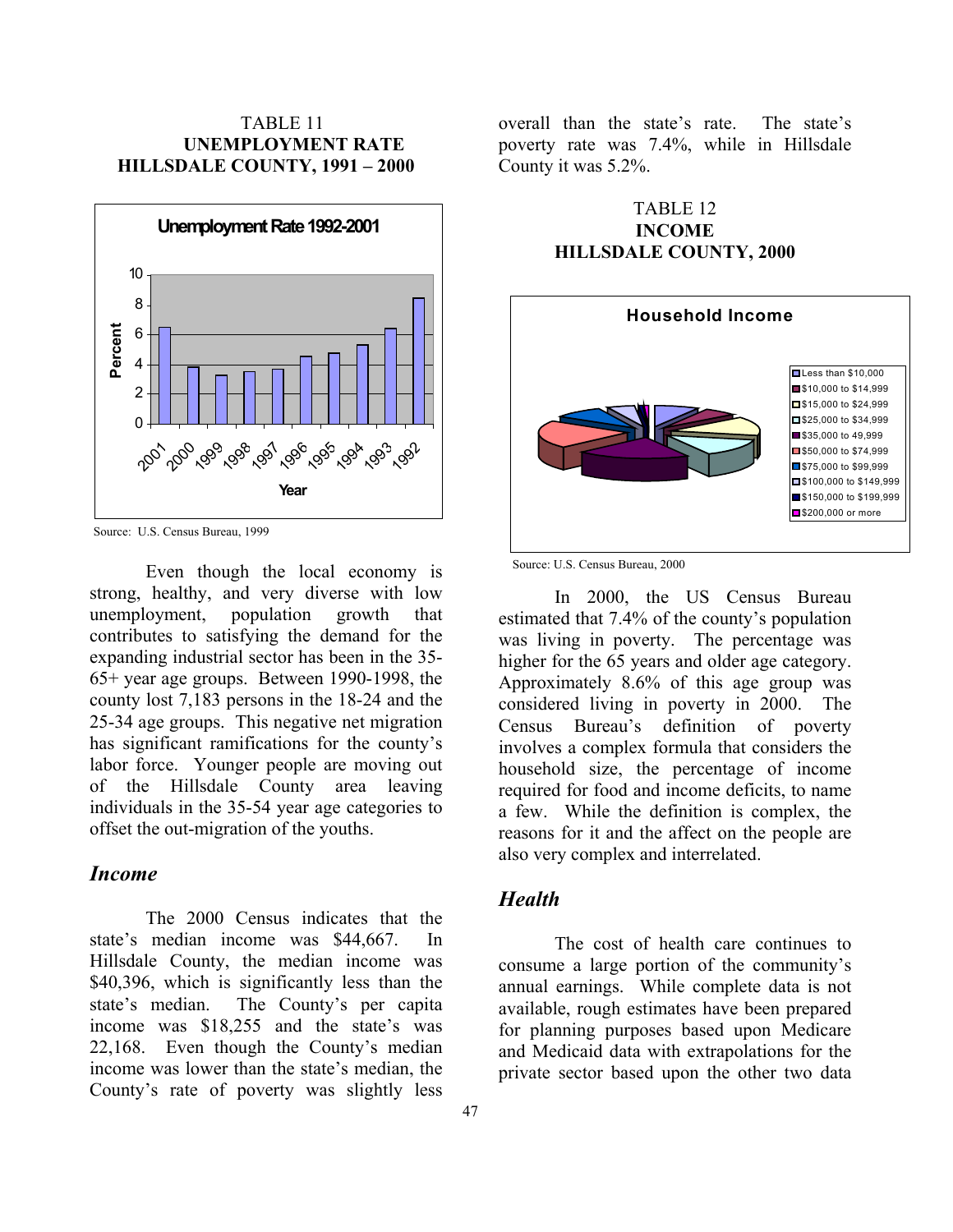sets. In 1990's, Health Management Associates estimated that Hillsdale County total health care service equaled \$2,277.97 per person.

## *Medical Facilities*

 Health services are an important asset to the Hillsdale community to insure proper physical and dental care of its citizens

Hillsdale Community Health Center (HCHC) is a 79-bed acute care facility providing inpatient and outpatient health care services to Hillsdale and Hillsdale County, and has a 21-bed, long-term care facility. Of those admitted to the hospital, 45% are from the City of Hillsdale and 50% are from Hillsdale County.

HCHC has experienced a dramatic increase in the number of patients treated at the hospital. In the 1990's, there were 1,672 admissions and 55,000 outpatient visits; today those numbers are 2,776 and 92,000 respectively. Emergency room visits are currently 23,300 annually, which are nearly 4% over the same period as last year.

Over the last few years, a strong recruiting effort and the development of a Staff Development Plan has brought more Primary Care physicians and specialists into the community. This has resulted in fewer patients being transferred to other hospitals; thus, family members do not have to travel outside the County.

## <span id="page-47-0"></span>*Housing*

During the 2000 Census, 20,189 total housing units were listed in Hillsdale County. Of this total, 17,335 units were occupied. Of that total, most were single-family units  $(76.8\%)$ .

Rental units fill a need for housing, particularly for those families with lower income levels. The median monthly rental is \$443 with a vacancy rate of 5.8%. A rate of 10% is desirable to ensure adequate mobility of the population. The following table summarizes the vacancies of subsidized housing in Hillsdale County.

### TABLE 13 **SUBSIDIZED APARTMENT COMPLEXES HILLSDALE COUNTY, 1997**

| <b>Apartment</b><br>Complex | # of<br><b>Units</b> | <b>Children</b><br>? | Vacancy                  | Wait<br>List | Rent |
|-----------------------------|----------------------|----------------------|--------------------------|--------------|------|
| Hillsdale<br>Garden         | 88                   | Yes                  | 0                        | 50           | 30%  |
| Spring<br>Meadow            | 40                   | Yes                  | 7                        |              | 30%  |
| Hillsdale<br>Place          | 120                  | Yes                  | 3                        | 0            | 30%  |
| Beacon Place                | 79                   | Yes<br>0             |                          | 50           | 30%  |
| Hilltop                     | 60                   | Yes                  | $\overline{2}$           | Yes          | 30%  |
| Friendship<br>Village       | 40                   | <b>No</b>            | 0                        | Yes          | 30%  |
| Meadowlands                 | 36                   | Yes                  | 7                        | Yes          | 30%  |
| Parkwood                    | 60                   | Yes                  | 1                        | <b>No</b>    | 30%  |
| Riverside                   | 48                   | Yes                  | 0                        | <b>No</b>    | 30%  |
| Waldron<br>Manor            | 24                   | Yes                  | 4                        | Yes          | 30%  |
| <b>East Point</b><br>Camden | 20                   | Yes                  | 4                        | Yes          | 30%  |
| Village Green<br>Apartments | 96                   | yes                  | $\mathbf{0}$             | yes          | 30%  |
| Walnut<br>Junction          | 24                   | Yes                  | $\overline{\mathcal{L}}$ | No           | 30%  |

Source: Community Action Agency, 1997

In 2000, the homeowner vacancy rate was 1.6%. Considering the relatively low vacancy rate for rental and owner occupied housing, construction of new units is one way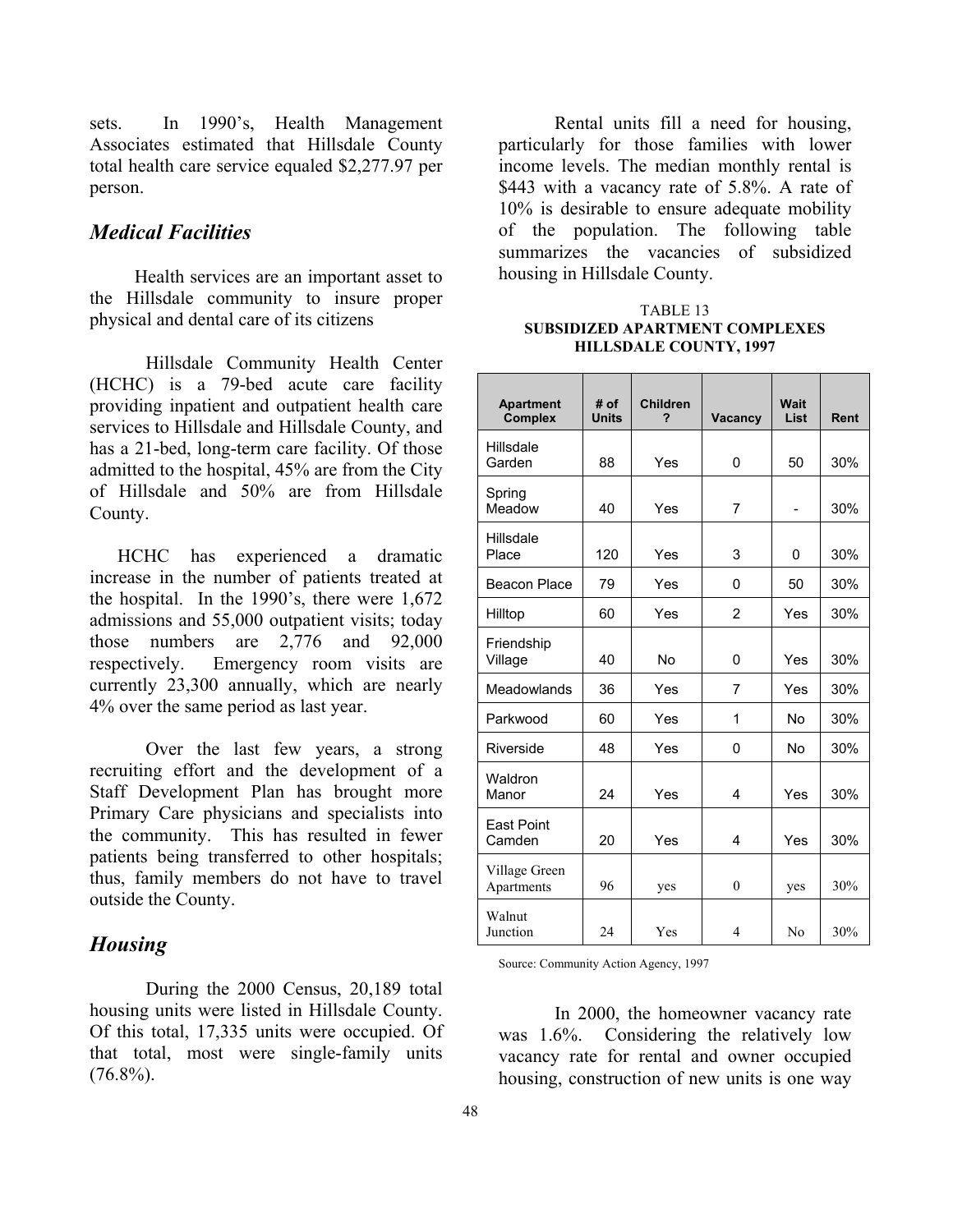for housing to keep up with the increasing population. Construction of new housing units since 1990 has primarily been in the form of single-family dwellings. The following table summarizes the number of building permits countywide between 1990-2001. Much of the new construction has taken place outside the City of Hillsdale.

### TABLE 14 **BUILDING PERMIT DATA HILLSDALE COUNTY, 1990-2001**

| Year         | <b>Single-Family</b> | <b>Multi-Family</b> | Yearly<br><b>Total</b> |
|--------------|----------------------|---------------------|------------------------|
| 1990         | 139                  | 69                  | 208                    |
| 1991         | 232                  | 1                   | 233                    |
| 1992         | 201                  | 99                  | 300                    |
| 1993         | 181                  | 9                   | 190                    |
| 1994         | 239                  | 4                   | 243                    |
| 1995         | 219                  | $\boldsymbol{0}$    | 219                    |
| 1996         | 257                  | $\theta$            | 257                    |
| 1997         | 182                  | 6                   | 188                    |
| 1998         | 286                  | 0                   | 286                    |
| 1999         | 307                  | 8                   | 315                    |
| 2000         | 263                  | 68                  | 331                    |
| 2001         | 253                  | 9                   | 262                    |
| <b>Total</b> | 2,759                | 273                 | 3,032                  |

Source: U.S. Census Bureau

The following table on displays the total housing units played for each local unit of government. Note the number of communities who have a relatively low homeowner vacancy rate. This might suggest a demand for new single-family homes.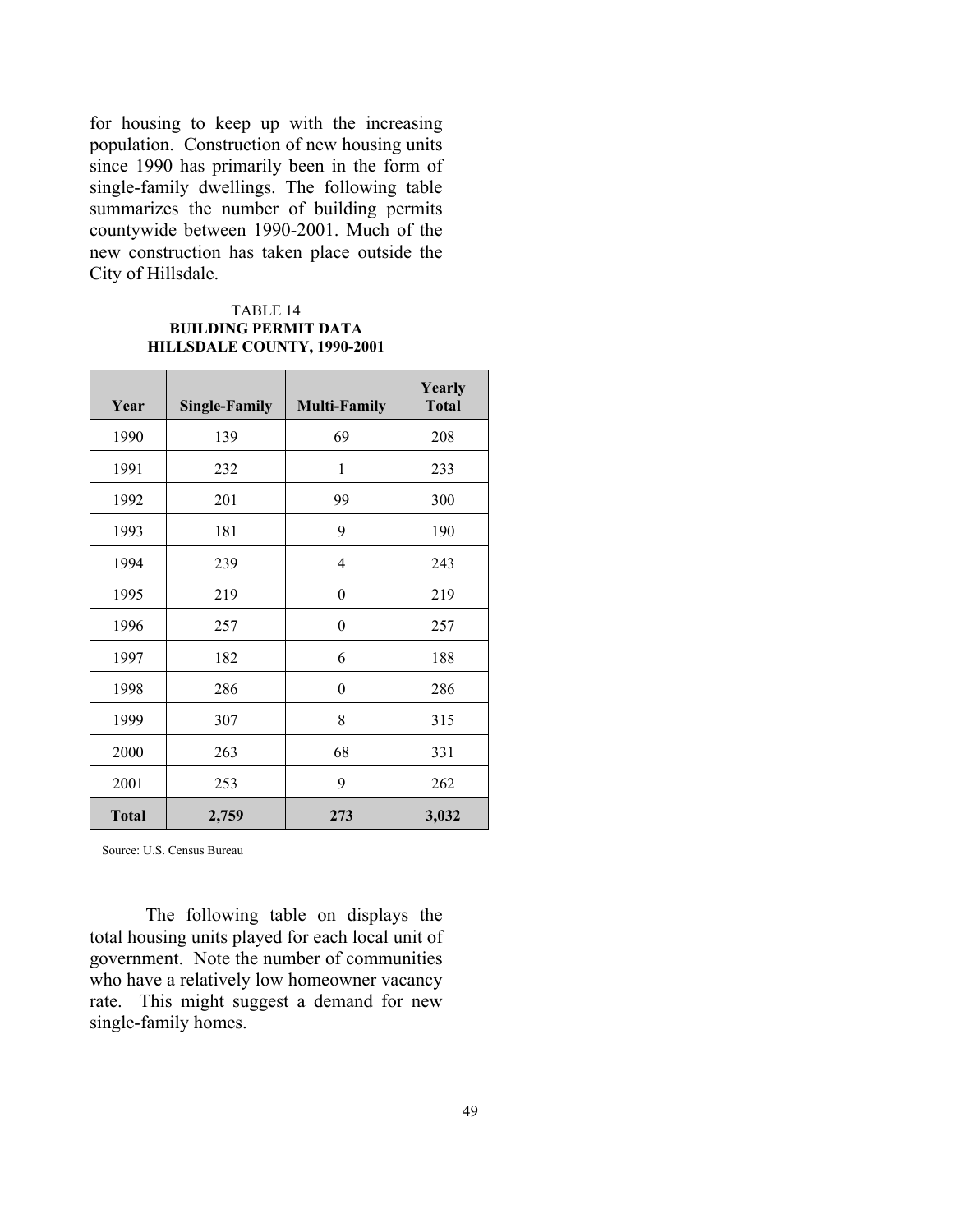| <b>Location</b>         | <b>Total Housing</b><br><b>Units</b> | $%$ of<br><b>County</b><br><b>Total</b> | Rank                     | Homeowner<br><b>Vacancy Rate</b> | <b>Rental</b><br><b>Vacancy Rate</b> |
|-------------------------|--------------------------------------|-----------------------------------------|--------------------------|----------------------------------|--------------------------------------|
| <b>Adams Township</b>   | 1,036                                | 5.0                                     | $\overline{7}$           | 1.3                              | 5.8                                  |
| Allen Township          | 708                                  | 3.5                                     | 12                       | 1.6                              | 8.8                                  |
| Allen Village           | 93                                   | 0.5                                     | 26                       | μ.                               | 7.1                                  |
| Amboy Township          | 631                                  | 3.1                                     | 14                       | 1.7                              | 2.4                                  |
| Cambria                 | 1,264                                | 6.3                                     | 5                        | 1.7                              | 4.2                                  |
| Camden                  | 872                                  | 4.3                                     | 9                        | 2.0                              | 7.2                                  |
| Camden Village          | 214                                  | 1.1                                     | 23                       | 3.5                              | 7.5                                  |
| Fayette Township        | 1,387                                | 6.9                                     | $\overline{4}$           | 1.8                              | 6.8                                  |
| <b>Hillsdale City</b>   | 3,274                                | 16.2                                    | $\mathbf{1}$             | 1.5                              | 5.5                                  |
| <b>Hillsdale</b>        | 805                                  | 4.0                                     | 10                       | 0.7                              | 2.7                                  |
| Jefferson               | 1,589                                | 7.9                                     | 3                        | 1.0                              | 12.5                                 |
| Jonesville Village      | 975                                  | 4.8                                     | 8                        | 2.1                              | 6.0                                  |
| Litchfield City         | 604                                  | 3.0                                     | 15                       | 3.3                              | 5.0                                  |
| Litchfield              | 382                                  | 1.9                                     | 20                       | 1.8                              | 10.3                                 |
| Montgomery              | 148                                  | 0.7                                     | 25                       | 2.7                              | 12.1                                 |
| Moscow                  | 554                                  | 2.7                                     | 16                       | 2.0                              | $\sim$                               |
| North Adams             | 215                                  | 1.1                                     | 23                       | 0.6                              | 4.8                                  |
| Pittsford               | 611                                  | 0.3                                     | 27                       | 1.2                              | 5.7                                  |
| Ransom                  | 353                                  | 1.8                                     | 21                       | 1.7                              | 8.6                                  |
| <b>Reading City</b>     | 432                                  | 2.1                                     | 19                       | 2.0                              | 4.5                                  |
| Reading                 | 1,147                                | 5.7                                     | $6\phantom{a}$           | 1.4                              | 7.1                                  |
| Scipio Township         | 660                                  | 3.3                                     | 13                       | 0.8                              | 2.7                                  |
| Somerset                | 2,161                                | 10.7                                    | $\overline{2}$           | 1.7                              | 7.6                                  |
| <b>Waldron Village</b>  | 249                                  | 1.2                                     | 22                       | 1.8                              | $\overline{\phantom{a}}$             |
| Wheatland               | 497                                  | 2.5                                     | 17                       | 1.5                              | 1.8                                  |
| Woodbridge              | 466                                  | 2.3                                     | 18                       | 3.1                              | 9.1                                  |
| <b>Wright Township</b>  | 776                                  | 3.8                                     | 11                       | 1.4                              | $\overline{a}$                       |
| <b>Hillsdale County</b> | 20,189                               | $100*$                                  | $\overline{\phantom{a}}$ | 1.6                              | 5.8                                  |

### TABLE 15 **HOUSING CHARACTERISTICS HILLSDALE COUNTY, 2000**

Source: U.S. Census Bureau, 2000

\* Totals greater than 100% due to rounding errors.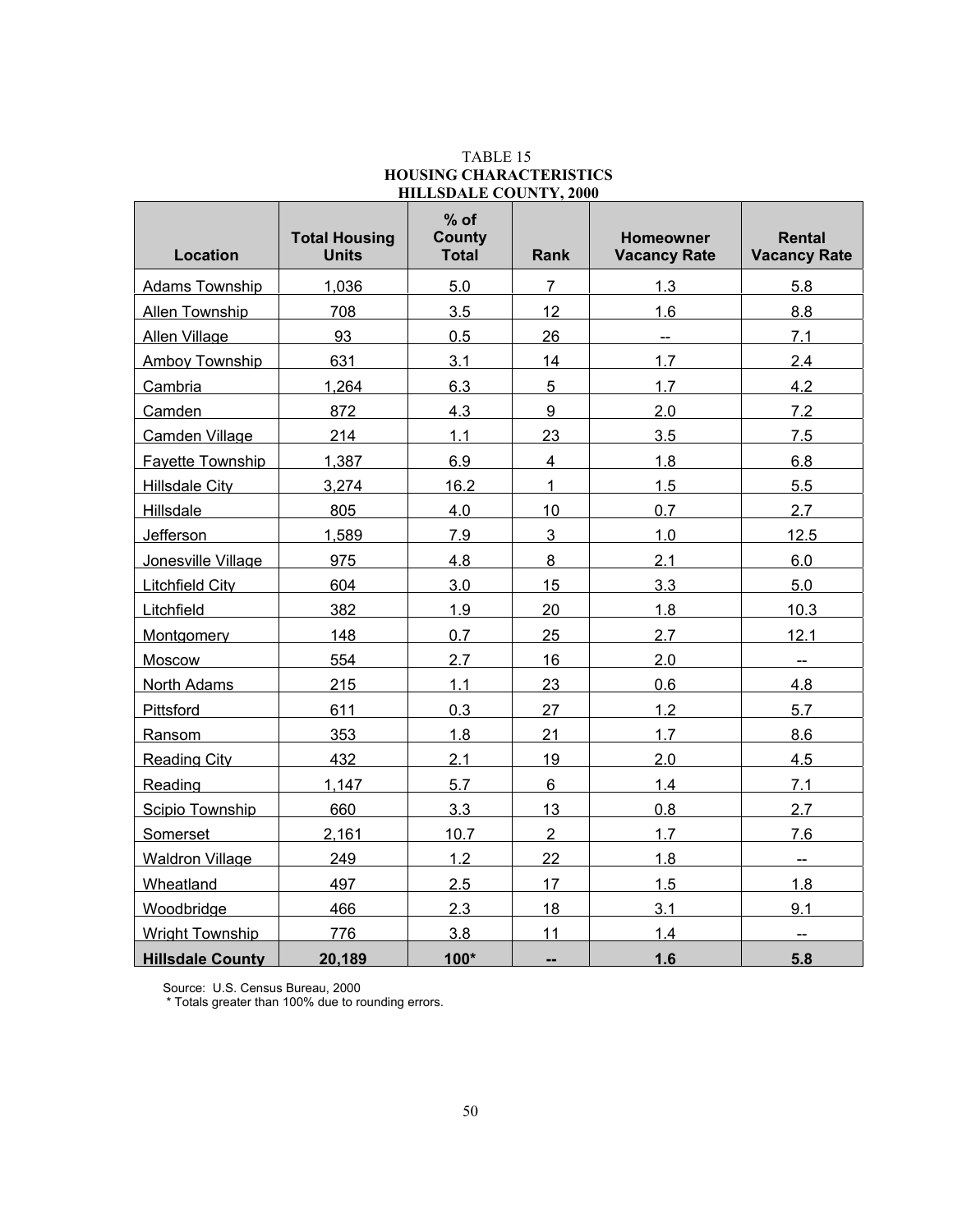In the following table, the dwellings recorded by the Census Bureau were tabulated showing the number of housing units by period.

In Hillsdale County, 32.1% of the housing stock was built in 1939 or earlier. By comparison, the state average was 16.9%. The County has a relatively high percentage of its housing stock more than 50 years old. When considering the age of the housing stock with the median income for the County, housing is an issue that may need addressing in the future.

#### TABLE 16 **AGE OF HOUSING HILLSDALE COUNTY, 2000**



Source: US Census Bureau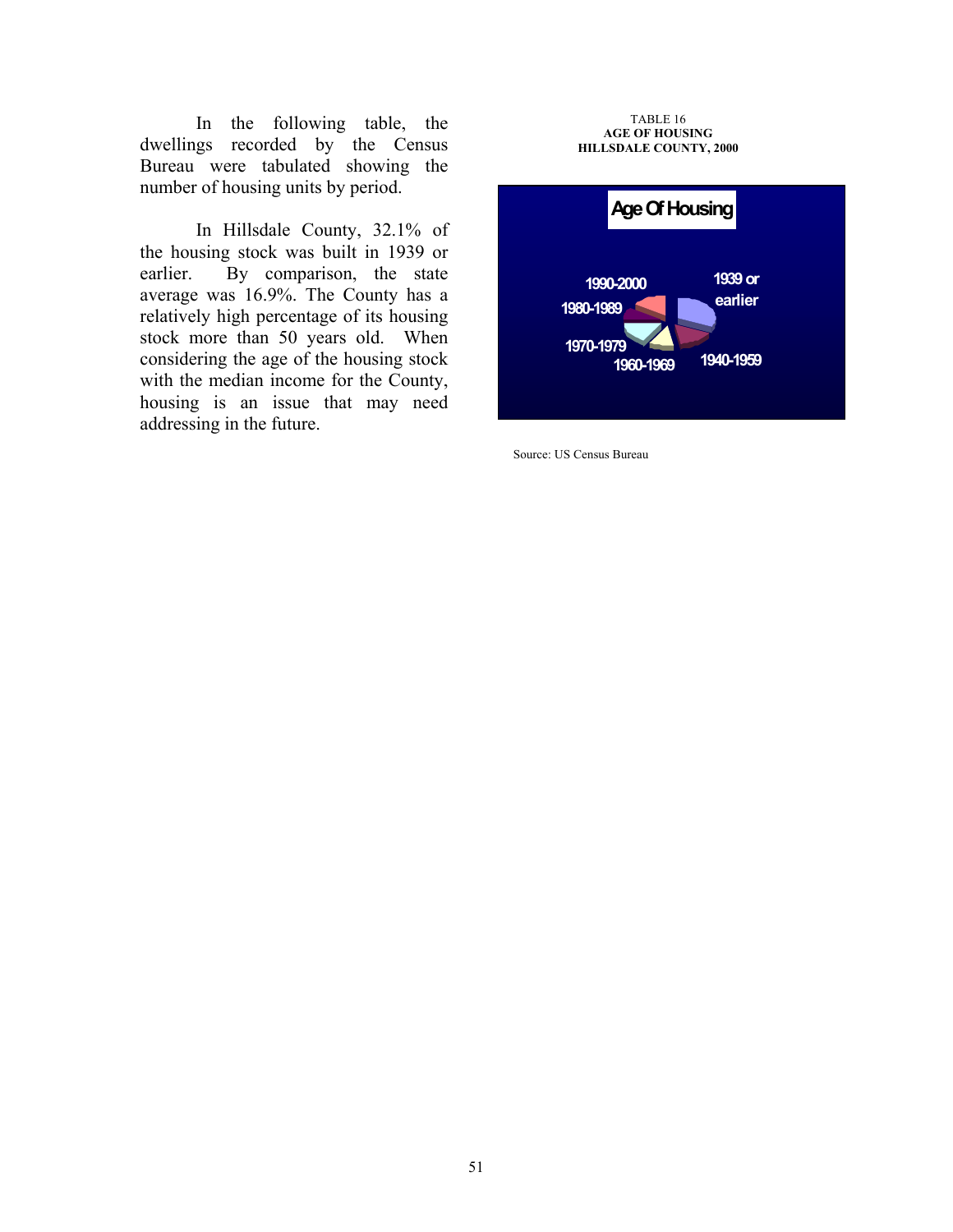TABLE 17 **SUMMARY OF STRATEGIC HOUSING ISSUES**

| <b>STRATEGIC ISSUE</b>                                                                                                                                                                                                          | <b>HILLSDALE</b> | <b>JONESVILLE</b> | <b>LITCHFIELD</b> | <b>READING</b> | <b>WALDRON</b> |
|---------------------------------------------------------------------------------------------------------------------------------------------------------------------------------------------------------------------------------|------------------|-------------------|-------------------|----------------|----------------|
| Lack of Subdivisions-Community lacks buildable lots<br>in subdivisions. Only available resources are infill<br>lots.                                                                                                            |                  | X                 |                   | X              | X              |
| Housing production-Community is not producing<br>housing at levels consistent with projected demand.                                                                                                                            | X                | X                 | X                 | X              | X              |
| <b>Shortage of Higher Value Housing-Community has</b><br>an unmet demand for higher value housing for<br>professional and managerial staff.                                                                                     | X                | X                 |                   |                |                |
| Affordable New Housing-Community is not<br>producing housing that is affordable to production<br>staff and low/moderate income households.                                                                                      | X                | X                 | X                 | X              | X              |
| <b>Preservation of Existing Housing Stock-Sufficient</b><br>amount of housing requires some form of moderate<br>rehabilitation.                                                                                                 | X                | X                 | X                 | X              | X              |
| <b>Lack of Development Capacity-Community lacks</b><br>adequate numbers of builders and developers<br>involved in the housing market.                                                                                           | X                | X                 | X                 | X              | X              |
| <b>Intergovernmental Cooperation-Community has</b><br>disagreements or competition with townships on<br>annexation and growth issues.                                                                                           | X                |                   |                   |                |                |
| Transitional Housing-Community has a need for<br>transitional housing for new arrivals in the community<br>arranging permanent housing.                                                                                         | X                |                   |                   |                |                |
| <b>Economic Constraints-Low value of rents makes</b><br>construction of higher cost housing economically<br>unfeasible or difficult.                                                                                            | X                | X                 |                   | X              | X              |
| Downtown Development-Community is addressing<br>revitalization of town center districts.                                                                                                                                        | X                | X                 | X                 | X              |                |
| Lack of Rental Housing-Community has a significant<br>lack of available rental housing. Available rentals are<br>marginal in condition.                                                                                         | X                | X                 |                   |                |                |
| <b>Community Value and Marketing-Other non-housing</b><br>actions are needed to add value to community and<br>attract economic and other growth. Marketing efforts<br>may be needed to promote community as a place to<br>live. | X                | X                 | X                 | X              | X              |

Source: Hillsdale County, 1998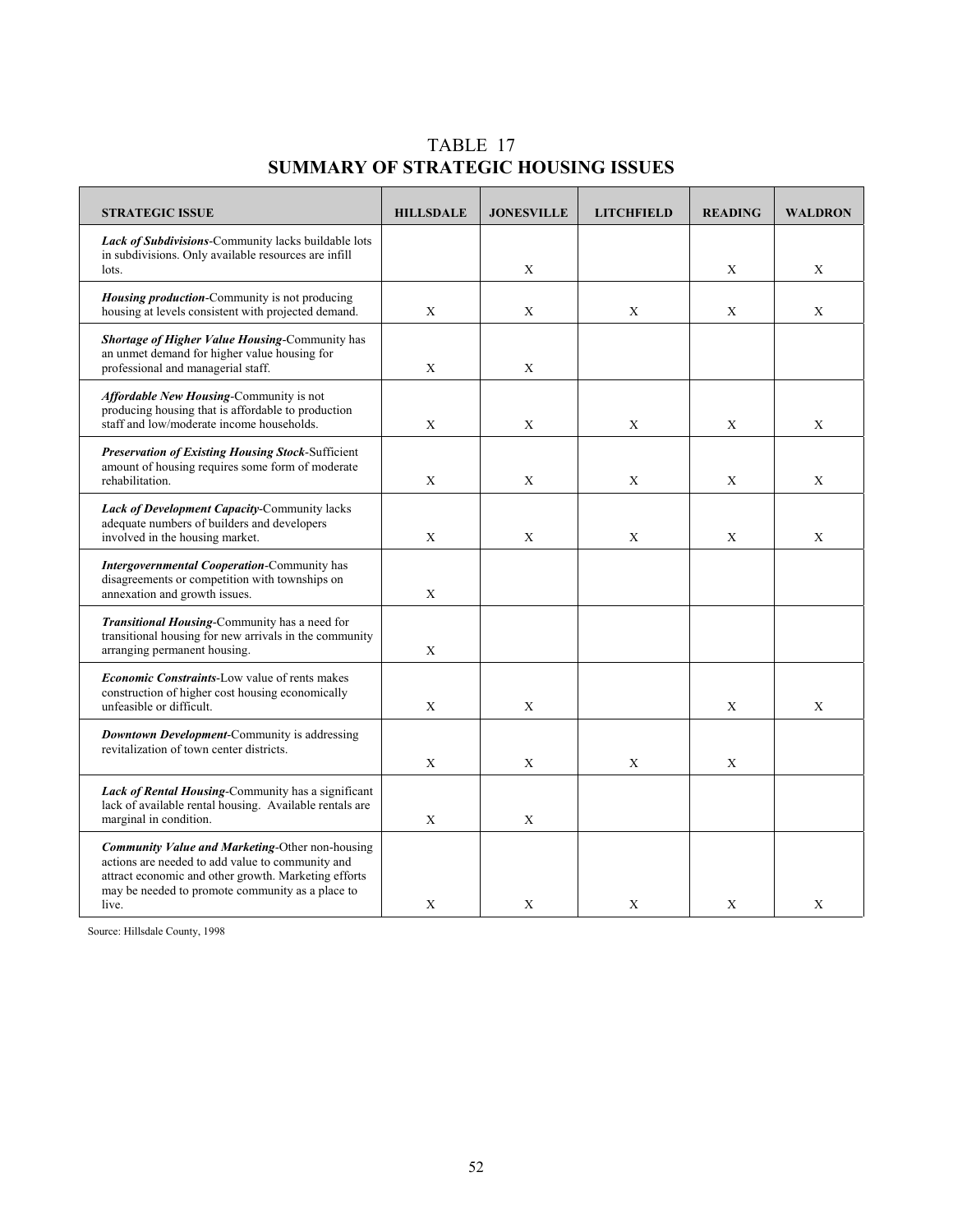## <span id="page-52-0"></span>*Transportation - Roads*

The variety of soils and topography that makes Hillsdale County unique, also affect the road network. From the flat lands of the south to the rolling hills in the north, the soils that make up the composition of the landscape varies as much as the topography itself.

Historically the road network in Hillsdale County was built to accommodate two-ton trucks. Development should be encouraged in areas where the least amount of damage will be done and where roads can be built or improved with minimal costs.

The Hillsdale County Road Commission has almost 1,202 miles of roads under its jurisdiction and responsibility for maintenance. Of this, 50.3% (604.94 miles) are paved and 49.7% (597.75 miles) are gravel. The Functional Road Classification Map on the following page shows the road network in Hillsdale County. Of the 604.94 miles of paved road, 365 miles are classified as primary roads and 239.94 miles are local roads. Paved primary roads are important for planning purposes because they receive a higher priority for maintenance than do local roads. They are also generally designed to handle larger volumes of traffic. Most of the gravel roads are classified as local roads.

# *Transportation – Public Transit*

The City of Hillsdale's Dial-A-Ride has been in operation since 1975. Today, the service provides an average of 300 rides per day from points within the city limits. Buses are available on a call-in basis. Most are wheelchair accessible.

Efforts are being made to evaluate the current system with the goal of improving ridership, times of day, and routes.

## *Transportation - Air Service*

The Hillsdale Municipal Airport servicing the greater Hillsdale County area opened in its current location in 1963. It is owned and funded by the City of Hillsdale. The airport is licensed by the State of Michigan as a General Utility Airport with one east/west runway 4,000 feet in length and 75 feet in width. The last economic impact study completed for the airport estimated that the level of activity at the Hillsdale Municipal Airport contributed in excess of \$800,000 annually to the local economy. Enhancing safety and utilization of the airport has been the focus of management